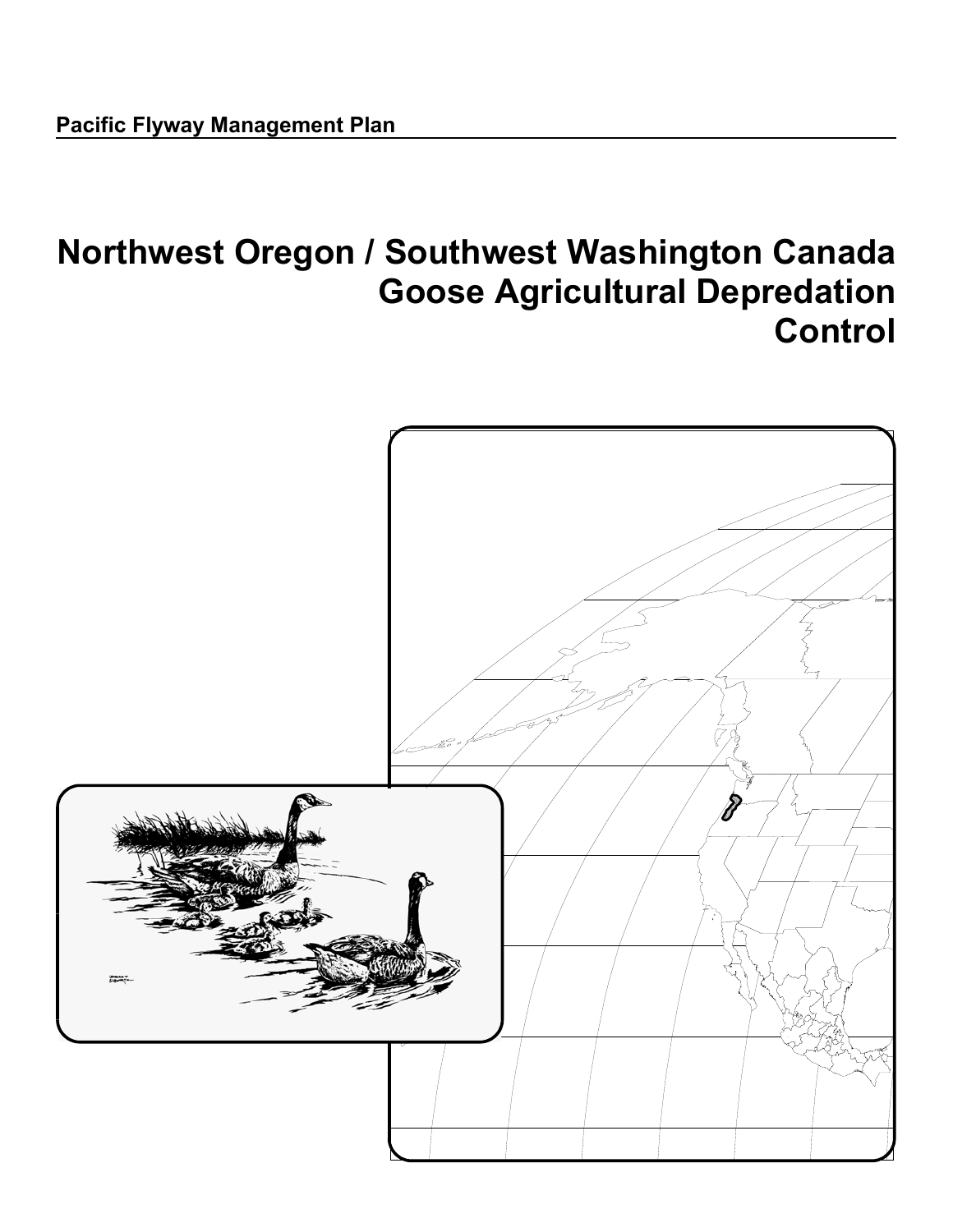# Northwest Oregon / Southwest Washington Canada Goose Agricultural Depredation Control Plan

MARCH, 1998

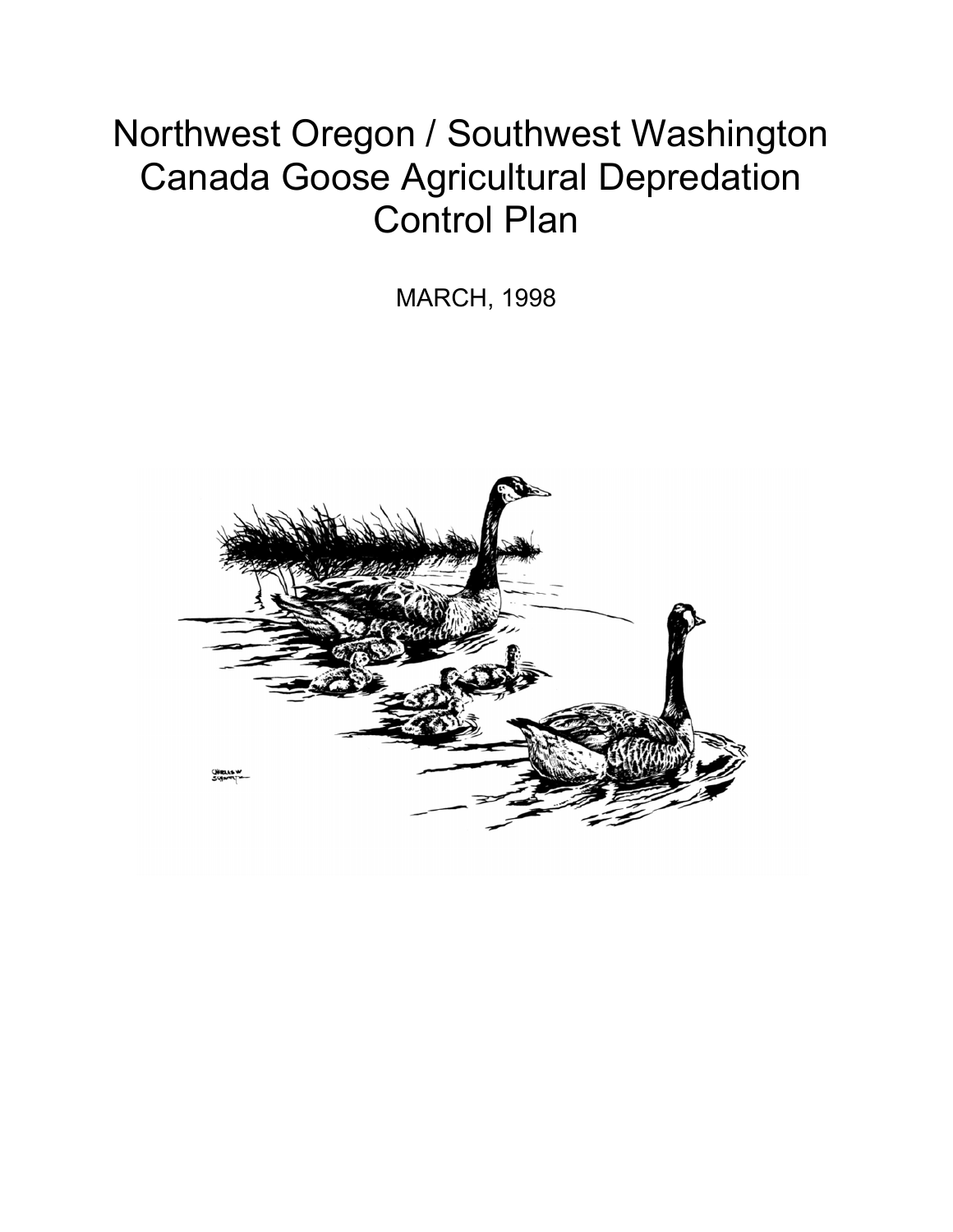## PACIFIC FLYWAY MANAGEMENT PLAN

## FOR

## NORTHWEST OREGON - SOUTHWEST WASHINGTON

## CANADA GOOSE AGRICULTURAL DEPREDATION CONTROL

Prepared for the:

Pacific Flyway Council U.S. Fish and Wildlife Service U.S. Department of Agriculture - APHIS, Wildlife Services

by the

Pacific Flyway Study Committee and the Canada Goose Agricultural Depredation Working Group

Approved by:

 $\frac{1}{2}$ 

Chairman, Pacific Flyway Council Date

Suggested Citation: Pacific Flyway Council. 1998. Pacific Flyway management plan for Northwest Oregon - Southwest Washington Canada goose agricultural depredation control. Canada goose agricultural depredation working group, Pacific Flyway Study Comm. [c/o USFWS], Portland, OR 97232- 4181. Unpubl. Rept. 31pp. + appendices.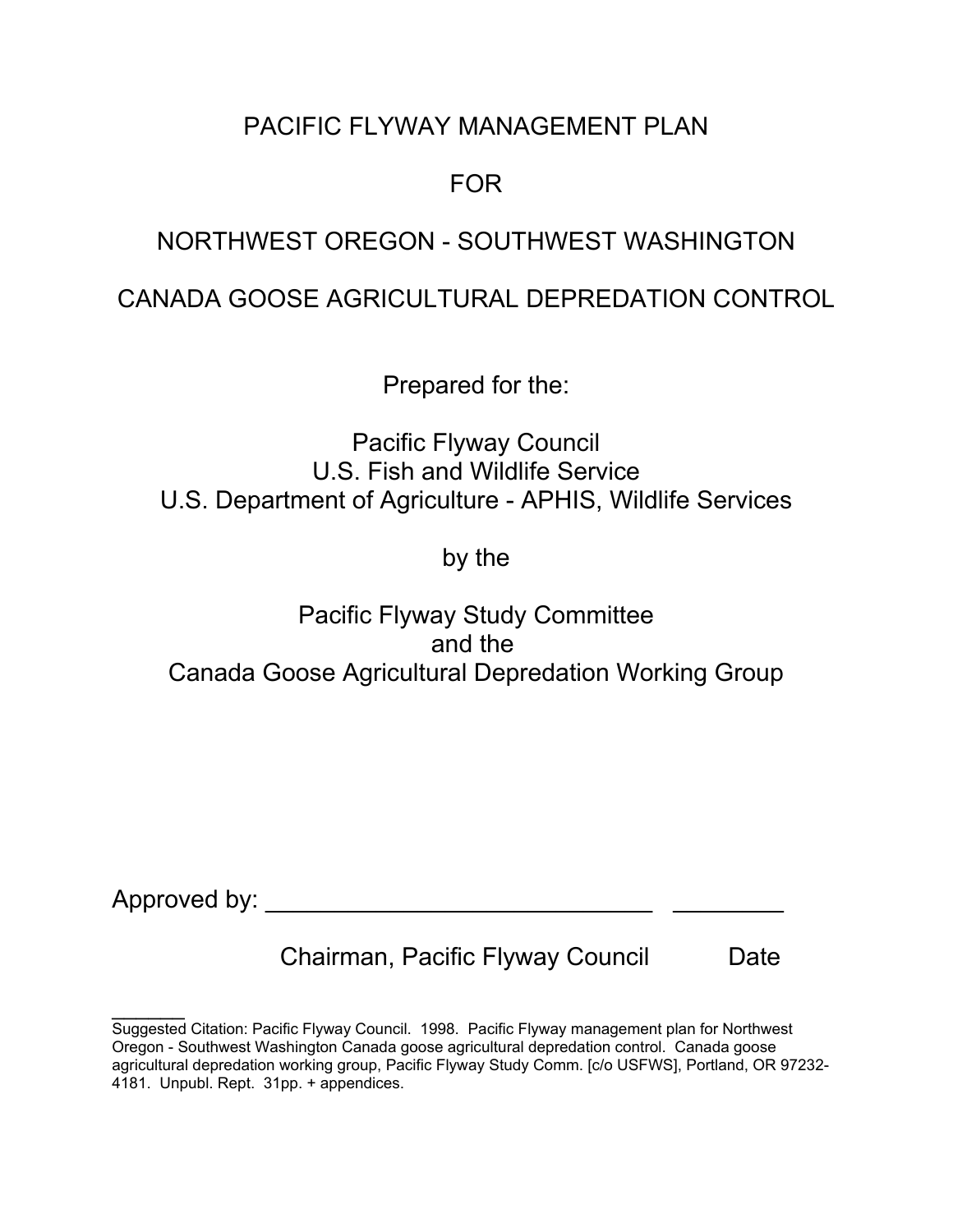## TABLE OF CONTENTS

| Wintering Population Objective for the WV-LCR Region<br>- 7                                                                                                                                                                                                       |
|-------------------------------------------------------------------------------------------------------------------------------------------------------------------------------------------------------------------------------------------------------------------|
|                                                                                                                                                                                                                                                                   |
| 10                                                                                                                                                                                                                                                                |
| Habitat Management and Public Use on Public Lands 10                                                                                                                                                                                                              |
| Habitat Management on Private Lands<br>18                                                                                                                                                                                                                         |
| 19                                                                                                                                                                                                                                                                |
| <b>Depredation Control</b><br>and a construction of the construction of the construction of the construction of the construction of the construction of the construction of the construction of the construction of the construction of the construction of<br>20 |
| 20                                                                                                                                                                                                                                                                |
| USDA-APHIS, Wildlife Services Activities<br>21                                                                                                                                                                                                                    |
| 23                                                                                                                                                                                                                                                                |
| 24                                                                                                                                                                                                                                                                |
| 24                                                                                                                                                                                                                                                                |
| 25                                                                                                                                                                                                                                                                |
| 28                                                                                                                                                                                                                                                                |
| 28                                                                                                                                                                                                                                                                |
| 29                                                                                                                                                                                                                                                                |
|                                                                                                                                                                                                                                                                   |
| Appendix A: Management Agencies and Farm Bureaus                                                                                                                                                                                                                  |

- Appendix B: Existing Pacific Flyway Management Plans
- Appendix C: Summary of Wintering and Breeding Ground Surveys, Banding and Collaring Programs in the WV-LCR
- Appendix D: Canada Goose Forage Acreage Totals for Wildlife Areas and Refuges in the WV-LCR
- Appendix E: Pacific Flyway Council Depredation Policy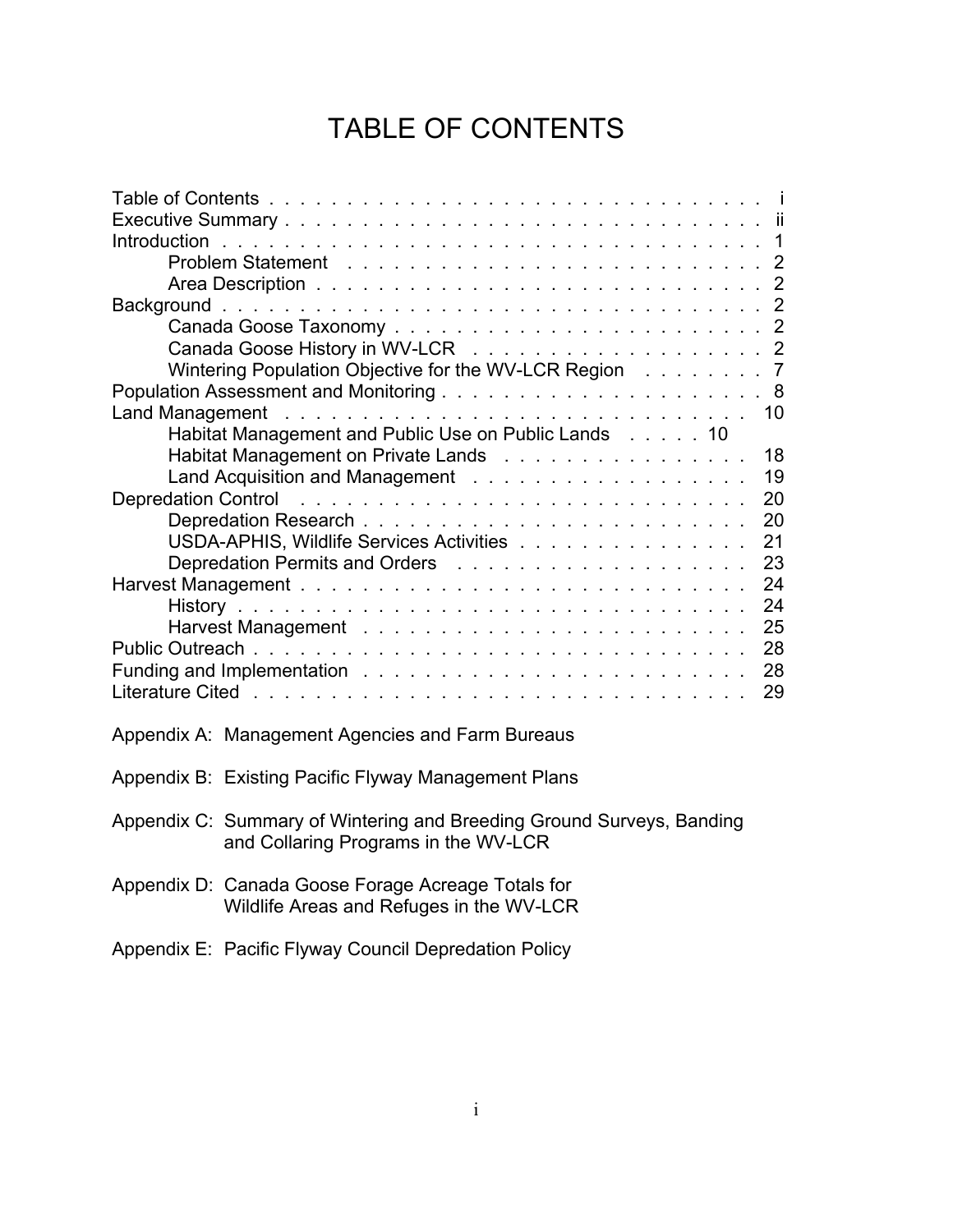## **EXECUTIVE SUMMARY**

At the recommendation of the Pacific Flyway Council (PFC) (March 16, 1997, Recommendation No. 18), the U.S. Fish and Wildlife Service (USFWS), Oregon Department of Fish and Wildlife (ODFW), Washington Department of Fish and Wildlife (WDFW), Animal and Plant Health Inspection Service - Wildlife Services (WS) and the Oregon and Washington Farm Bureaus have participated in the development of a comprehensive nine-point plan to address the agricultural depredation problems associated with Canada geese in the Willamette Valley - Lower Columbia River (WV-LCR). This document was available for public comment and responses are available upon request from the Pacific Flyway Representative, 911 NE 11th Avenue, Portland, Oregon, 97232. Many of the proposed strategies contained in this document are, at present, unfunded by any agency or organization. Addressing many of the proposed strategies will require additional resources or reprogramming existing resources away from other high priority issues. Participation in the development of the plan should not be interpreted as endorsement of all options by the participating agencies or organizations.

## **Primary Goal:**

## **The primary goal for this plan is to establish a systematic and comprehensive approach for minimizing depredation losses caused by Canada geese in the WV-LCR.**

The following primary objectives will be utilized to implement the plan. None of these objectives are intended to meet this goal alone, but, rather were established to work in concert and to provide a range of options to solve the problem. The primary objectives of the plan are:

- 1. **Wintering Canada Goose Population Objective**: Stabilize and eventually reduce the number of Canada geese wintering in the WV-LCR to minimize agricultural depredations on private lands. The objective is to limit the number of Canada geese wintering in the WV-LCR to no more than 133,000, the current population index (as measured by the midwinter inventory), and reduce the number of wintering Canada geese in the WV-LCR to 107,000 (20%, as measured by the same index) by the year 2002. Such reductions are to occur consistent with existing Flyway management goals for specific Canada goose populations recognized in the Pacific Flyway and the broad public interests throughout their range. The reductions will be achieved either through direct population reductions or redistribution of geese to other areas.
- 2. **Population Assessment and Monitoring Objective**: Develop and employ monitoring techniques to accurately assess goose populations, distribution and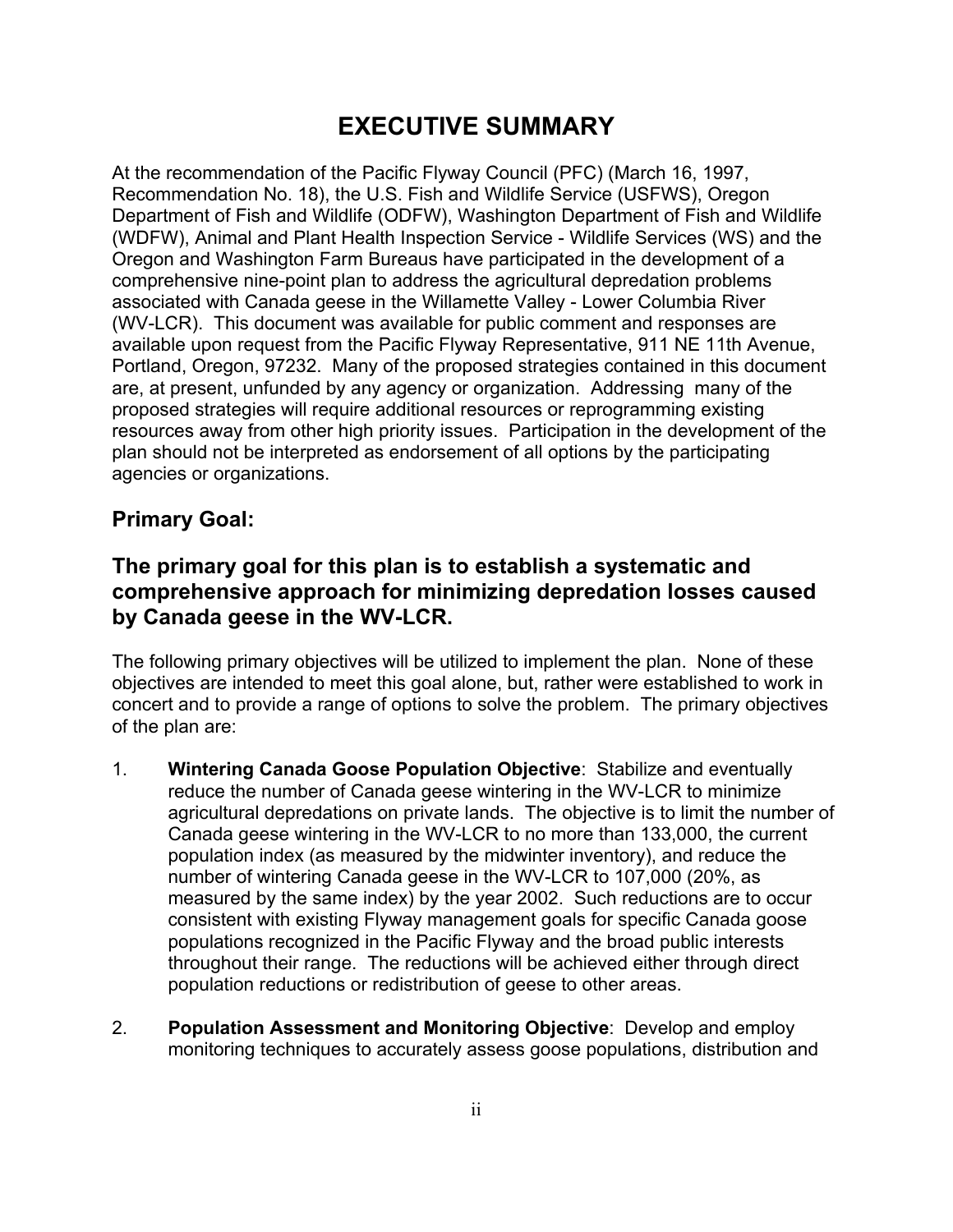survival rates of Canada geese on breeding and wintering grounds. The objectives are to develop and implement survey techniques to better assess the population status of all the Canada goose populations affiliated with the WV-LCR. This will involve improvements in both breeding ground and wintering area survey programs for these Canada goose populations. The use of mark-resight surveys to determine population size, distribution and survival of Canada geese wintering in WV-LCR will continue to be vital to the assessment of the management programs.

- **3. Habitat Management and Public Use Objective**: Increase the amount of Canada goose use on public lands, while subsequently decreasing the amount of Canada goose use on private lands. The approach will be to review habitat management programs on Federal refuges and State wildlife areas to assure that everything possible is being done to provide abundant, high quality goose forage on public lands. Additionally, management agencies will implement public use restrictions on public lands to decrease harassment of wintering Canada geese and increase their use of these lands. Finally, management agencies will recognize private landowners for their role in providing Canada goose foraging areas on selected private lands and consider developing voluntary agreement, conservation easement, or coordinated hunting programs to address adverse agricultural impacts.
- **4. Land Acquisition and Management Objective**: Decrease agricultural depredation of private lands by acquiring additional Canada goose habitats in the WV-LCR through fee title acquisition, donation, trade or easement. The approach will be to form a land acquisition working group consisting of personnel from USFWS, ODFW, WDFW and private conservation organizations to develop and implement a Canada goose habitat acquisition program. This group will be integrated with other existing agency efforts to maintain and enhance wildlife habitat throughout the WV-LCR region.
- **5. Depredation Research Objective**: Objectively determine the severity and extent of winter goose grazing on private agricultural lands. The approach will be to conduct damage assessment studies of goose grazing impacts on grass seed, grain, vegetable crop and pasture lands in the WV-LCR to objectively determine the extent, amount and economic cost of damage from geese.
- **6. USDA-APHIS Activity Objective**: Increase the capability of WS agents to assist private landowners in the WV-LCR to alleviate agricultural depredations caused by Canada geese. The approach will emphasize development of a WS hazing program designed to effectively monitor and address agricultural depredation complaints throughout the WV-LCR and to redistribute geese from areas where agricultural damage is occurring. Additionally, an evaluation will be conducted to determine the potential effectiveness of using depredation permits and/or orders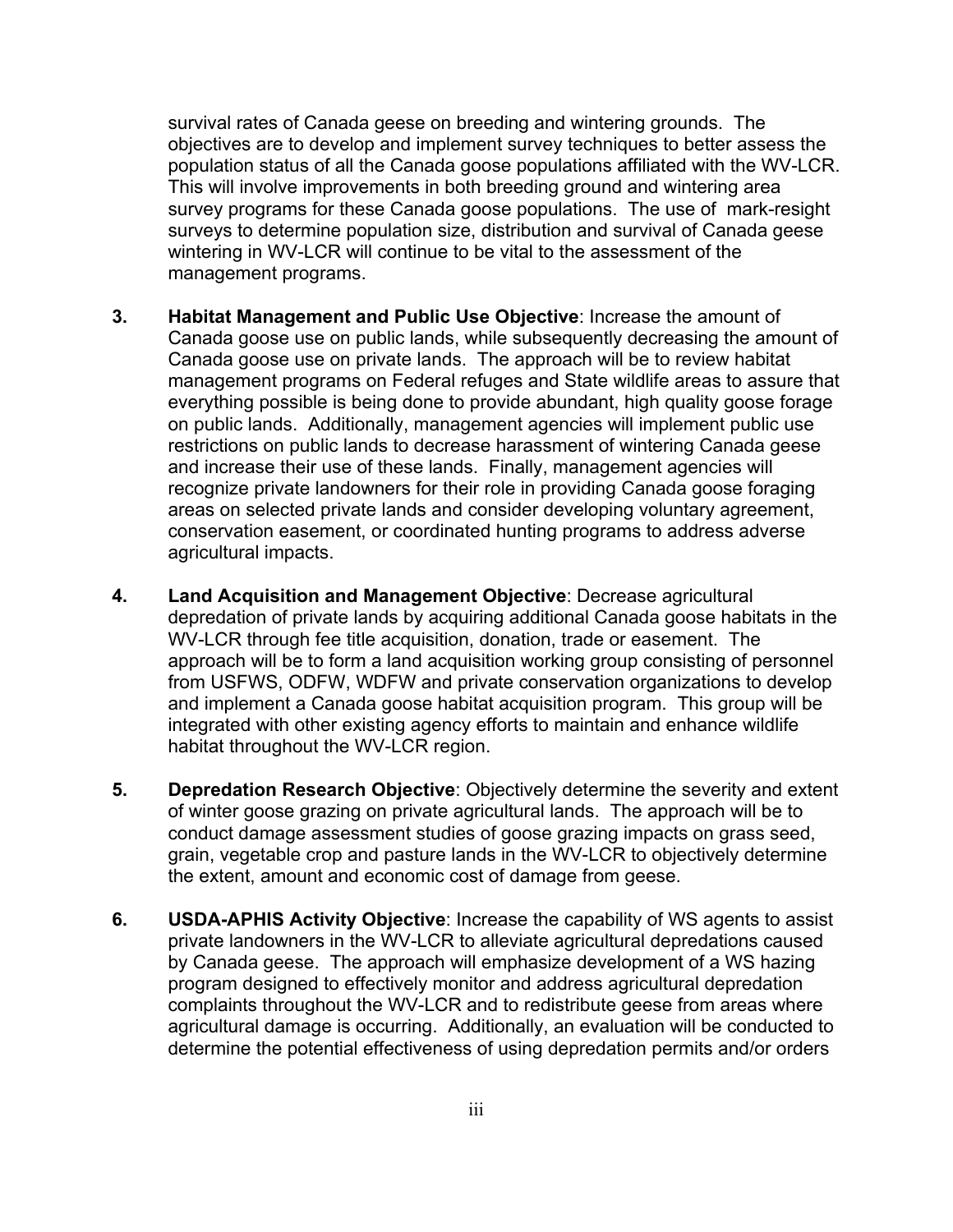consistent with Pacific Flyway policy to further reduce agricultural depredation by Canada geese in the WV-LCR. The relative and combined effectiveness of nonlethal and lethal control to address crop damage problems in the region will be reviewed during all stages of implementation. Lethal control methods would only be used on a limited basis and would be consistent with the existing Pacific Flyway policy on depredation control (Appendix E).

- **7. Harvest Management Objective**: Increase Canada goose hunting opportunities in accordance with harvest guidelines in Pacific Flyway population management plans. The approach is to first utilize hunting opportunity during established open seasons to reduce agricultural depredation of Canada geese in the WV-LCR by increasing harvests to limit overall populations consistent with Flyway population management goals and to redistribute geese from areas where agricultural damage is occurring.
- **8. Public Outreach Objective**: Increase public awareness of both the benefits and problems associated with Canada geese throughout the Pacific Flyway. The approach will be to develop a public outreach program to increase the awareness and understanding of Canada geese and agricultural depredation problems in the WV-LCR and the need for balance in addressing these problems in ways that maintain the benefits of geese to a larger number of consumptive and noncomsumptive users throughout their range. The intent is to increase awareness among all affected interests, particularly Oregon and Washington landowners and Alaskan native subsistence hunters, concerning the needs of all user groups, with a primary focus on achieving population management objectives for all Canada geese wintering in the WV-LCR.
- **9. Funding and Implementation Objective**: Reduce agricultural depredations in the WV-LCR by increasing funding for Canada goose management activities and implementing all facets of the depredation plan. The approach will be to gain public acceptance of both the problem and the need for government action to address the problem in a constructive fashion such that the public at large will support increased expenditures for goose management.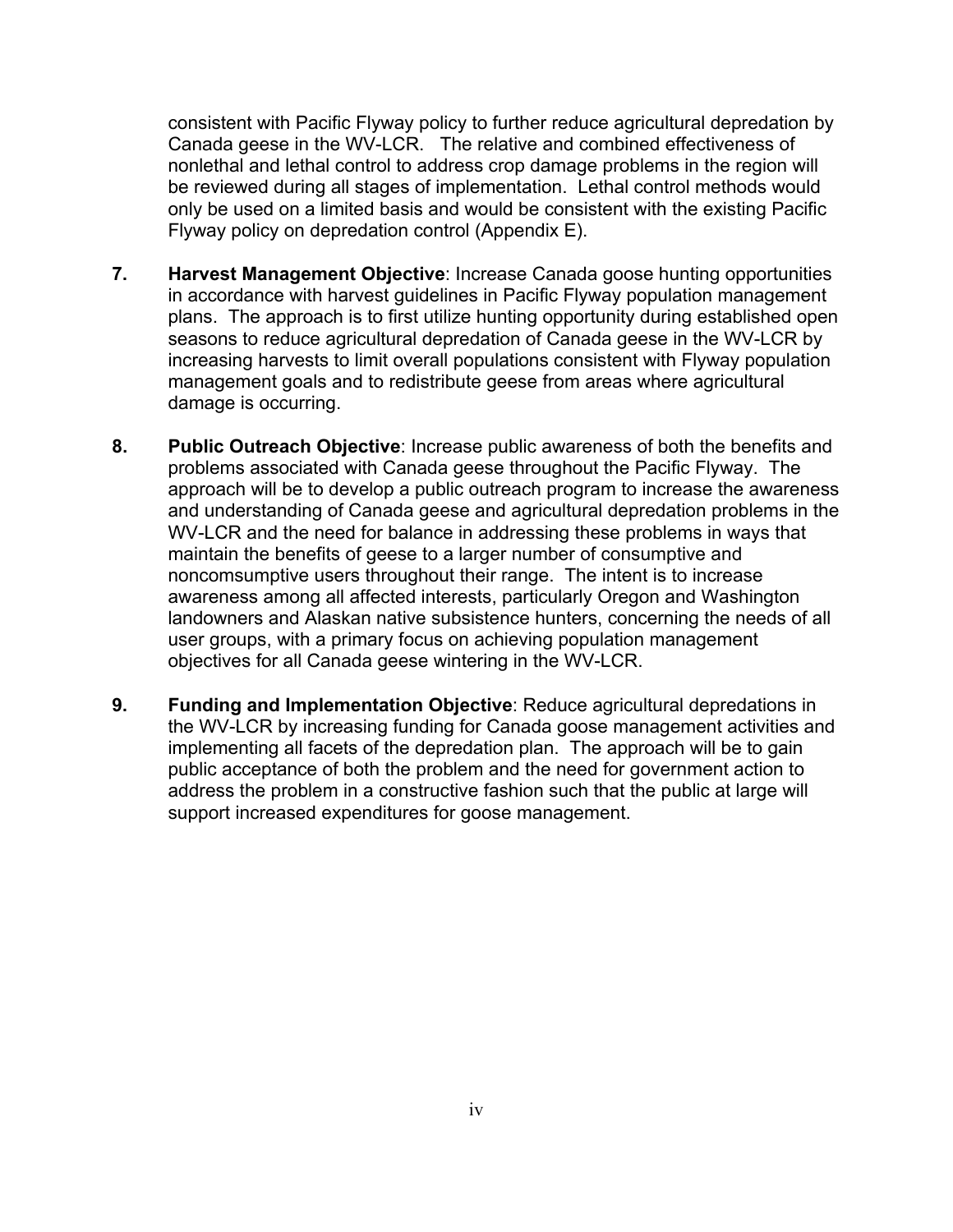#### **INTRODUCTION**

Goose management in NW Oregon and SW Washington is one of the most complex wildlife issues in North America. Seven subspecies of Canada geese are found in the region during the fall and winter. Nowhere else in the United States are so many different subspecies of Canada geese mixed together on wintering grounds. These geese are an important natural resource to many diverse constituencies throughout the coastal States and Provinces of the Pacific Flyway. These geese are also the cause of increasing problems, primarily agricultural depredations, in this major wintering region of the Pacific Flyway. Management agencies are striving to achieve a balance between maintaining healthy, natural populations of all subspecies of migratory Canada geese without adversely impacting other human uses, particularly agricultural interests. Unfortunately, the population status of some subspecies is below Pacific Flyway objective levels (i.e. Aleutian, dusky, and cackling Canada geese) while other populations are healthy and growing. The differing status of the populations results in a complex management problem that is the subject of this management plan.

As the total number of Canada geese wintering in the Willamette Valley-Lower Columbia River (WV-LCR) region of NW Oregon and SW Washington has increased, so have agricultural depredation complaints. Federal and state agencies have worked with landowners to address depredation concerns. However, the scope and severity of landowner complaints has greatly increased in recent years. A coordinated resource management plan dealing with agricultural depredation problems in the region was cooperatively written by a team of private landowners and state/federal agency personnel in 1990. Two additional landowner groups also worked during 1994 and 1995 to develop additional recommendations to address agricultural depredation issues.

This plan was developed at the request of the Pacific Flyway Council (PFC) (March 16, 1997, recommendation no. 18). The PFC requested that the U.S. Fish and Wildlife Service (USFWS) help coordinate the development of a plan to

address the goose depredation issue in NW Oregon and SW Washington. As part of this effort, federal and state wildlife managers and Farm Bureau representatives from Oregon and Washington formed a collective group to provide guidance and input to this plan (see Appendix A for description of management agencies and farm bureaus). The participation of the various agencies and organizations should not be interpreted as complete endorsement of all the specific details contained in the plan. This plan focuses on issues surrounding agricultural, not urban depredation and nuisance problems associated with geese.

The primary purpose of this plan is to reduce agricultural depredation in the WV-LCR while maintaining population objectives for Canada geese in the Flyway.The PFC recommended seven specific topics to be addressed in the NW Oregon/SW Washington depredation control plan. These topics were: (1) depredation research needs, (2) optimal Wildlife Services (WS) - formerly Animal Damage Control staffing levels, (3) habitat management on public lands, (4) acquisition and management of additional habitat, (5) hunting season structure, (6) use of kill permits and (7) funding mechanisms. In addition to addressing the topics recommended by the PFC, the working group recommended that a total wintering Canada goose population and public outreach program objectives be included. Under each of these main topics, goals, objectives and strategies have been developed.

After completion of a public review period and PFC adoption, implementation of this 5 year plan will begin. However, strategies identified during development that can be addressed sooner will be implemented as opportunities arise and when there is consensus that such strategies are desirable. This plan is intended to complement existing Pacific Flyway Management Plans (Appendix B) and agreements that guide the cooperative management programs for the seven subspecies of Canada geese throughout the Pacific Flyway. No part of this plan is intended to alter any aspect of these existing management plans and agreements. The responsible management agencies will work to resolve any conflicts between objectives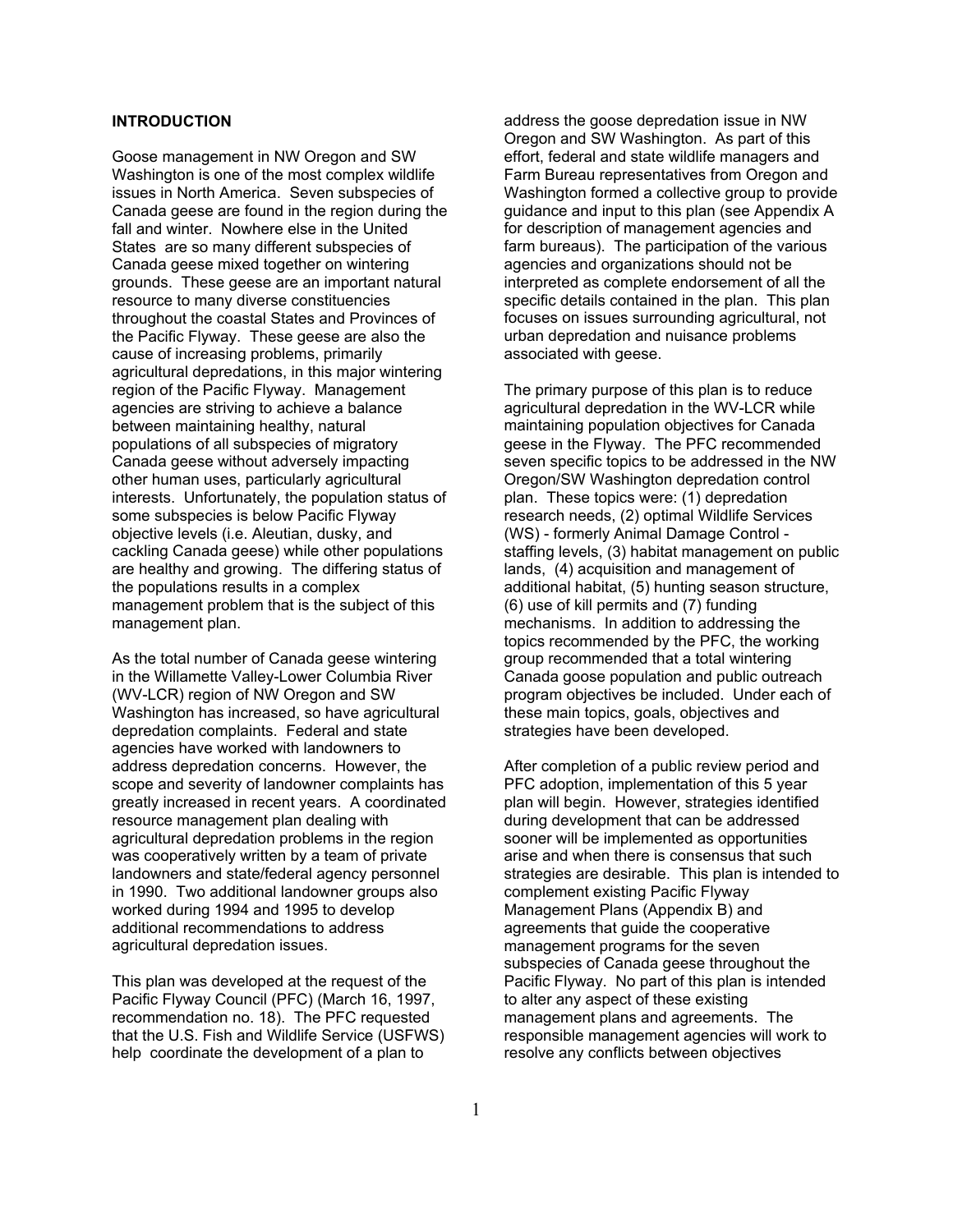contained in the referenced Flyway Management plans in a timely manner.

#### **PROBLEM STATEMENT:**

The total goose population in the WV-LCR has increased to the point where damage caused by geese has adversely affected a large group of land owners who have suffered substantial agricultural losses. Concurrently, certain subspecies of Canada geese present in the area, including the cackling and the dusky Canada goose, are below desirable population levels. Contributing to the complexity is the fact that while cacklers are below population objectives they are the most abundant subspecies in the area. The challenge is to reduce depredation losses caused by geese in the WV-LCR while maintaining the various goose populations at Flyway objective levels.

#### **AREA DESCRIPTION**

This plan will be implemented in the WV-LCR area of NW Oregon and SW Washington (Fig. 1).

Willamette Valley:

Oregon - All of Clackamas, Washington, Yamhill, Polk, Marion, Linn, Benton and Lane counties.

Lower Columbia River:

Oregon - All of Clatsop, Columbia and Multnomah counties.

Washington - All of Clark (except the area south of the Washougal River), Cowlitz, Wahkiakum and Pacific counties.

#### **BACKGROUND**

The following information provides background and history on issues related to Canada goose management and agricultural depredation. This information is provided to increase public awareness regarding the complexity of the goose management problem and reduce conjecture surrounding the status of subspecies.

#### **Canada Goose Taxonomy**

The Pacific Flyway continues to recognize the subspecific classification of Canada geese as described by Delacour (1954). This classification recognizes seven distinct subspecies of Canada geese within the Pacific Flyway: cackling (*Branta canadensis minima*), Aleutian (*B.c. leucopareia*), Taverner's (*B.c. taverneri*), lesser (*B.c. parvipes*), dusky (*B.c. occidentalis*), Vancouver (*B.c. fulva*), and western (*B.c. moffitti*). All of these subspecies are known to occur in the WV-LCR. Identification of subspecies is based on a series of measurements of geese from specific breeding areas throughout the Pacific Flyway (Johnson et al. 1979). Additional information from ongoing genetics studies, band recovery data, and morphological characteristics obtained from breeding birds (including breast color obtained from the Copper River Delta, Alaska) are being incorporated into these determinations as information becomes available.

The recognition of subspecies in Canada geese is not consistent among authorities and several alternative classifications have been proposed. Palmer (1976) recognizes only eight subspecies across North America and combined the dusky and Vancouver subspecies of Delacour (1954). Sibley and Monroe (1990) do not recognize the dusky as a separate subspecies, either. However, Delacour (1951), Johnsgard (1975) and Johnson et al. (1979) all recognize twelve, including one extinct subspecies and it is this classification that is most widely employed by North American waterfowl managers.

#### **Canada Goose History in the WV-LCR**

Before the 1960's, the wintering Canada goose population of WV-LCR averaged fewer than 25,000 geese and most of these were the dusky Canada goose subspecies. Sport harvest of the dusky was relatively high and was concentrated on a few privately owned areas in the mid-Willamette Valley (Timm et al. 1979). During the 1950's, the need for refuges to protect the dusky was recognized and beginning in 1964, the first of three federal refuges was developed to provide wintering habitat for the dusky Canada goose. By the end of 1965, a 10,609 acre, three refuge complex was created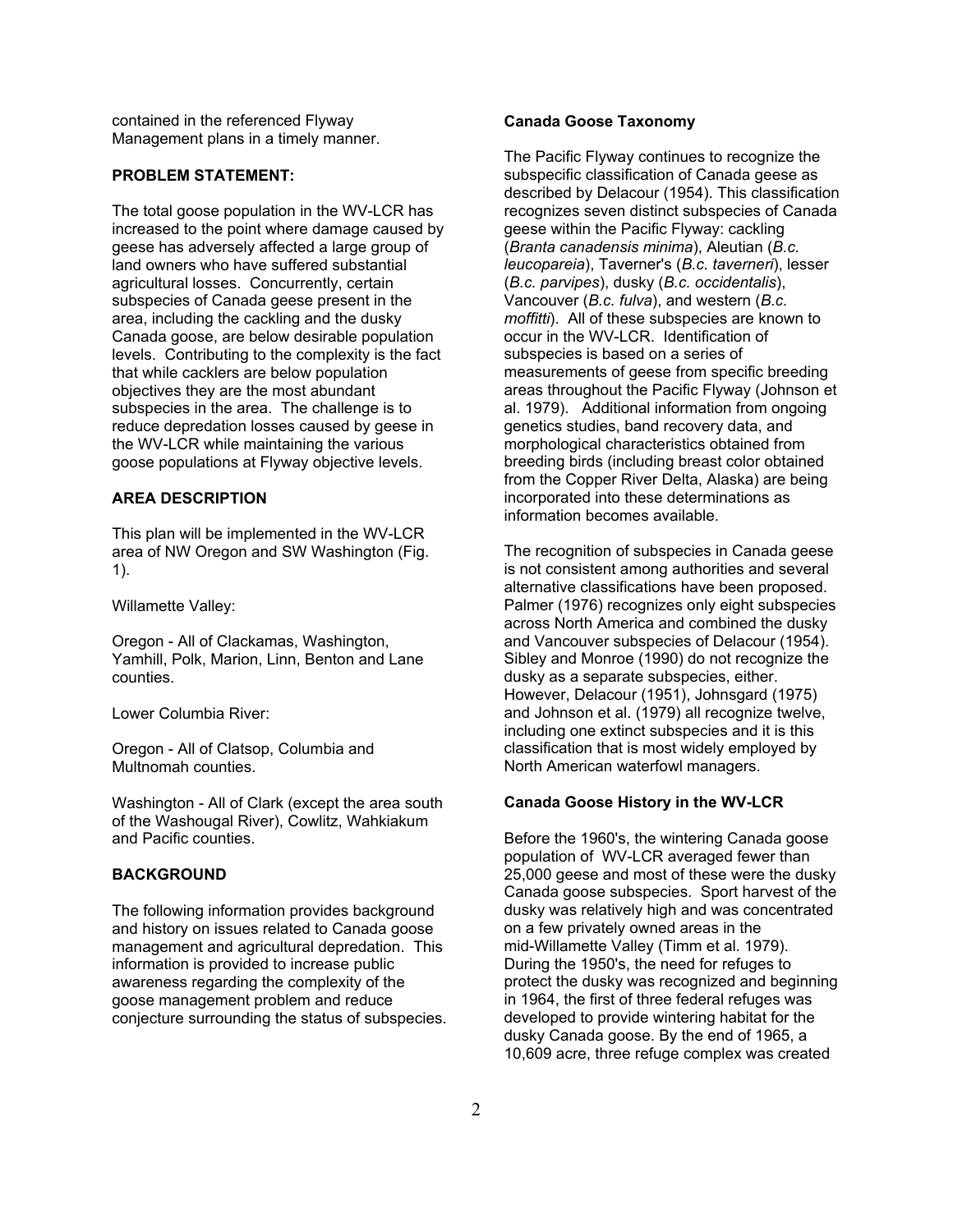

Figure 1. County map of the Willamette Valley - Lower Columbia River Region.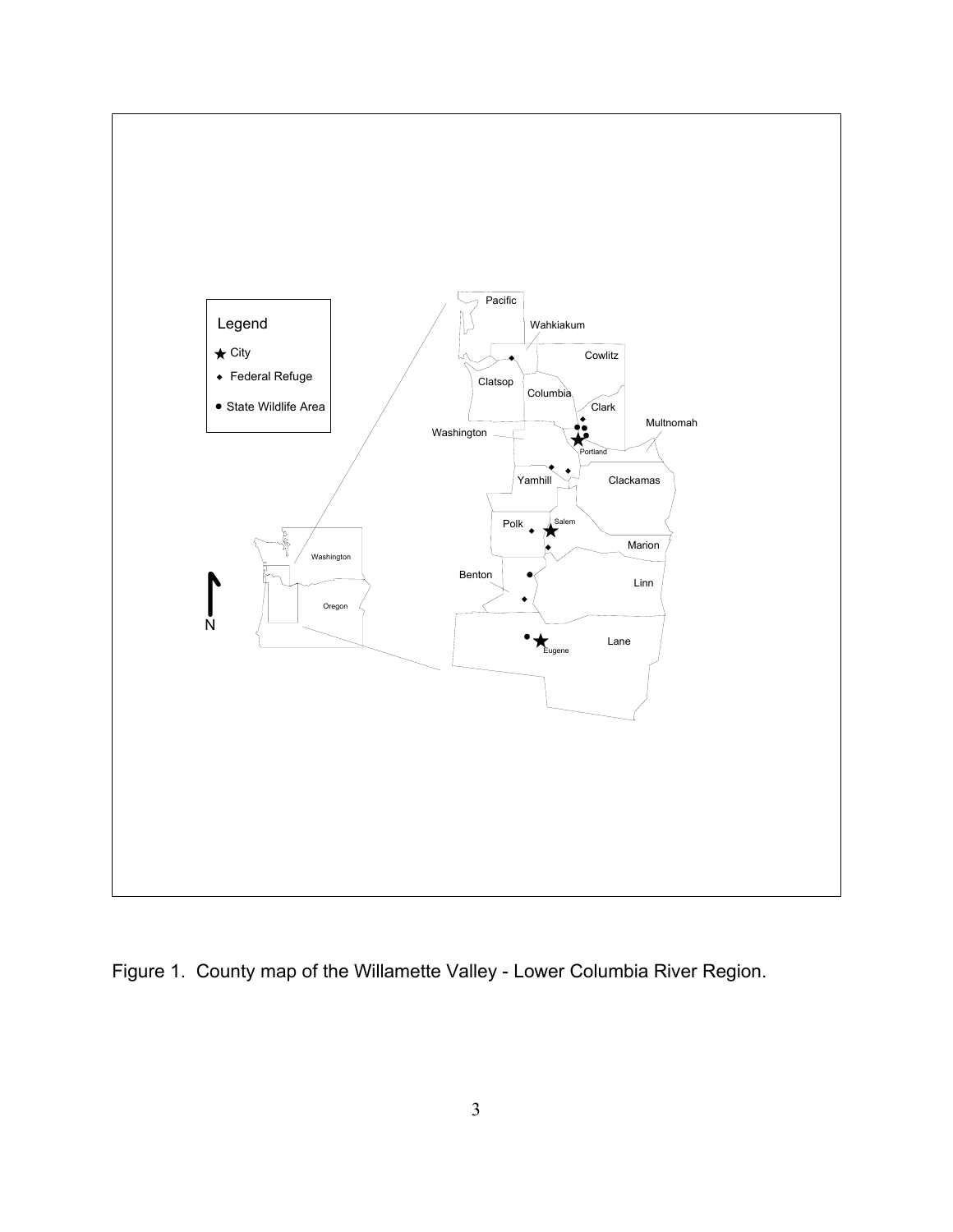in the mid-Willamette Valley. In addition, the 5,149 acre Ridgefield refuge in SW Washington was created in 1965, to provide wintering habitat for the dusky. To attest to the effectiveness of the refuges, from 1963 to 1969, the post hunting season population of the dusky increased substantially from approximately 14,000 birds to over 23,000 (Timm et al. 1979). This occurred despite a daily bag limit of three geese (except 1967 and 1968) and seasons that extended as late as January 12.

The dusky population, however, began declining about 1979, with an accelerated drop in the mid-1980's (Fig. 2). The decline is attributed to several earthquake-related ecological changes on Alaska breeding grounds nesting habitat, combined with excessive harvest on the wintering grounds. The duskys behavior appears to make it more vulnerable to sport harvest (Simpson and Jarvis 1979).



Figure 2. Dusky Canada goose 5 year population trends, 1961 - 1997.

Hansen (1962) described the breeding range of the dusky Canada goose as extending from the Bering Glacier to the Cook Inlet, a distance of about 275 air miles with the population reaching its greatest abundance on the Copper River Delta (CRD), near Cordova, Alaska. More recent studies classify Cook Inlet geese as lessers and more narrowly delineate duskys to the CRD. However, the taxonomic identity of some groups of geese breeding near the CRD is still in doubt. There are small, unsurveyed groups of large, dark Canada geese breeding in the forested habitats of Prince William Sound,

adjacent to the CRD to the west, and eastward along the Gulf of Alaska, but they are widely dispersed and not numerous. The extent to which these geese migrate south and may confound winter inventories of dusky geese is unknown and warrants study of their taxonomic identities and winter distribution.

Before 1964, the low elevation of the CRD and periodic flooding during high tides maintained broad expanses of sedge meadow dissected by a reticulated pattern of drainage channels and sloughs. A mixed forb/low shrub community was found only on slightly elevated slough banks (Trainer 1959). Brackish conditions significantly influenced productivity of waters and controlled the composition of plant communities. Early surveys (Trainer 1959) showed that dusky geese selected mixed forb/low shrub nest sites and that flooding was the primary cause of relatively infrequent nest losses. Nest predation by gulls was slight and mammalian predators were considered rare on the outer delta. Overall, nest success was high.

In March, 1964, the "Good Friday" earthquake uplifted the CRD by 1.9 meters. This change drastically altered the frequency of flooding, reducing the extent of tidal inundation and promoted drying of slough banks and meadows (Reimnitz 1972). The drier conditions and lack of suppression by saltwater have allowed the invasion and growth of shrubs such as alder and willow. Between 1974 and 1984, shrub cover has increased nine-fold on the coastal delta (Campbell 1990).

The effects of habitat changes on dusky Canada goose production are not fully known. Nesting geese have apparently adjusted to changes in vegetation physiognomy and composition, and are using the drier, shrubby habitats extensively (Bromley 1976, Campbell 1990). The secondary effects of habitat change may be more significant. The species composition of predators on the delta has changed (Campbell and Griese 1987) and nest predation has sharply increased. Avian predators still destroy nests, however, predation by coyotes (*Canis latrans*) and brown bears (*Ursus arctos*) has become prevalent. In part, this is attributed to the increase in tall shrub habitats that are preferred by the large mammalian predators.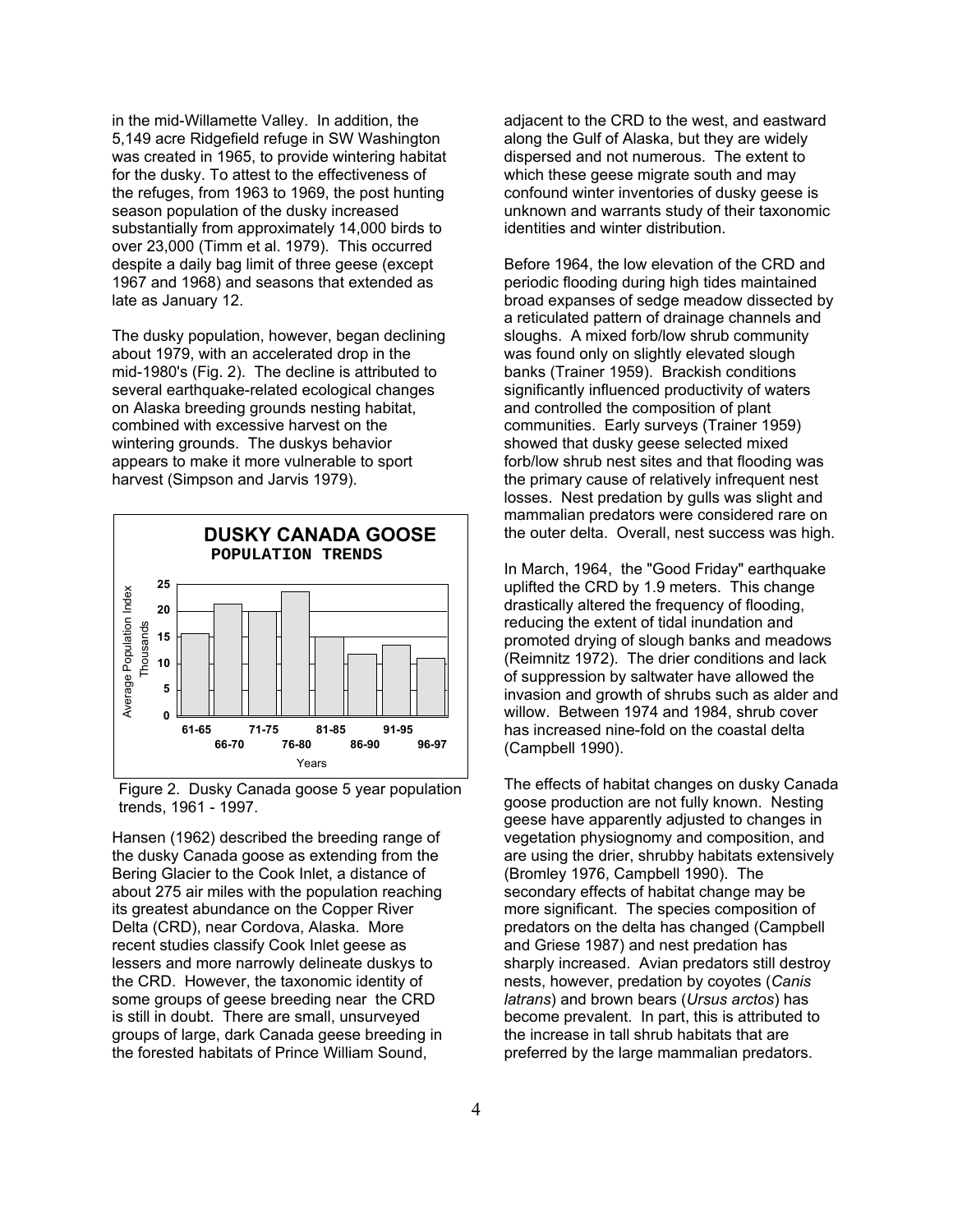During the 1980's, predation by brown bears and coyotes was significant as shrub habitats became more extensive. Since then, a wide variety of avian predators, including bald eagles, ravens, and gull species have joined the suite of predators taking eggs, goslings and adult birds. Concurrent to the change in predator species' numbers and diversity, nest predation increased from less than 6% in 1959 (Trainer 1959) to an average of over 55% during the 1980's and an average of over 60% in the 1990's. Consequently, production has dropped dramatically. Continuing poor production has not only resulted in a population decline, but has also lead to an unfavorable age structure in the dusky goose population. A population model developed by the Alaska Department of Fish and Game (unpublished data) suggests that nearly 60% of the population likely exceeded 7 years of age in 1990.

Beginning in the late 1970's, the number of Taverner's Canada geese wintering in the WV-LCR increased from 2,000 to more than 60,000 (Simpson and Jarvis 1979, Jarvis and Cornely 1988). This increase occurred despite the liberal goose hunting season. Reasons for this increase are unknown. During this period, wintering Taverner's geese exploited new refuges in the northwest region and gradually remained north of their traditional California wintering areas.

The Taverner's Canada goose nests in a broad belt of tundra bordering the western and northwestern coast of Alaska (Johnson et al. 1979). Primary nesting areas include Bristol Bay, the outer Yukon-Kuskokwim Delta (Y-K Delta), Seward Peninsula, Kotzebue Sound/Selawik Lowlands, Upper Noatak River and several disjunct areas of the Alaskan North Slope. Unlike the dusky, the Taverner's nests are widely dispersed so that it is difficult to monitor nesting success and production. Because of its widely dispersed nesting pattern, this bird is not subject to significant subsistence harvest or concentrated predation. It is a wary bird and difficult for hunters to harvest.

Along with the buildup of the Taverner's population, numbers of the resident western Canada goose also increased steadily during the 1970's and 1980's, with significant increases

between 1985-90 (Fig. 3). Also known as the Great Basin Canada goose, this is the only goose that nests in Oregon and Washington and can be found breeding throughout both states (Krohn and Bizeau 1980). Over the long term, westerns have been increasing in Oregon and Washington. The wintering population is made up of both resident and migrant birds. Estimated annual survival rates for westerns in the WV-LCR is 64% (ODFW unpubl. data 1995). Population change is a function of both survival and recruitment rates and western Canada geese seem to enjoy fairly high and consistent recruitment coupled with moderate survival leading to steady population growth.



Figure 3. Lower Columbia River western Canada goose active nest survey, 1985 - 1997.

The smallest of Canada geese, the cackling Canada goose, like the dusky, also experienced a sharp decline throughout the Pacific Flyway during the late-1970's and early 1980's. The "cackler" nests in a narrow fringe along the western coast of Alaska, between the Yukon and Kuskokwim Rivers and has traditionally wintered in the Central Valley of California with a few wintering in Oregon. Numbers dropped from an estimated 400,000 in the late 1960's, to fewer than 25,000 in the mid-1980's. The decline is believed to be largely due to sport harvest in California and subsistence harvest on the Y-K Delta in Alaska (Raveling 1984). The hunting season for this subspecies was closed beginning in 1984. While recreational harvests were being reduced through various restrictive measures, efforts were also underway to reduce subsistence hunting taking place on the Y-K Delta. In 1984, the Y-K Delta Goose Management Plan was cooperatively developed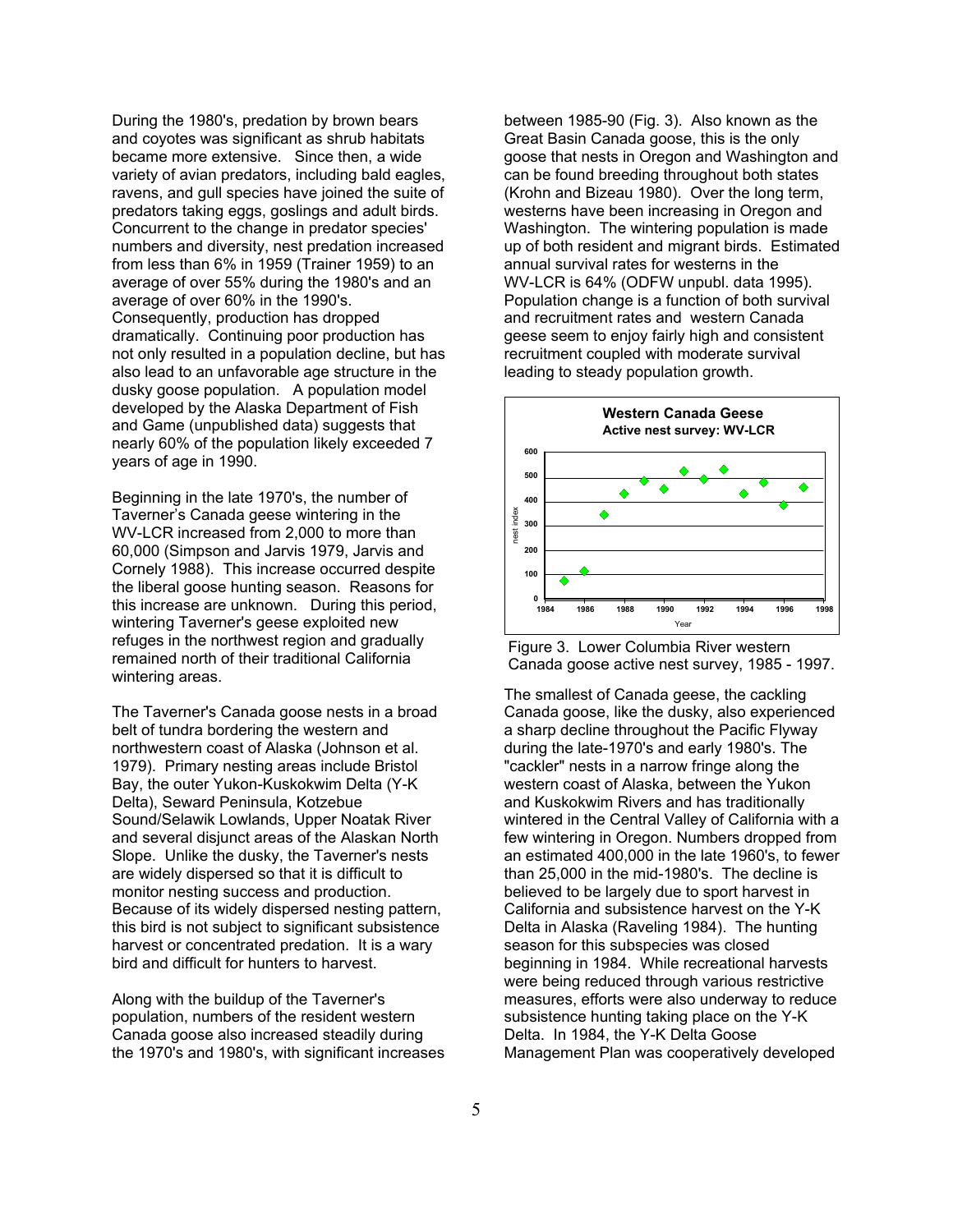and implemented by management agencies and user groups throughout the flyway to enhance protection of cacklers, brant, white-fronted geese and emperor geese and restore these populations (Pamplin 1986). Substantial moderation of spring harvest of both eggs and geese and increased protection during fall and winter were accomplished as a result of this plan, further protecting the cackler population.

In 1993, the cackler fall flight was estimated at 164,000 birds (Fig. 4), which allowed the population to reach the minimum flyway harvest objective of 110,000. In recent years the cackler population has continued to increase at a rapid rate, warranting a reopening of the cackler season, beginning in 1994. Along with the current buildup, there is a significant increase in the proportion of birds wintering in the WV-LCR with a proportional decrease in California (R. E. Trost pers. commun.).



Figure 4. Cackling Canada goose fall population index, 1979 - 1995. **61-65**

The wintering goose flock also includes smaller numbers of lesser and Vancouver Canada geese. Lesser Canada geese are similar in size and coloration to the Taverner's. The lesser nests from interior Alaska eastward into the Yukon Territory in a widely dispersed pattern and is not significantly affected by subsistence harvest or predation (Johnson et al. 1979, King and Hodges 1979). Some lesser Canada geese wintering in the WV-LCR originate from an urban goose population now numbering 5,000 birds in Anchorage, Alaska.

The Vancouver Canada goose is a large dark colored bird that closely resembles the dusky in appearance. The Vancouver nests along the forested coastline of southeastern Alaska and British Columbia (Lebeda and Ratti 1983). This bird is believed to be relatively non-migratory, with only a small percentage of the population wintering in Washington and Oregon (Hansen 1962, Ratti and Timm 1979).

Aleutian Canada geese, a federally designated threatened species number about 20,000. This subspecies nests on the Aleutian Islands of Alaska and primarily winters in the San Joaquin Valley of California. A small group of Aleutian's from the Semidi Islands winters along the Oregon coast. A few individuals associated with the wintering areas in California have been observed in the WV-LCR. As this population increases, there is potential for this subspecies to increase in the WV-LCR region.

In summary, the midwinter Canada goose population index in the WV-LCR increased from around 40,000 to over 130,000 in the past 20 years (Fig. 5).

## **Trends in Canada Goose Populations Willamette Valley - Lower Columbia River**



Figure 5. Northwest Oregon and southwest Washington Canada goose 5 year midwinter index, 1961 - 1997.

Restrictive harvest regulations are believed to have contributed to the increase in the total number of Canada geese wintering in the WV-LCR, both through increased survival and lowered disturbance. Major shifts in the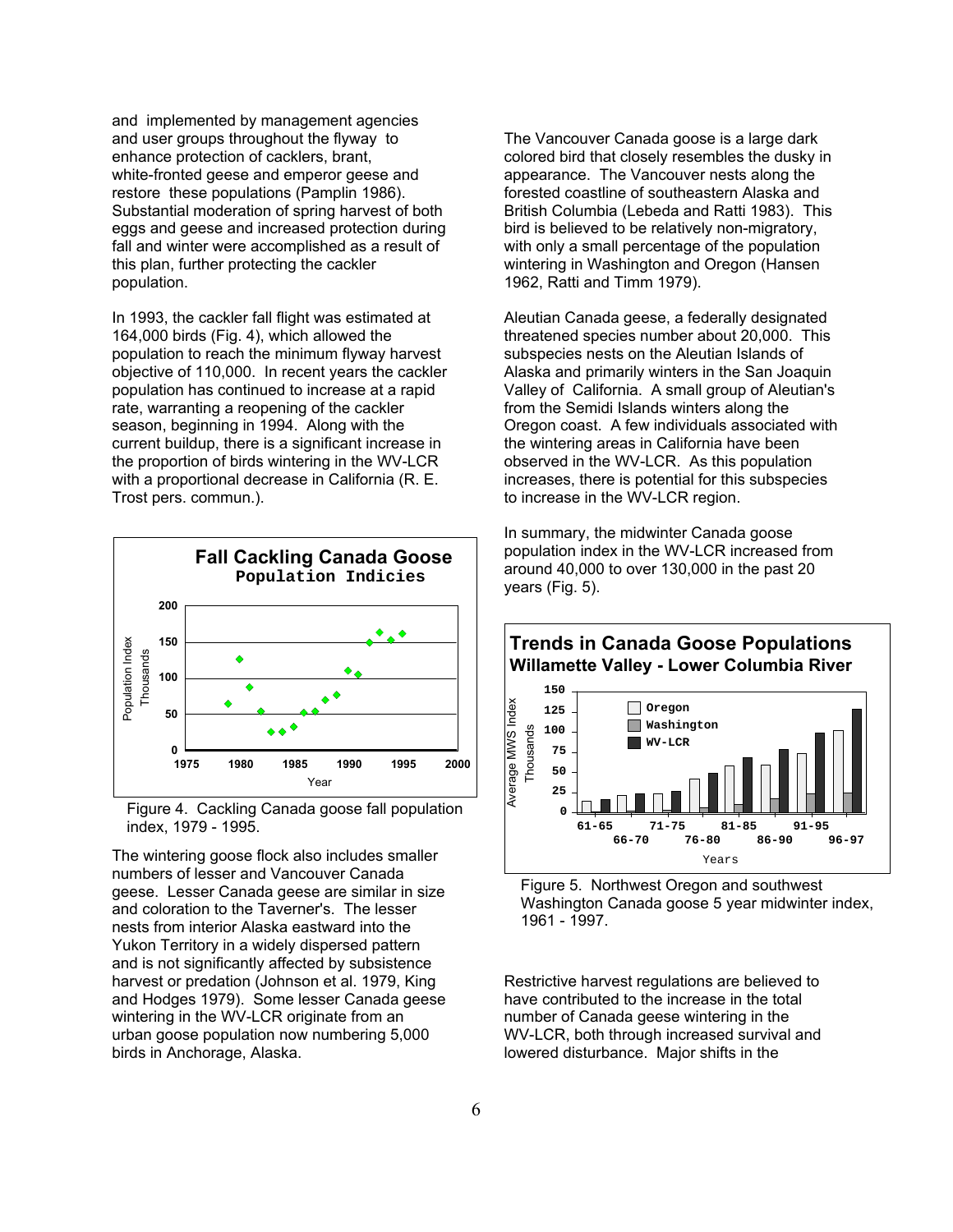wintering distribution of two subspecies, Taverner's in the 1970's and cacklers in the 1990's have resulted in greatly increased numbers of Canada geese wintering in the region. This increase in total numbers of Canada geese has resulted in an increase in agricultural depredations and, correspondingly, landowner tolerance for geese on private lands has diminished.

## **PRIMARY GOAL OF THE DEPREDATION PLAN**

**Reduction of agricultural losses caused by depredating Canada geese is the primary goal of this plan. The following primary objectives of the plan describe how this will be accomplished while maintaining and/or enhancing goose populations Flyway wide. Each primary objective, although presented separately, should be considered as an integrated approach to Canada goose management in the region. The approach will be to utilize all the management tools available in concert and complimentary with one another to achieve the primary goal of the plan.**

## **Primary Objective 1. WINTERING POPULATION OBJECTIVE FOR THE WV-LCR REGION**

The establishment of a total Canada goose population management objective has been identified by the 1997 depredation working group as an essential component of this plan.

The primary method of population management for wintering Canada geese in the WV-LCR is harvest regulation. Concurrent with harvest regulation is the need for accurate population monitoring and assessment. Objectives for the wintering goose population in the WV-LCR must be consistent with: (1) recent population levels and trends, (2) the capacity of public and private lands to support goose populations without adverse impacts, (3) objectives for hunting, (4) landowner tolerance for goose use on private

lands, and (5) Pacific Flyway population objectives.

**Goal:** To limit the number of Canada geese wintering in the WV-LCR in order to minimize agricultural depredations on private lands.

**Objective 1:** To limit the number of Canada geese wintering in the WV-LCR to no more than 133,000 (95-97 average midwinter population index) and reduce the number of wintering Canada geese by 20% to 107,000 (as measured by the midwinter index) by the year 2002. This plan recognizes that the actual number of Canada geese present in the region is greater than the index, however, this number is the only long-term, consistent measure of the population available and is therefor used for comparative purposes. The actual number of Canada geese is likely 2-3 times this number and the goal is to stabilize and then reduce both the index and the actual number by 20%.

**Strategy:** The initial focus of reduction efforts should be to increase harvest pressure on Canada geese through alterations to existing hunting seasons as proposed in this plan within Flyway management guidelines.

**Rationale:** This goal establishes a population limit of no further increase in the total number of Canada geese wintering in the WV-LCR area beyond the average number counted during the last 3 years (1995-97). Wintering Canada goose numbers are derived from the midwinter survey index. The midwinter index is the only long-term survey of Canada goose populations in the WV-LCR. This plan recognizes that the midwinter index does not provide a total population estimate but rather a consistent long-term index to changes in population size. Current evidence suggests that the index value is less than the actual number of Canada geese present.

Sport harvest will be given first consideration but other lethal means will be considered if harvest efforts are deemed ineffective at reducing total wintering Canada goose numbers. Other lethal means will be used on a limited basis to enhance the effectiveness of management tools outlined in this plan. Also, since cackling Canada geese represent a significant portion of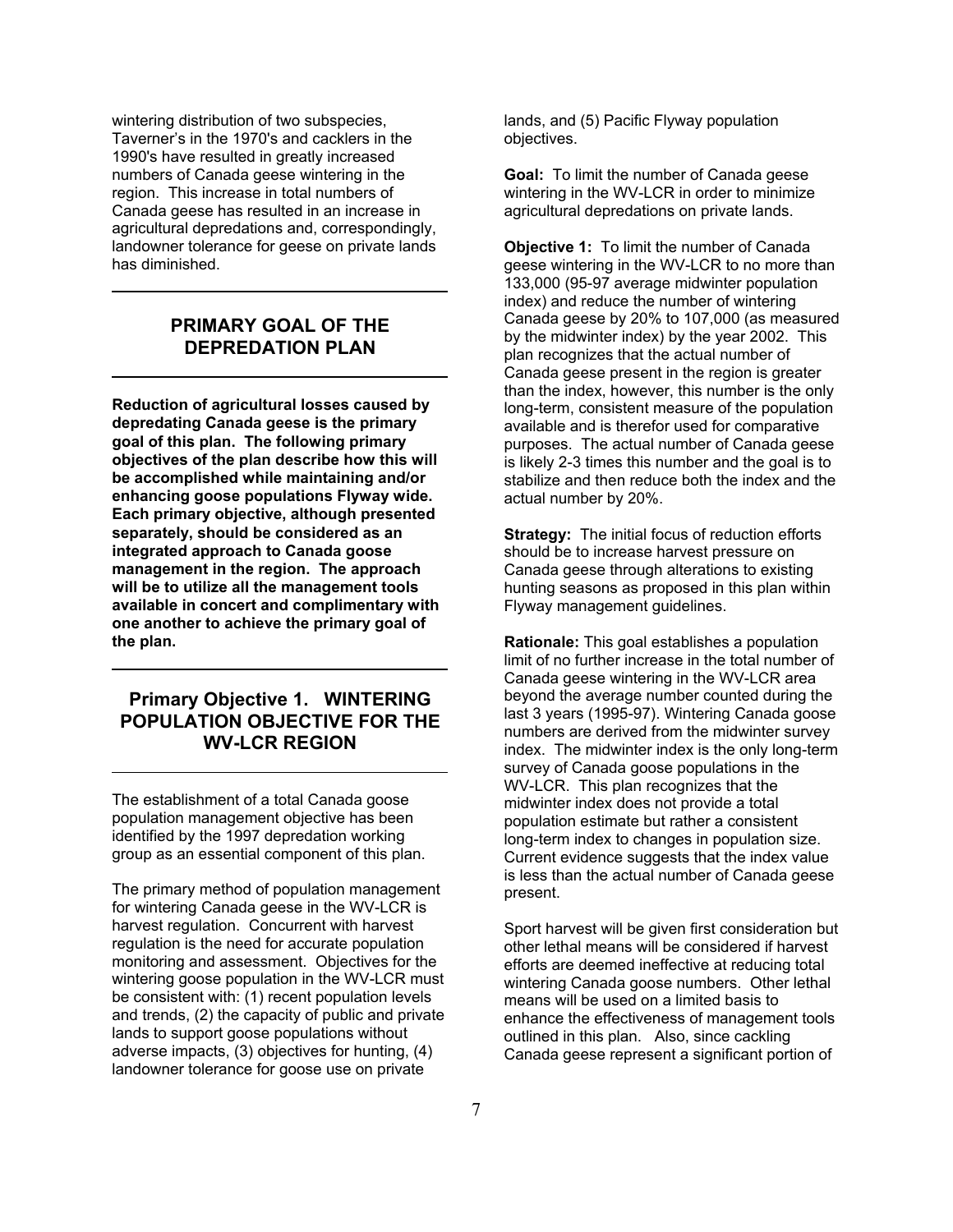the wintering population, methods to redistribute cacklers back to wintering areas in California or changing Flyway population objective must be evaluated. However, past efforts to redistribute Canada geese in other parts of the country have proven to be ineffective (Rusch et al. 1985).

**Objective 2:** Delist the Aleutian Canada goose.

**Strategy:** The directors of ODFW, WDFW, ADFG and CDFG should facilitate discussions with Regions 1&7 of the USFWS to gain support and finances to begin the delisting process.

**Rationale:** This subspecies has recovered rapidly in recent years and the federal threatened status is no longer warranted. In 1996, delisting was recommended by the Aleutian Canada Goose Recovery Team and the Pacific Flyway Council. Although few Aleutian Canada geese were encountered in the WV-LCR area, options to deal with depredation issues will be increased, particularly with regard to harvest and depredation control activities, by delisting this subspecies.

**Objective 3:** Increase awareness among Oregon and Washington landowners and Alaskan subsistence hunters concerning needs of all user groups, with a primary focus on the cackling Canada goose population management and programs.

**Strategy:** As soon as feasible (1997-98), conduct a meeting between wildlife management agency personnel, private landowner representatives, hunting groups and native Alaskans to discuss cackling Canada goose management issues.

**Rationale:** Recent increases in the cackler population and a winter distributional shift from California to the WV-LCR has caused agricultural depredation problems to increase. The cackler population is approaching the proposed flyway management objective (Appendix B) and is heavily utilized by native Alaskans on the Y-K Delta for subsistence purposes, thus efforts to control the wintering population in the WV-LCR must be developed in concert with the needs of all user groups.

## **Primary Objective 2. POPULATION ASSESSMENT AND MONITORING**

Attaining and maintaining population goals and habitat management programs depends on accurate monitoring of population size (Hindman and Ferrigno 1990). During recent years, waterfowl managers have attempted to work with about 30 identifiable populations of geese in North America (Nelson and Bartonek 1990). However, only a limited number of these populations are surveyed regularly, some not at all. Some goose populations are surveyed on the breeding or wintering grounds or while in transit between breeding and wintering grounds. Appendix C details the types of surveys and banding programs conducted in the WV-LCR for Canada goose management purposes. The strategies listed under the population monitoring objectives were derived from flyway management plans described in Appendix B. These strategies pertain to population surveys and collar reading programs of wintering geese and breeding population surveys of resident Canada geese (western subspecies). These efforts will assist in achieving other goals of this plan and assess achievement of limiting the number of wintering Canada geese in the WV-LCR.

**Goal:** Develop and employ monitoring programs to accurately assess goose populations, distribution and survival rates of Canada geese on the breeding and wintering grounds.

**Objective 1:** Develop survey techniques to better assess the total wintering Canada goose population on the wintering grounds (WV-LCR).

**Strategy:** Continue the current midwinter survey (MWS).

**Rationale:** The current MWS provides an index to the total wintering Canada goose population in the WV-LCR. This survey is the only longterm index to Canada goose numbers and abundance throughout the area. To maintain comparability for assessment of the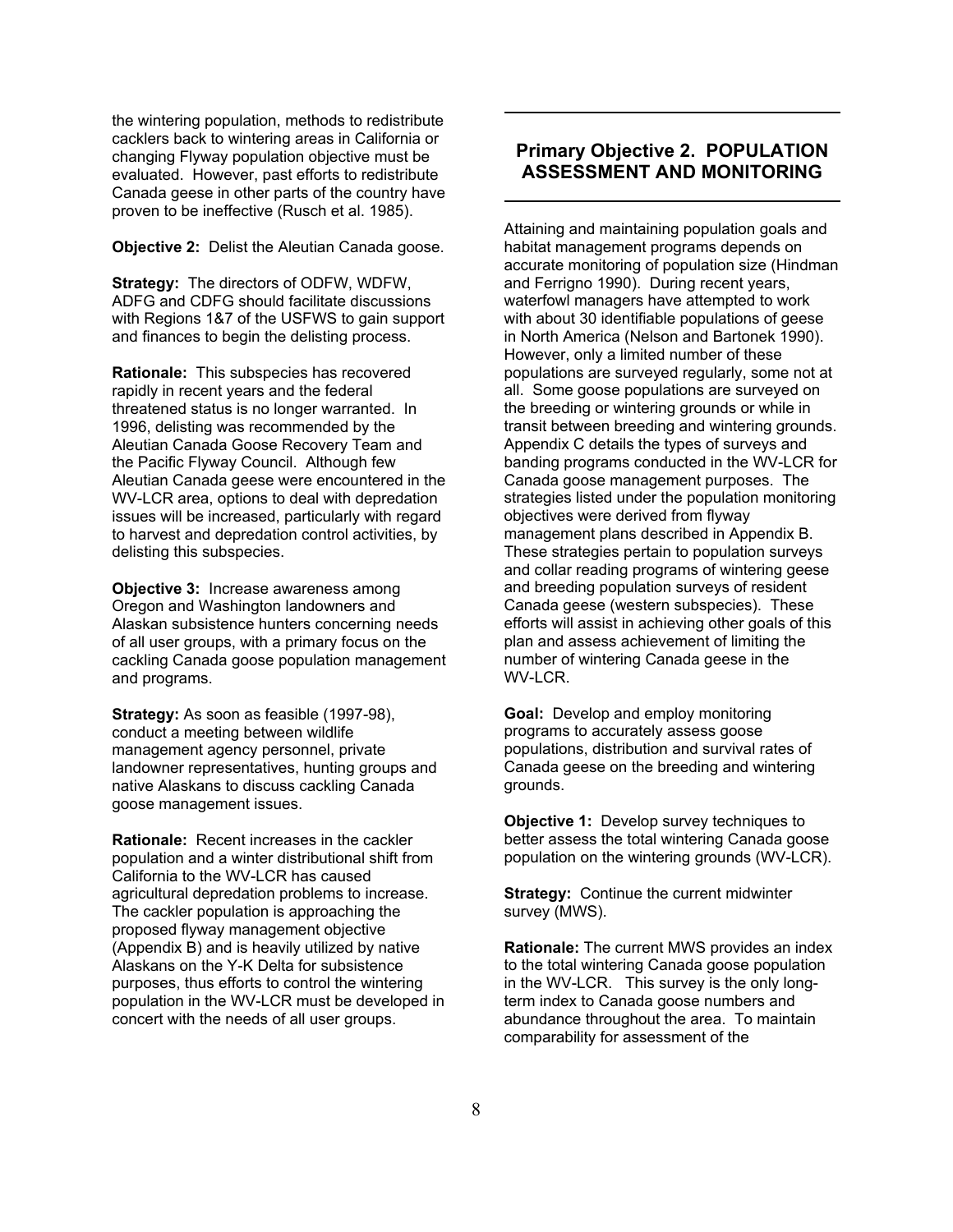management program, it is essential to continue the midwinter survey in its current form.

**Strategy:** Conduct additional aerial and ground surveys October - April to acquire data on the total wintering Canada goose population and distribution of subspecies in the WV-LCR.

**Rationale:** Improved survey methodologies developed specifically to estimate total Canada goose numbers and distribution throughout the area will assist managers in evaluating impacts of management actions and help to focus management programs on those geographic areas with the highest goose densities and/or most depredation damage. The development of a scientifically rigorous survey that employs transect designs and variance estimation techniques would provide a better estimate of the total wintering Canada goose population (Martin et al. 1979) than is presently obtained from the midwinter survey.

**Objective 2:** Continue to use mark-resight surveys to determine population size, distribution and survival of Canada geese wintering in the WV-LCR.

**Strategy: Periodically conduct banding and** collar marking of dusky Canada geese on the CRD, cackling Canada geese on the Y-K delta, western Canada geese in the WV-LCR and lesser Canada geese in Anchorage and other known breeding areas, where feasible. Continue observation effort in the WV-LCR.

**Rationale:** Use of mark-resight data has been proven to be effective in providing reliable information regarding effects of restrictive harvest regulation changes on survival and recovery rates for Canada geese (Hindman and Ferrigno 1990). Data from neck collaring provides timely and reliable information that can be collected to reflect distribution outside the hunting season or in areas where hunting is not allowed. To support indirect winter population estimates, distribution studies and research objectives outlined in the dusky, cackler and Taverner's/lesser Canada goose management plans, neck collaring programs should be conducted on these four subspecies.

From 1990 to 1994, several thousand western Canada geese were neck collared in the WV-LCR to determine population size, distribution and survival. Previously unknown information regarding distribution patterns (movement) was gathered from that effort. A new neck collaring program should be evaluated for this subspecies.

**Objective 3:** Maintain and continue to refine breeding ground surveys of dusky and cackling Canada geese.

**Strategy:** Continue the aerial transect surveys on the Y-K Delta and CRD in Alaska to monitor populations of cackling and dusky Canada geese.

**Rationale**: These surveys provide population specific information on these goose populations at a time when they are geographically separated and relatively sedentary on their principle breeding grounds. Such surveys offer the best long term opportunity to accurately monitor these populations.

**Objective 4:** Evaluate the development of additional breeding ground surveys to monitor population trends of Taverner's and lesser Canada geese.

**Strategy:** Conduct experimental, fixed wing aerial transect surveys throughout the breeding range of these subspecies to determine the feasibility of a periodic operational survey to monitor populations.

**Rationale:** The large number of subspecies wintering in the WV-LCR region makes monitoring individual subspecies through aerial surveys a difficult, if not impossible, means of monitoring these populations. The development of a comprehensive breeding population survey program for all Canada goose populations would greatly facilitate population management.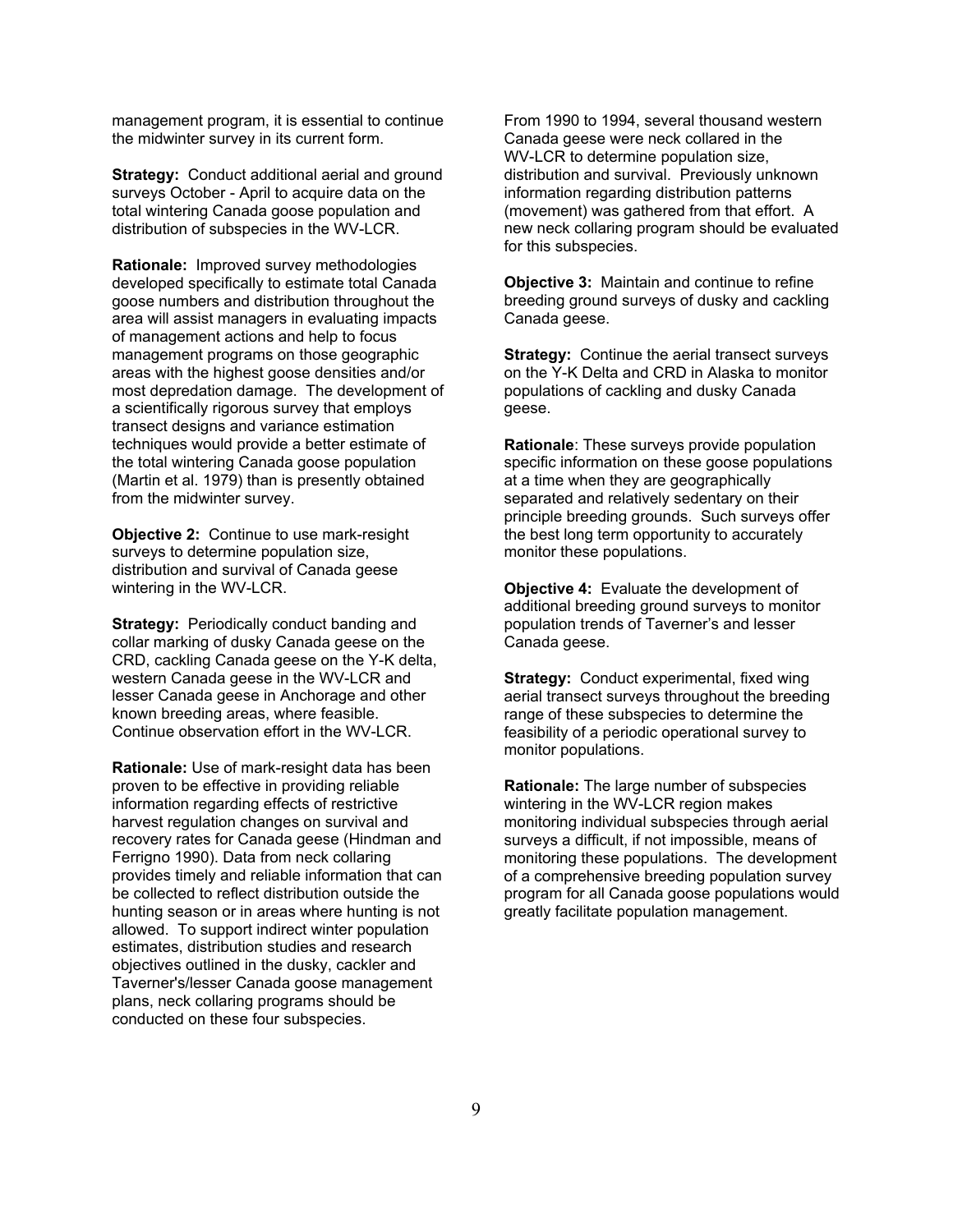### **Primary Objective 3. HABITAT MANAGEMENT AND PUBLIC USE**

Quality habitat for wintering geese is critical and more important than often realized. Winter is the time for geese to form pair bonds, recharge body reserves in preparation for spring migrations and breeding and survive hunting pressure and highly variable weather conditions (Hartman 1995). On the wintering grounds geese prepare for their next breeding season by acquiring important reserves of lipids and proteins necessary for migration to northern breeding grounds and successful reproduction (Raveling 1979). If the birds do not acquire the necessary nutrients by the time they arrive on the breeding grounds, their reproductive efforts may be diminished.

Winter food acquisition by Canada geese is a complex interaction of nutritional needs, resource availability, habitat quality and behavior (Baldassarre and Bolen 1994). Habitat management for Canada geese requires providing three essential elements, food, water, and sanctuary, to sustain geese from arrival in fall (October) to departure in spring (late April). Food, in the form of grasses (green forage), grains, and natural vegetation, should be provided proximate to open water for successful habitat management. Canada geese prefer to graze on short (< 4 inches) grasses. Also known as green forage, various types of grasses and grass-legume mixes comprise the majority of the diet of geese in the WV-LCR.

Wildlife refuges and wildlife areas are vitally important wintering areas for Canada geese. These areas provide considerable goose food resources and human activity (disturbance) is usually regulated. Goose habitat management efforts are geared to maximize (dependent upon personnel and funding) food production. Practices include creating, enhancing or restoring wetlands to provide natural (moist soil) vegetation, planting and flooding of managed areas, and providing agricultural crops and pastures. In addition, portions of these areas provide sanctuary from human disturbance.

Sanctuaries on public lands that provide foraging and roosting areas free from human disturbance are essential for successful Canada goose management and would help alleviate depredation on private lands. Sanctuary area benefits can be attained through a combination of spatial and temporal areas that are maintained essentially or totally free from all human disturbance. Effects of disturbance from hunting, vehicle and foot traffic, viewing, management or research activities can lead to change in habitat use, behavior and food habits. Fredrickson and Drobney (1979) cited depletion of energy reserves, delay of migration and pairing, and elimination of wintering traditions as possible consequences of disturbance. Continued disturbance of wintering Canada geese on public lands could potentially increase agricultural depredation of surrounding private lands.

Public access on Federal refuges and State wildlife areas varies greatly. The type and level of regulated public use is determined by the compatibility of that activity with the goals and objectives of the individual refuge or wildlife area. Some of the major public use activities that occur on refuges and wildlife areas include hunting, fishing, bird watching, hiking, photography, dog training, and environmental research and education.

#### **Public Lands - Federal and State**

Ten Federal National Wildlife Refuges (NWR) (Willapa, Ankeny, Baskett Slough, Julia B. Hansen, Lewis and Clark, Ridgefield, Steigerwald Lake, Tualatin River, Wapato Lake and William L. Finley), three state of Oregon (E.E. Wilson, Fern Ridge and Sauvie Island) and two state of Washington (Shillapoo and Vancouver Lake) wildlife areas lie within the WV-LCR Region of NW Oregon and SW Washington. Existing habitat management and public use programs are mandated by established policies and/or approved management plans.

#### **Federal Lands**

The USFWS administers approximately 60,000 acres within the goose depredation area; however, not all of this area is capable of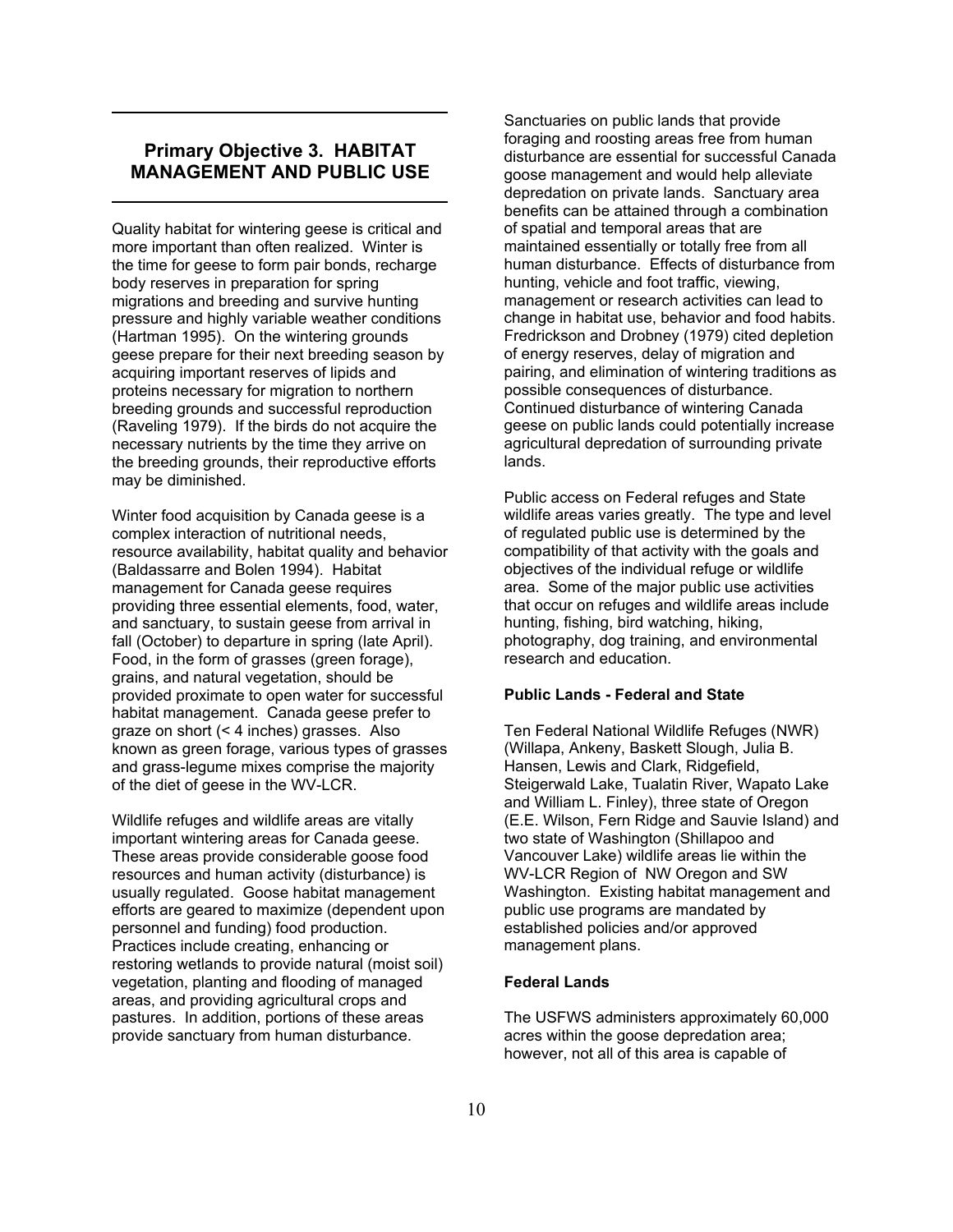providing habitat suitable for Canada goose management. The USFWS provides agricultural habitats on some of the refuges through cooperative farming agreements with local landowners.

#### **Western Oregon NWR Complex (Ankeny, Baskett Slough, Tualatin River, Wapato Lake and William L. Finley)**

Ankeny, Baskett Slough and William L. Finley NWR's were initially established in the mid-1960's to provide wintering habitat for the dusky Canada goose. Ankeny NWR is located near the town of Jefferson, Baskett Slough NWR is located near the town of Dallas and the William L. Finley NWR is located near Corvallis. These three Willamette Valley refuges encompass approximately 10,613 acres, of which over 5,000 acres are farmed to provide winter feed for geese (Appendix C).

Under the cooperative farming program on Ankeny, Baskett Slough and Finley NWRs, farmers plant grass, pasture and grains and then harvest all of the grass seed. All of the forage provided by these crops is available to wintering waterfowl during the fall-spring period. The farmers harvest grass seed and hay from these areas during the summer, after the geese have migrated north to their breeding grounds. Cooperative farming agreements on other NWR's vary, but generally allow the farmer to remove a significant portion (75%) of the crop while leaving a small portion (25%) of the harvest behind for foraging geese. The three main crops planted on the NWR's are annual ryegrass, perennial ryegrass, and fescue. In recent years, these refuges have also been developing several hundred acres of moist soil units which have also been heavily used by geese.

Wildlife observation, photography, hiking, hunting, interpretation and environmental education are the major public use activities on the refuges. Large portions of Ankeny, Baskett Slough and Finley NWR's are closed to public access when the geese arrive in the fall and remain closed until geese migrate out of the area in the spring. This closure includes all wetlands and green forage areas utilized by geese. The public can drive through the refuges along county, state or federal main roads, but are instructed to stay in their vehicles except at designated viewing areas. The refuges were open to public waterfowl hunting until 1985 at which time they were closed due to the low midwinter index of duskys and the disturbance that resulted from hunting. Refuge staff and farming activities are also minimized during the winter to reduce disturbance to geese. Visitors are allowed access throughout the refuges during the summer months.

Established in 1992, the Tualatin River and Wapato Lake NWR's are located in the north end of the Willamette Valley and currently total 913 acres with an approved future boundary of 3,166 acres. Although small in size and largely undeveloped for refuge purposes, these two refuges could provide significant wintering goose habitat in future years. All public access on Tualatin River and Wapato Lake NWR's is prohibited at this time.

#### **Ridgefield NWR Complex (Ridgefield and Steigerwald Lake)**

Ridgefield NWR is located 20 miles north of Portland along the Columbia River near the town of Ridgefield in SW Washington. This 5,149 acre refuge was established in 1965 to provide a wintering area for migratory waterfowl, especially dusky Canada geese. Farming on the refuge is through a cooperative farming program and limited cattle grazing occurs on the area. Steigerwald Lake NWR is located along the Columbia River in eastern Clark County near the town of Washougal. This 900 acre area was initially established in 1984 to serve as a wintering waterfowl area and provides approximately 150 acres of goose foraging habitat. No farming program exists for this refuge.

Major public use activities on Ridgefield NWR include waterfowl hunting, wildlife observation and photography and environmental education. Public entry onto the refuge varies by management units (River S, Roth, Bachelor and Bridgeport Dairy). Portions of the River S unit are closed to all public use from October 1 - April 15. The remaining portion is open to hunting only on waterfowl hunt days. The Bridgeport Dairy and Bachelor units are closed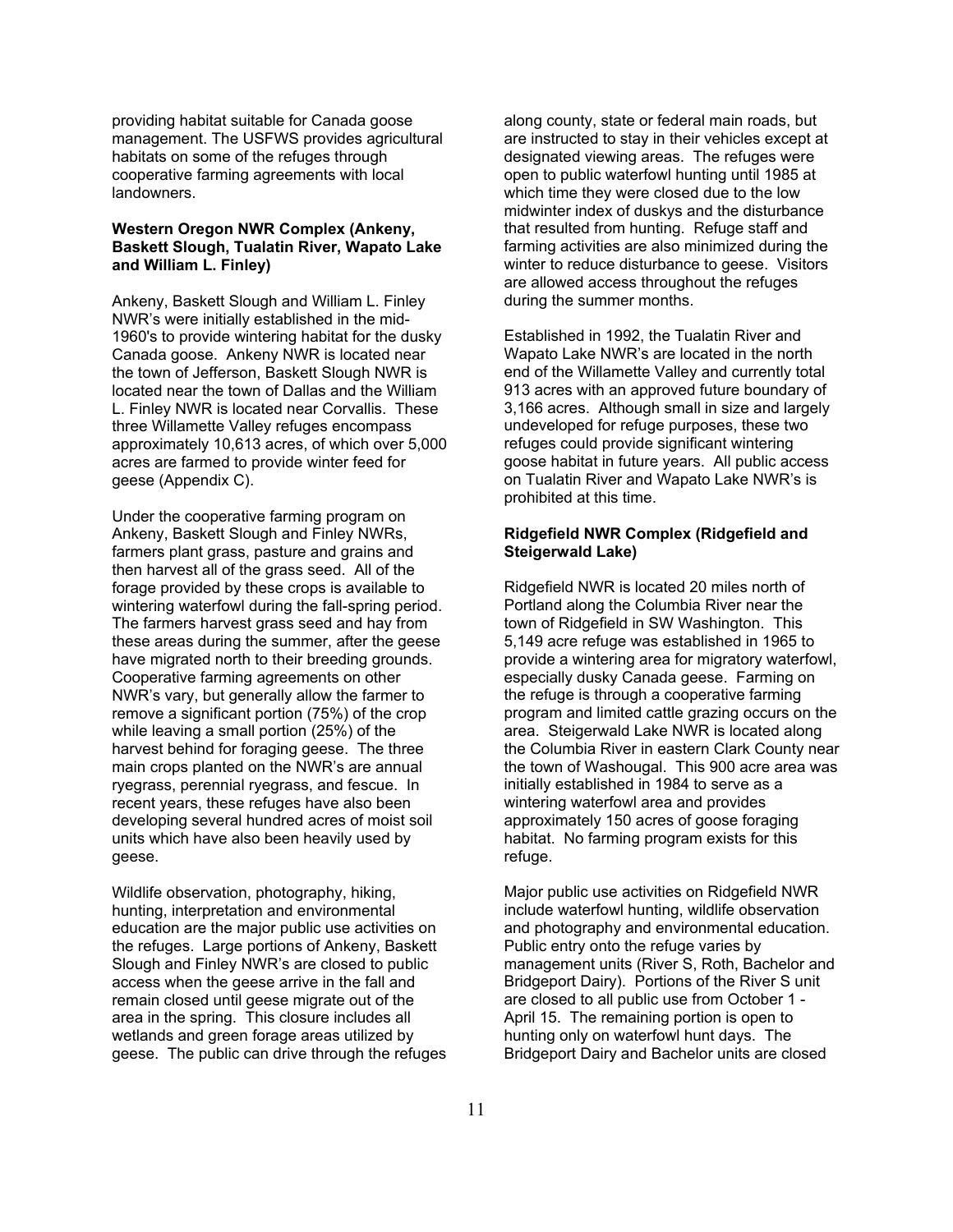year-round to all public use, with the exception of vehicle use along the lower River Road. Public use on Steigerwald Lake NWR is prohibited except for group tours conducted by refuge staff.

#### **Lower Columbia River NWR's**

The Julia Butler Hansen and the Lewis and Clark NWR's are collectively known as the Lower Columbia River NWR's for purposes of this plan. The Julia Butler Hansen NWR is located near the town of Cathlamet, Washington, and encompasses approximately 5,516 acres. This refuge was established in 1972 for the protection of the endangered Columbia white-tailed deer. The 38,214 acre Lewis and Clark NWR was established in 1972 for the purpose of providing habitat for migratory birds, primarily waterfowl. Currently, the farming and grazing programs on the two refuges are geared towards providing green forage for white-tailed deer and wintering waterfowl.

The Julia B. Hansen NWR is open daily on a year-round basis, from dawn to dusk. Public entry on the mainland unit is limited to foot travel on the Center Road. Public entry on Tenasillahe Island is limited to foot traffic on the dike. These restrictions are in place to protect the endangered Columbia white-tailed deer from disturbance. Major public use activities include wildlife observation, hiking, hunting, sport fishing and environmental education.

The numerous islands of the Lewis and Clark NWR are accessible only by boat. As a result, the major winter public use activity is waterfowl hunting. But fishing and boating activity can increase in March. All lands are open to waterfowl hunting except all dikes, all exposed lands on Miller Sands and its partially enclosed lagoon and the diked portion of Karlson Island. The refuge is open to day use only.

#### **State Lands: Oregon: Sauvie Island Wildlife Area**

Established in 1948 as a wintering waterfowl area, the Sauvie Island Wildlife Area is located at the confluence of the Columbia and Willamette Rivers. This 12,000 acre area is located 10 miles from downtown Portland and

approximately 4,359 acres are currently available for goose food production. Most of the farming is conducted by ODFW personnel, with some limited sharecropping occurring.

With the location so close to the Portland metropolitan area, the Sauvie Island Wildlife Area is very popular with the public for outdoor related activities. The most popular public use activities include swimming and beach activities and fishing which together account for 65% of all recreational use. Public access restrictions vary among management units, but generally call for areas to be closed to public access (except for designated hunting seasons) from October 1 through February 1(Stillman Lake and Oak Island), March 15 (Seal Lake and Mud Lake Units) and April 15 (Eastside and Crane Units and Sturgeon Lake). The Columbia River beaches and the North Unit are open year-round. Public hunting (waterfowl, upland bird, deer and dove) is a traditional use on the wildlife area and is an objective for the area.

#### **Fern Ridge Wildlife Area**

Fern Ridge Wildlife Area is located 7 miles west of Eugene adjacent to the Fern Ridge Reservoir. This 5,103 acre area was established in 1957 and has approximately 150 acres of cropland that are annually planted and 450 acres of moist soil impoundments are actively managed for waterfowl forage by ODFW personnel. Area lands are leased by ODFW from the U.S. Army Corps of Engineers for the purpose of wildlife management.

The majority (85%) of the Fern Ridge project land and water areas is open to public access year-round. Seasonal restrictions (Nov. 1 - March 30) to public access on the Fisher Butte, East Coyote and West Coyote Units are in place to protect wintering waterfowl. Major public use activities include hunting, fishing and boating related activities. Waterfowl, upland game birds, dove and deer hunting occur on the wildlife area.

#### **E.E. Wilson Wildlife Area**

E.E. Wilson Wildlife Area was acquired from the U.S. Army in 1948, after the Camp Adair Military Reservation was closed. This 1,683 acre area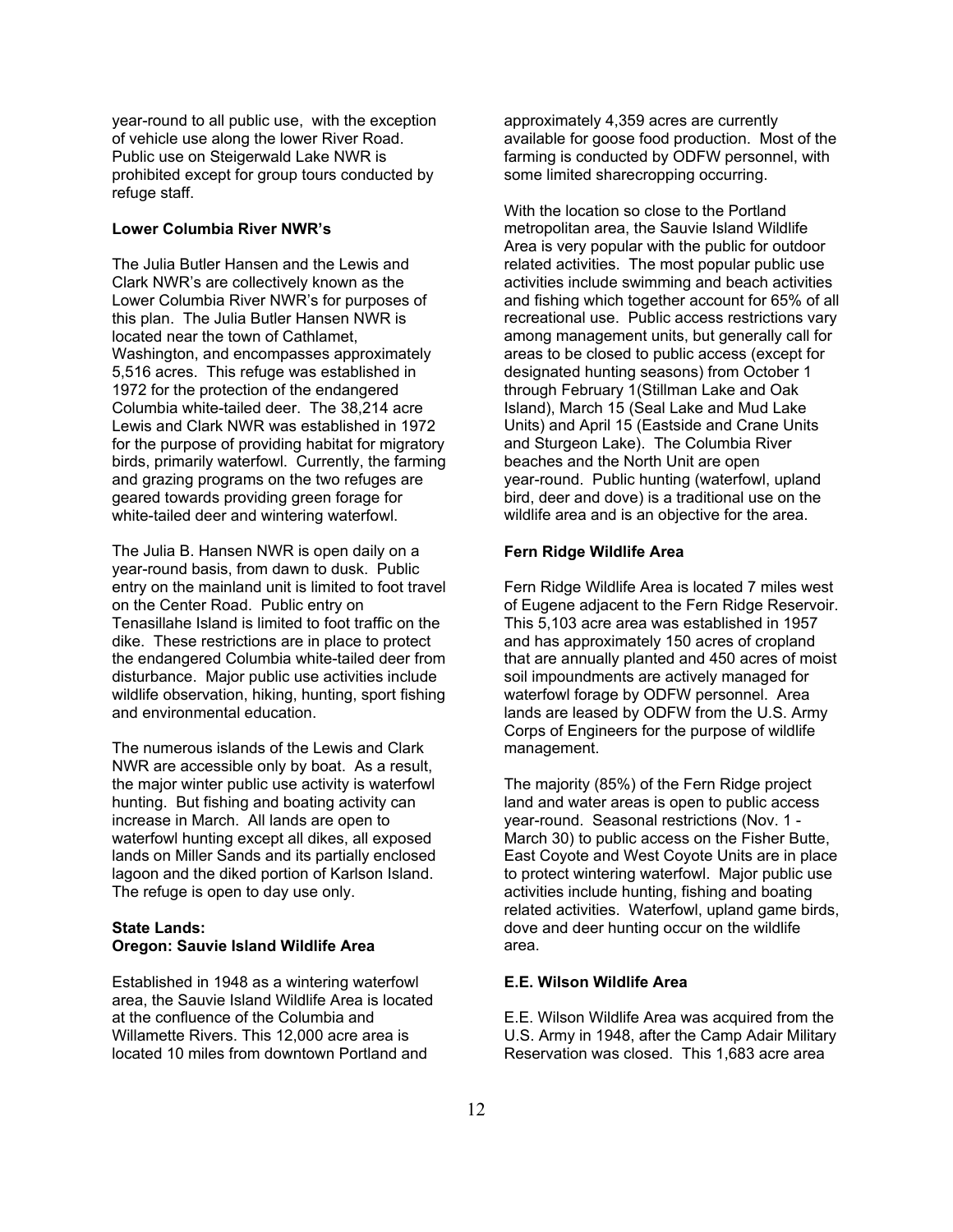has primarily served as a pheasant propagation facility, however, beginning in 1997, the propagation program was targeted for closure due to budget cuts by ODFW. E.E. Wilson Wildlife Area contains numerous fallow grassland fields that could potentially be farmed for goose forage. This farming would be contingent on either an increase in operating dollars for the wildlife area, or developing cooperative farming agreements with local farmers. In an effort to provide goose forage in the mid-Willamette Valley, wildlife area staff planted 30 acres of goose forage in 1996. However, to date no wintering Canada goose use has been recorded (Dave Budeau pers. commun.). In addition, since 1993 approximately 170 acres of seasonal wetlands have been restored on the area.

The E.E. Wilson Wildlife Area is open to public access on a year-round basis, except for several small designated areas. Major public use activities include viewing of upland game bird display pens, bird watching, hunting, fishing and hiking. Hunting for waterfowl, upland birds, rabbits and doves occurs on the area from September 1 through February 28, with upland bird hunting constituting a majority (60%) of the hunter visits.

#### **Washington: Shillapoo and Vancouver Lake Wildlife Areas**

Shillapoo and Vancouver Lake Wildlife Areas are located in Clark County in southwest Washington. This 1,549 acre area extends along the Columbia River floodplain from the city of Vancouver to the mouth of the Lewis River. Initial parcels of these wildlife areas were purchased in 1952 (Shillapoo) and 1960 (Vancouver Lake). WDFW has recently been expanding these areas through an extensive acquisition program in the Vancouver Lowlands in cooperation with Bonneville Power Administration (BPA) and the Washington Wildlife and Recreation Program. Approximately 880 acres of food crops and green forage are provided for wintering waterfowl through sharecropping agreements with local farmers.

Like the Sauvie Wildlife Area, the Shillapoo and Vancouver Lake Wildlife Areas are very popular due to their proximity to the Portland

metropolitan area. The areas are open to public access on a year-round basis and major activities include upland game bird and waterfowl hunting, bird watching, mushroom and fruit picking. Non-wildlife oriented recreation is centered primarily around Vancouver Lake and the adjacent county park.

#### **Habitat Management and Public Use - Objectives and Strategies**

The following goals, objectives and strategies were developed by state/federal land managers in an attempt to bolster wintering Canada goose numbers on public lands and to assist with other management aspects of this plan.

#### **Federal and State Lands Habitat Management**

**Objective 1:** To increase the amount of Canada goose use on public lands, while subsequently decreasing the amount of Canada goose occurrence on private lands.

**Strategy:** Reduce time period of pheasant hunts to reduce disturbance of geese using these areas during late winter and spring.

**Strategy:** Restrict public access for all purposes during late winter and early spring.

**Rationale:** Disturbance on public lands may contribute to agricultural crop depredation problems by displacing geese from public to private lands. To the extent possible, it is recommended that such disturbance be reduced or eliminated beginning with the end of the duck hunting framework (Sunday closest to 20 January) and continuing through 15 April to enhance public lands for attracting and holding geese.

**Objective 2:** Review habitat management programs on refuges and wildlife areas to develop programs to increase and improve goose forage.

**Strategy:** Conduct an annual meeting with landowners to discuss management of public lands with a focus on Canada geese.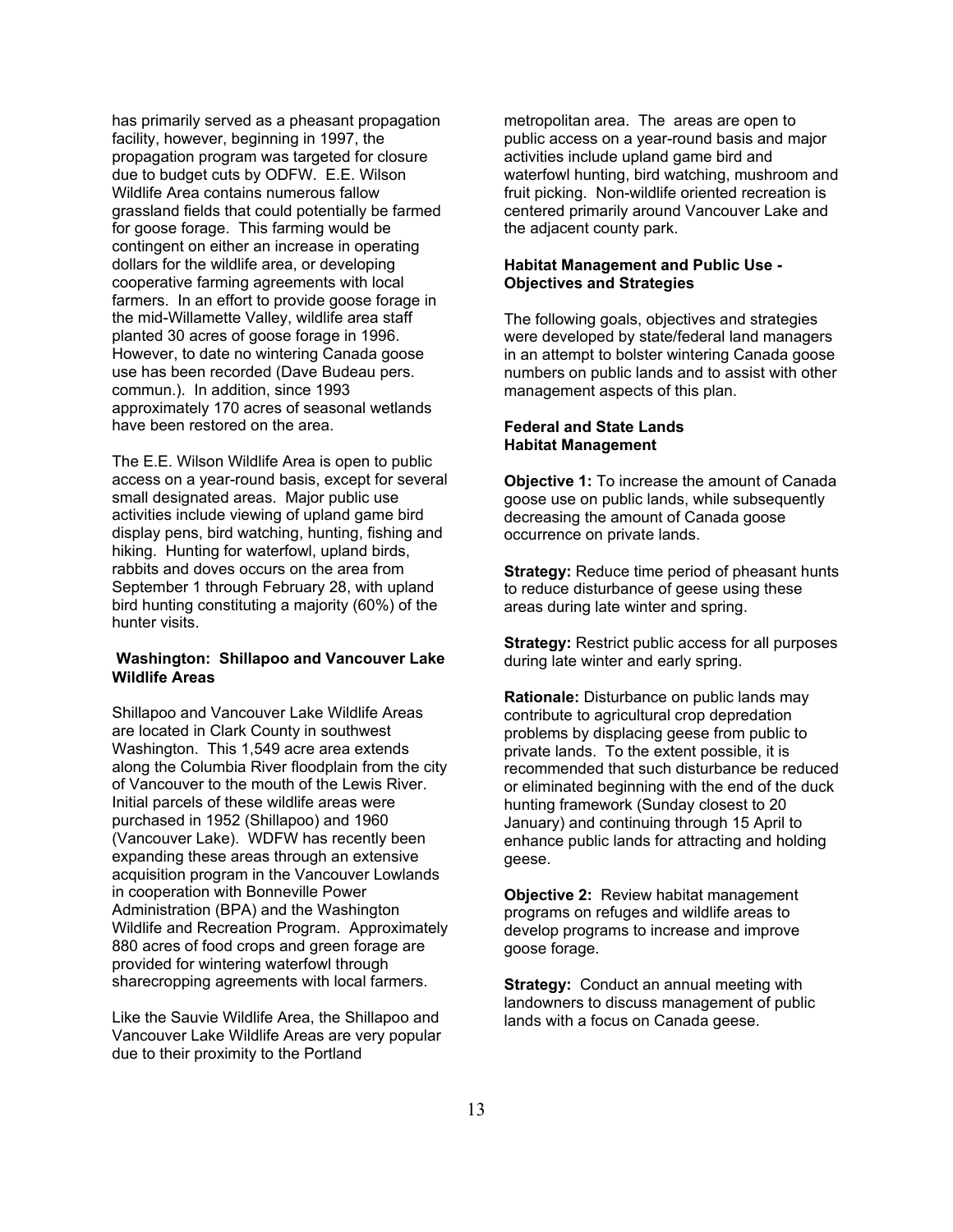**Rationale:** Investigation and development of alternative farming techniques is vital to maximizing goose food production on public lands. Current farming programs successfully provide quality forage for wintering geese; however, the quality and quantity of forage may be increased by implementing alternative farming strategies or altering existing habitats that are deemed unproductive for wintering goose forage. Bringing local farmers and refuge and wildlife area staffs together to discuss farming practices on public lands to increase goose use is an important task. In addition, this meeting would provide the opportunity to discuss recent wetland restoration efforts on state and federal lands.

**Strategy:** Review farming, livestock grazing and wetland management programs on all NWR's and wildlife areas to provide increased goose use, with a goal of increasing use by dusky Canada geese.

**Rationale:** Farming, grazing and wetland restoration/enhancement efforts will be reviewed to determine their compatibility with providing wintering Canada goose habitat and to identify possible program modifications to maximize goose use on each refuge.

#### **Public Use**

**Objective:** Decrease disturbance to wintering Canada geese and increase goose use of public lands by implementing public use restrictions.

**Strategy:** Increase public education efforts concerning Canada goose management in the WV-LCR.

**Rationale:** Management problems including agricultural depredation associated with wintering Canada geese in the WV-LCR are little known outside the farming and scientific communities. An increased education effort directed toward visitors to refuges and wildlife areas is recommended. Updated information kiosks and literature detailing goose management including agricultural depredation problems in the WV-LCR and the role of refuges and wildlife areas are proposed.

**Strategy:** Review all public use programs on all NWRs and wildlife areas to reduce disturbance and increase goose utilization.

**Rationale**: A number of studies have shown that human disturbance can be an important factor affecting goose feeding distribution (Owen 1972, Madsen 1985, Percival 1993). Recurrent disturbance of goose foraging and sanctuary areas on public lands could create agricultural depredation problems on surrounding private lands. All current public use programs should be reviewed to determine their compatibility with providing wintering Canada goose sanctuary and identify possible program modifications to maximize goose use on each refuge.

#### **Federal Lands Western Oregon NWR Complex Habitat Management**

**Strategy:** Continue wetland restoration programs in conjunction with established forage areas. Recent wetland restoration efforts have increased goose utilization of refuges and priority should continue to be placed on converting areas of low goose use to wetlands.

**Rationale:** Since 1992-93, USFWS refuge staff has closely evaluated goose utilization of individual crop fields and wetlands. Croplands which have produced unacceptable results, both in regards to yields and low utilization by geese, have been converted to other uses. Some fields that received little goose use were converted to moist soil wetlands, where millet, smartweed and other natural plants were encouraged. These changes were made with the overall objective to increase goose use of these areas. Preliminary results indicate that goose use has greatly increased in these areas. Fields that received little use before wetland conversions are now the most highly used areas on the refuges. Additional wetland restoration efforts are planned to further increase goose use on the Willamette Valley refuges.

**Strategy:** Increase capability to manage wetlands and croplands with enhanced water supplies.

**Rationale:** Additional refuge water supplies could enhance both wetland and cropland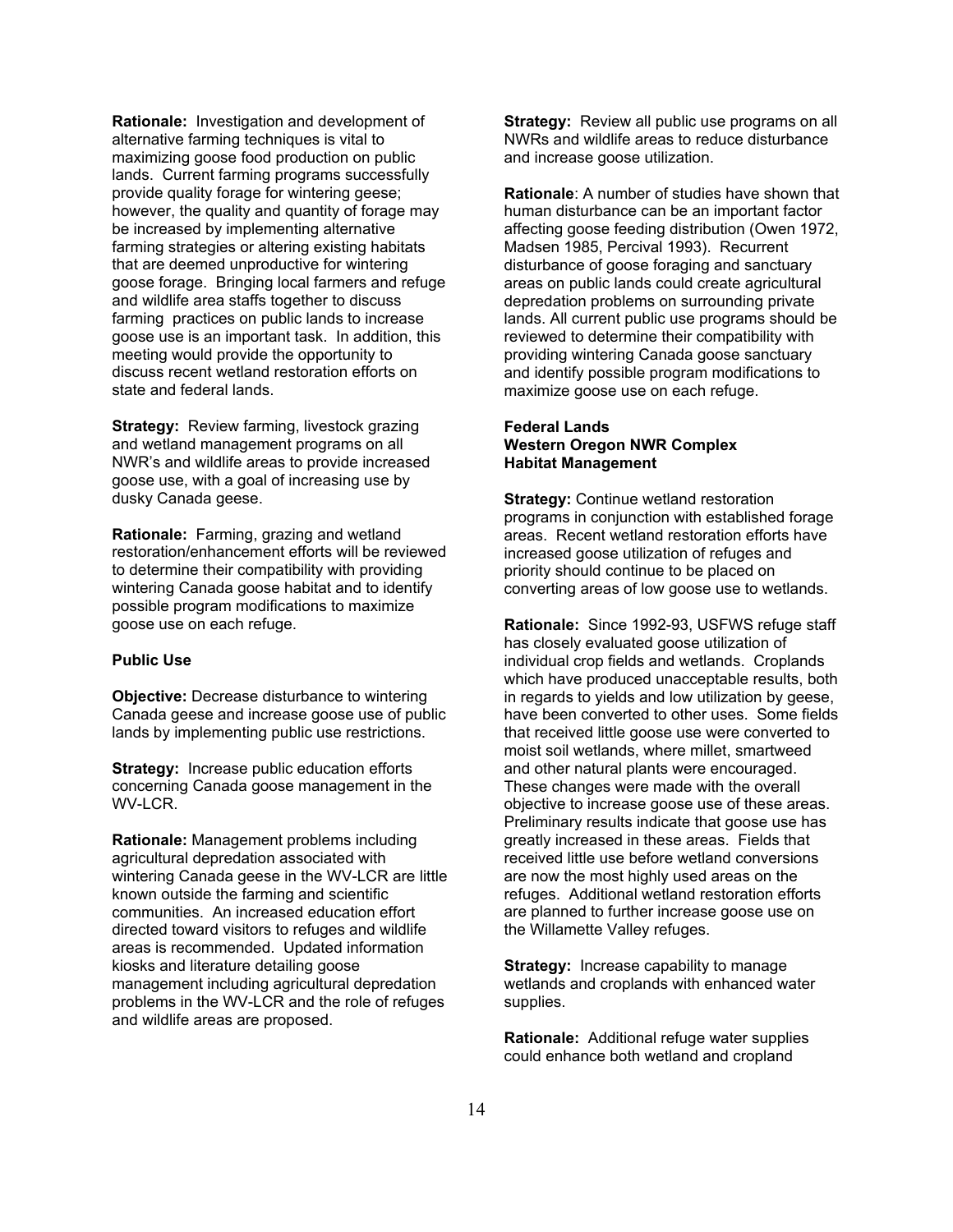habitats for Canada geese by providing the capability to irrigate and thus, produce a greater amount and higher diversity of goose food. The drilling of wells and/or obtainment of additional water rights/delivery on these refuges should be pursued in order to increase the management capability for Canada geese.

**Strategy:** Review and evaluate experimentation with alternative crops.

**Rationale:** The refuges have experimented to some degree with alternative crops, primarily pasture mixes, and the results have been positive (Jim Houk pers. commun.) by maintaining high goose use and reducing the amount of fertilizer and herbicides used for growing grass seed. Pastures comprised of both grasses and legumes seem to be highly used by Canada geese throughout the wintering season. The refuges will continue to explore the use of providing alternative crops for Canada geese including pasture, timothy, trefoil, etc. There are limitations associated with all of these crops including the interest/capability to grow them by refuge cooperative farmers. Crops that have a higher sustainability during the winter months will be a priority. Some grain crops, such as corn may be attractive to geese but last for shorter periods of time.

**Strategy:** Increase forage enhancement practices associated with the crop program.

**Rationale:** The refuges have seen higher goose use in fields that are fertilized and limed at a higher rate than those that receive these treatments infrequently. The refuge will require all cooperative farmers to conduct these treatments at sufficient times/rates in order to receive better sustained goose use.

**Strategy:** Increase burning of grass fields.

**Rationale:** The refuges have observed increased goose use of some grass fields that are burned compared to those that are not. The refuges would attempt to increase the use of prescribed fire as a goose management practice. However, it is well known that field burning in the Willamette Valley is a controversial practice and is tightly regulated by state and federal agencies.

**Strategy:** Increase Integrated Pest Management (IPM) program.

**Rationale:** The presence of noxious weeds (blackberry, tansy, leafy spurge, Canada thistle, knapp weed, purple loosestrife, etc.) within and adjacent to refuge farm fields reduces the quality of these areas as producers of Canada goose food. The refuges propose to increase IPM program efforts to reduce noxious weeds.

**Strategy:** Provide adequate composition of the major grass types used by Canada geese.

**Rationale:** The refuges have observed what appears to be seasonal variation in goose use among the three major grass crops (annual ryegrass, perennial ryegrass and fescue). Each of these high-protein crops vary in palatability for geese. In general, geese prefer the annual ryegrass during the fall, and gradually switch toward the perennial ryegrass and fescue in the winter (W. OR. Refuge Complex unpubl. report). It is the annual ryegrass that is much more susceptible to depredation concerns than other crops. However, all three of the refuges do not provide adequate amounts of all three grass crops. The refuges will ensure that all three grass types are adequately represented on each area.

**Strategy:** Increase experimentation with use of grazing of grass crops in late winter/early spring.

**Rationale:** During the late winter/early spring periods, grass height on some of the refuge fields begins to increase such that it actually becomes less desirable as possible goose forage. The refuge proposes to experiment with grazing of grass crops at this time of year in order to determine if it would increase its desirability by geese. There is recognition that this practice could affect grass seed production and would be a major concern of refuge cooperative farmers.

**Strategy:** Develop 500 acres of wetland and 200 acres of cropland habitats on Tualatin River NWR.

**Rationale:** To provide additional Canada goose wintering habitat on public land in the northern Willamette Valley, the USFWS, Bureau of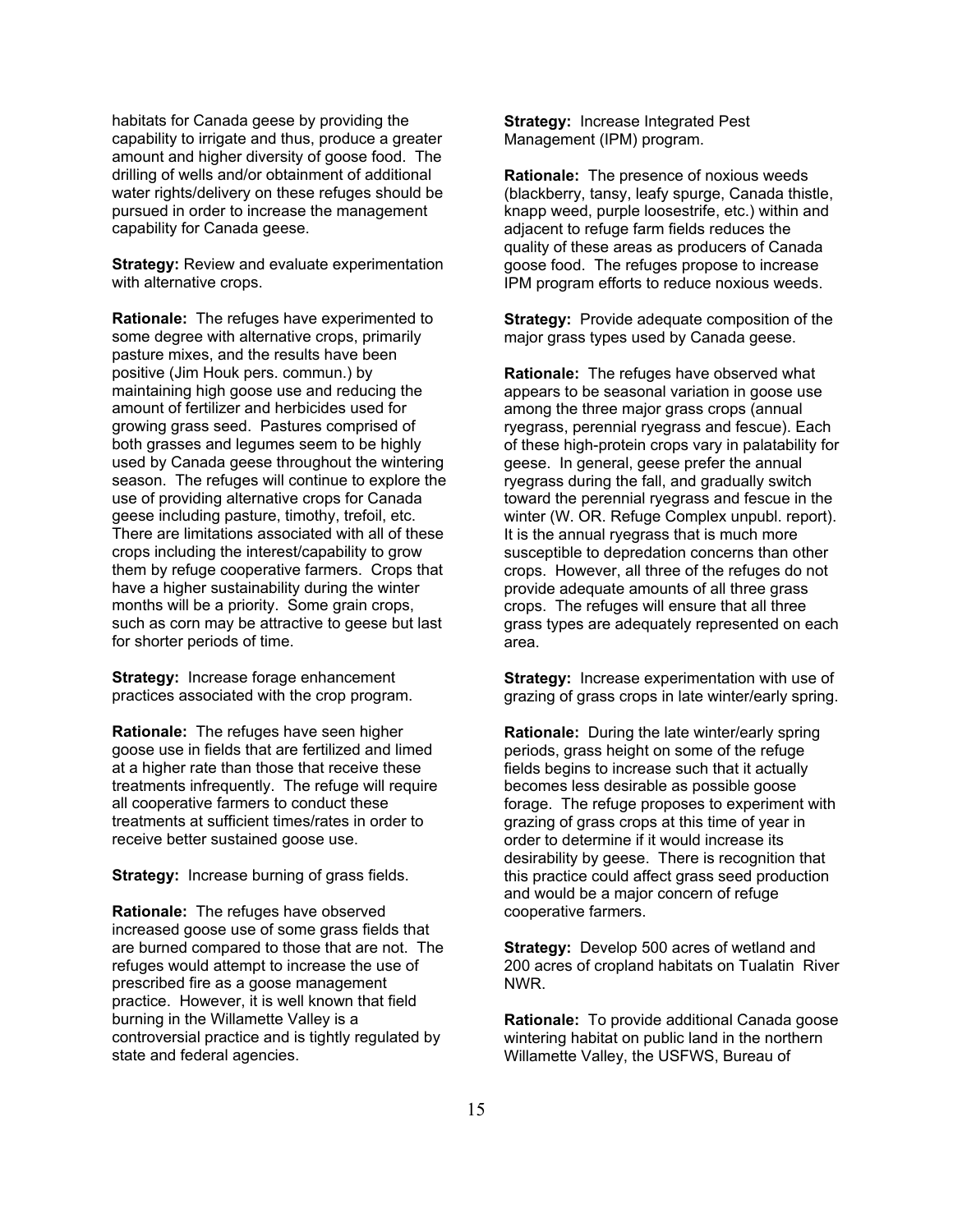Reclamation and Ducks Unlimited, are partnering to restore wetland habitat on lands within the newly established Tualatin River NWR. In addition to these wetlands, croplands will also be managed for wintering waterfowl including Canada geese. As additional lands are acquired in the future, the refuge will continue to develop habitat for wildlife, including geese.

**Strategy:** Develop 90 acres of wetland habitat on Wapato Lake NWR.

**Rationale:** To restore wintering Canada goose use in the historic Wapato Lake Basin near Gaston in Yamhill/Washington counties and reduce agricultural depredation in the north Willamette Valley, the USFWS, Ducks Unlimited, and the Oregon Waterfowl and Wetlands Association will restore wetland habitat which will be managed primarily for wintering waterfowl, including Canada geese.

#### **Ridgefield NWR Complex Habitat Management**

**Strategy:** Implement habitat improvements projects funded as part of the Lower Columbia River-North American Wetlands Conservation Act (NAWCA) grant.

**Rationale:** Rehabilitation of water supply and distribution systems on the River S Unit will allow for improved farming, grazing and wetland management capabilities, resulting in improved wintering Canada goose habitat and increased goose use of refuge lands.

**Strategy:** Implement farming and grazing modifications to provide green forage for Canada geese.

**Rationale**: The USFWS recently reviewed and evaluated the farming and grazing programs at Ridgefield NWR. It was determined that conversion from grain and clover cropping to green forage/pasture management would provide more sustainable foods for geese. This management scheme would result in more intensive management for geese and approximately 150 acres of additional goose habitat over past management. Improved

pasture lands will be maintained by grazing, mowing and haying.

#### **Lower Columbia River NWR's Habitat Management**

**Strategy:** Evaluate existing lands for additional goose foraging and wetland restoration opportunities.

**Rationale:** Cattle grazing of pasture areas can greatly benefit wintering Canada geese by stimulating growth of young succulent shoots. Grazing can be beneficial or detrimental depending upon the intensity, timing and duration of grazing of green forage areas. To maximize green forage production, alternative grazing strategies should be investigated to determine their effects on green forage production and subsequent use by wintering Canada geese. Creation and/or improvement of wetland areas also has the potential to increase the amount of use by Canada geese of these public lands.

**Strategy:** Develop suitable goose foraging habitats on sand disposal islands of the Lower Columbia River.

**Rationale:** Irrigation and soil amendments could possibly reduce the rate of wind erosion on sand spoil islands where revegetation efforts have failed. If successful, soil amended islands could be reseeded and would increase the amount of goose foraging areas along the lower Columbia River. Successful establishment of grass cover crops on these areas will require development of irrigation systems and regular fertilization.

**Strategy:** Investigate potential land exchanges with James River Corp., ODFW and USFWS to put lands in wildlife management for goose forage.

**Rationale:** The State of Oregon, USFWS, and James River Corp. all own small parcels of land along the Lower Columbia River that could be exchanged to provide additional wintering Canada goose habitat.

Currently, James River Corp. owns small land parcels that are unproductive for cottonwood growing, but would provide wintering goose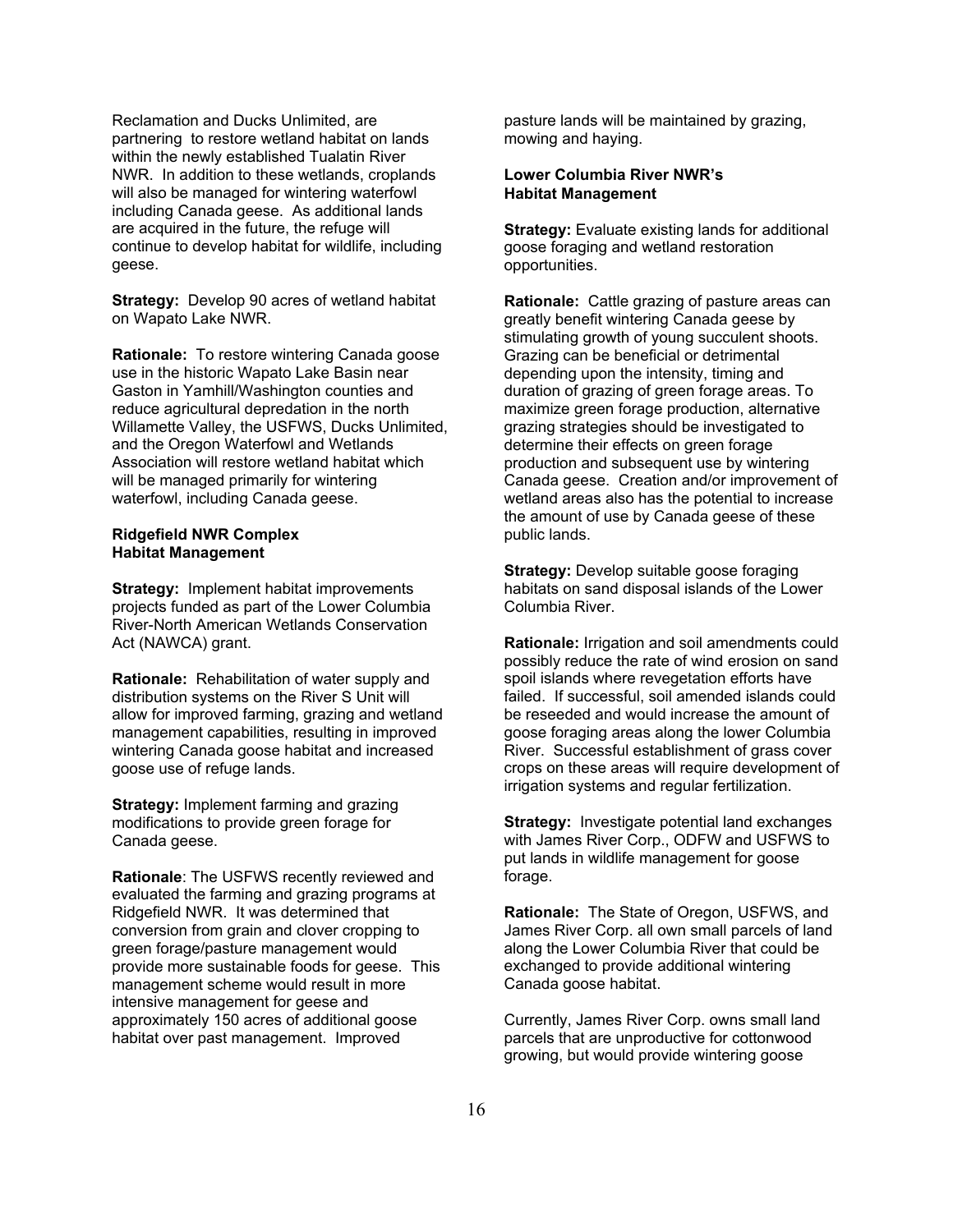habitat. USFWS and the State of Oregon own small land parcels that do not provide goose habitat opportunities but could be used as cottonwood growing areas. Exchanging these land parcels would benefit all parties and provide additional wintering habitat for Canada geese along the lower Columbia River.

#### **Oregon: Sauvie Island Wildlife Area Habitat Management**

**Strategy:** Begin grazing of Westside Unit green forage areas by March 1 of each year.

**Rationale:** To increase the availability and palatability of goose foraging areas on the Westside Unit, cattle grazing would begin on March 1. Currently, cattle grazing is initiated on March 15, if water levels are favorable. Extending the grazing period by two weeks will further enhance green forage areas, subsequently increasing goose use.

**Strategy:** Implement cattle grazing on 55 acre parcel of Oak Island to establish new goose forage area.

**Rationale:** Introduction of cattle grazing on portions of Oak Island would enhance the area for goose foraging use. Currently, the proposed area is unused by foraging geese due to the height and quality of the green forage area.

**Strategy:** Increase fall fertilizer application on all green forage areas.

**Rationale:** Application of fertilizer to green forage areas in the fall has been shown to significantly increase goose use, versus areas that receive no fertilizer treatments. It is believed that increased goose use is a result of increased biomass and protein content of fertilized green forage areas (Vickery et al. 1994).

**Strategy:** Implement habitat improvements projects funded as part of the Lower Columbia River-North American Wetlands Conservation Act (NAWCA) grant.

**Rationale:** Rehabilitation of water supply and distribution systems on the wildlife area will allow for improved farming, grazing, and wetland management capabilities, resulting in improved wintering Canada goose habitat and increased goose use of wildlife area lands.

#### **Public Use**

**Strategy:** Except for traditional hunting programs, close entire wildlife area (except Gilbert River access and Columbia River beaches) to public access from October 1 to April 15.

**Rationale:** The public use restrictions currently in place are managed on a unit by unit basis that calls for separate public use restriction dates within each unit. This proposal calls for all public use restriction dates to be uniform and extend to April 15. Implementing this strategy would decrease disturbance of wintering Canada geese by providing more sanctuary areas throughout the wildlife area for longer periods of time. The traditional program on the wildlife area is waterfowl hunting and this would be maintained.

**Strategy:** Close goose season concurrent with the closure of duck season.

**Rationale:** In an effort to decrease disturbance of wintering Canada geese, the area would be closed to public use from the end of duck season (mid-January) to April 15. This would call for the elimination of all step (unit by unit) closures that are currently in place and would close goose hunting at the end of duck season.

#### **E.E. Wilson Wildlife Area Habitat Management**

**Strategy:** Continue farming of 30 acre experimental green forage area and review other potential developments for green forage.

**Rationale:** In 1996, a 30 acre green forage area was developed to provide food for wintering Canada geese. With increased funding or a cooperative farming program, a potential of 150 acres of goose foraging areas could be farmed on the area. Currently, this area receives little wintering Canada goose use.

**Fern Ridge Wildlife Area Habitat Management**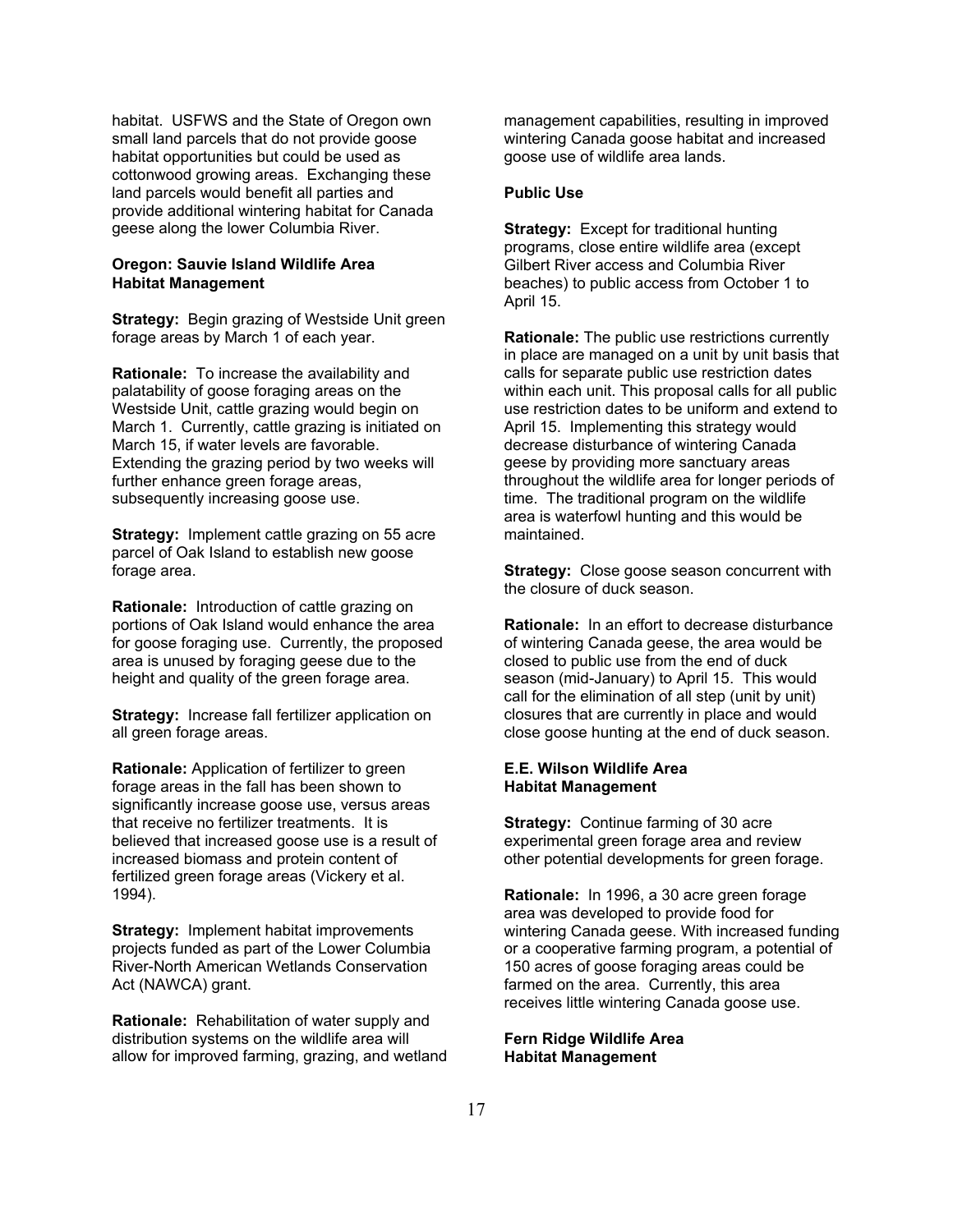**Strategy:** Implement diking project to increase availability of moist soil impoundments in the Fisher Butte Unit.

**Rationale:** Currently, portions of this area are dominated by reed canary grass and receive little goose foraging use. A proposed cooperative project between the U.S. Army Corps of Engineers, Ducks Unlimited, and ODFW would create wetland impoundments and install control structures, which would allow for year-round management of water resources. Creation of these impoundments would promote moist soil vegetation and subsequently increase goose use of the area.

#### **Washington: Shillapoo and Vancouver Lake Wildlife Areas Habitat Management**

**Strategy:** Improve green forage areas by reseeding and increased weed control efforts.

**Rationale:** Research has shown that newly reseeded pastures can increase goose grazing density by 60-130% over unseeded pastures (Percival 1993). Some existing pastures on the wildlife areas have become unproductive due to the age of the pasture and the encroachment of weed species (tansy, thistle and blackberry). Therefore, increased weed control efforts and reseeding of pastures would enhance green forage areas and subsequently increase goose use.

**Strategy:** Initiate experimental fall fertilizing of green forage areas.

**Rationale:** Application of fertilizer to green forage areas in the fall has been shown to significantly increase goose use, versus areas that receive no fertilizer treatments (Percival 1993). It is believed that increased goose use is a result of increased biomass and protein content of fertilized green forage areas (Vickery et al. 1994).

**Strategy:** Implement habitat improvements projects funded as part of the Lower Columbia River - North American Wetlands Conservation Act (NAWCA) grant.

**Rationale:** Rehabilitation of water supply and distribution systems on the wildlife area will allow for improved farming, grazing, and wetland management capabilities, resulting in improved wintering Canada goose habitat and increased goose use of wildlife area lands.

#### **Other Public Lands Habitat Management**

**Strategy:** USFWS, ODFW and WDFW should develop partnerships to provide goose foraging areas on non-wildlife management oriented public lands.

**Rationale:** Public lands in the form of state and federal prison facilities, state parks, U.S. Army Corps of Engineers and Bureau of Reclamation properties could be farmed to provide additional goose foraging areas that could reduce agricultural depredation of surrounding private lands. As an example, the Oregon State Parks Department in cooperation with area landowners, has implemented a farming program on the Mission Bottom State Park, north of Salem. Under this program, state park properties that were previously left fallow during the winter months are planted with an assortment of cover crops to reduce depredation problems on surrounding private lands. Planting of cover crops is conducted by local farmers.

#### **Private Lands Habitat Management**

Geese have been among the greatest beneficiaries of modern agriculture throughout North America (Wendt and Boyd 1990). Large fields, heavy use of fertilizers, improved strains of grasses, cereals and corn has all helped to make life easier for them away from their breeding grounds. This means that, more than ever before, the future of geese is tied to the future of farming (Wendt and Boyd 1990). Since the vast majority of the farming land base in the WV-LCR is on private lands, development of agreements with private landowners to provide goose foraging areas remains a viable option to reduce agricultural depredations on private lands. Cooperative programs between landowners and wildlife management agencies, which call for providing waterfowl foraging areas on selected private lands, have proven to be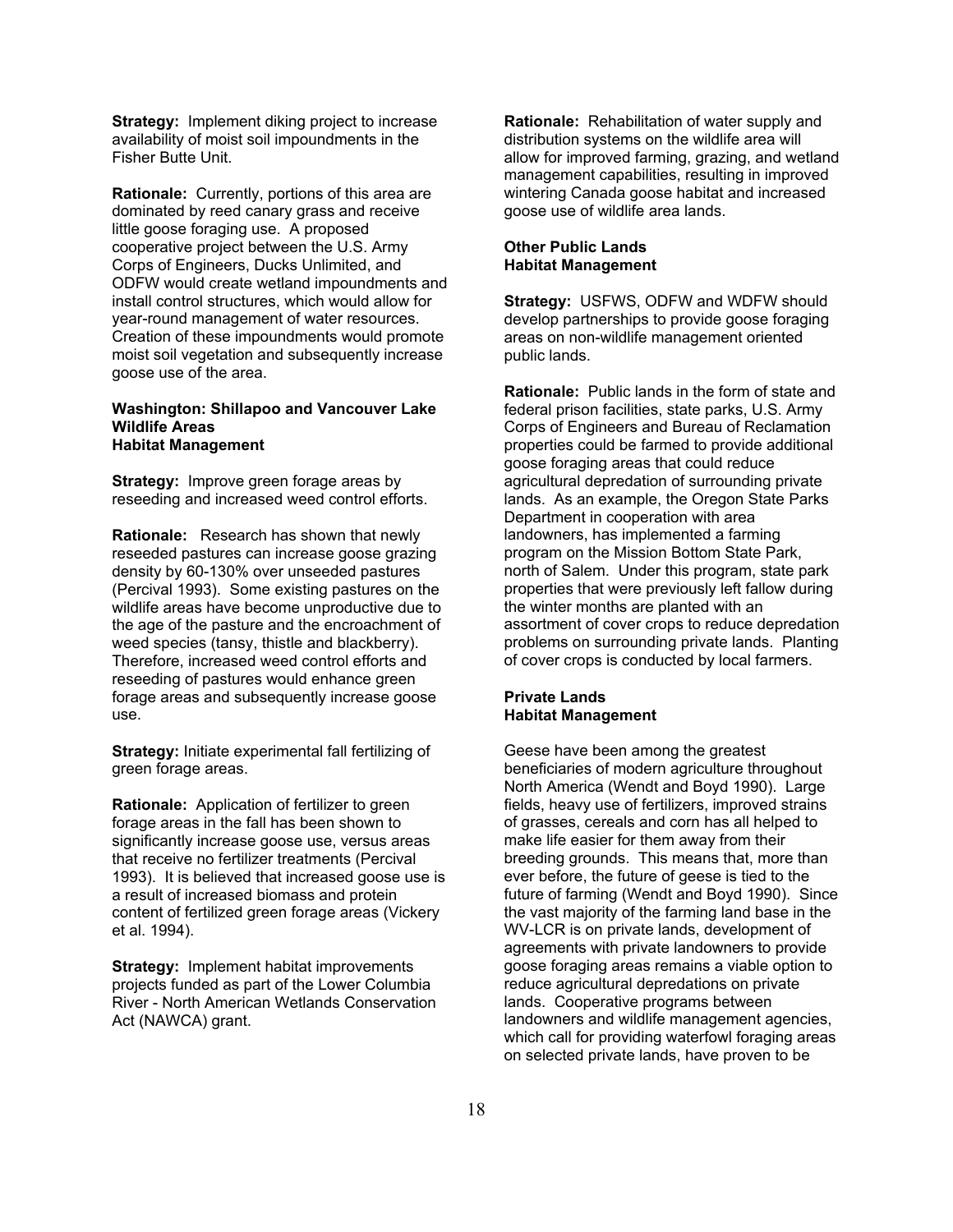successful in reducing agricultural depredations caused by wintering waterfowl throughout North America.

**Objective:** Recognize and compensate private landowners for their role in providing Canada goose foraging areas on selected private lands by developing voluntary agreement, conservation easement or direct payment programs.

**Strategy:** Develop agricultural easement programs to provide goose foraging habitat on private lands.

**Rationale:** Additional goose foraging areas could be provided by private landowners who enroll lands in this program. Landowners would be financially compensated for planting goose forage on selected lands. Under this program, a landowner would receive a one-time payment in exchange for providing goose foraging areas. Hunting and hazing activities on these lands would be prohibited.

**Strategy:** Expand existing wetland easements and/or Wetland Reserve Program efforts in the WV-LCR.

**Rationale:** The Natural Resource Conservation Service, USFWS, ODFW, WDFW, and Ducks Unlimited could provide technical assistance to landowners who are enrolled in this program. Newly created or restored wetlands on these lands would benefit geese by providing additional food (moist soil vegetation) and roosting areas.

**Strategy:** Develop agreements with private landowners or corporations to provide goose feeding areas in fields that are left fallow.

**Rationale:** Under this program, private landowners would enroll fallow lands into this program on a short-term basis (1-5 years). These lands would be planted to annual grasses or legumes by the landowner with monetary and technical assistance provided by federal and state agencies. As an example, the Pacific Coast Joint Venture and the James River Corporation have developed an agreement that will result in the planting of annual grasses and legumes on 1,000 - 2,000 acres of fallow

ground. James River and the USFWS are seeking funds to implement this program on a trial basis.

## **Primary Objective 4. LAND ACQUISITION AND MANAGEMENT**

The acquisition and management of additional goose habitats in the WV-LCR is another option to help reduce agricultural depredation of private lands. By expanding the existing state/federal wildlife management land base for goose management purposes, hazing birds to these newly acquired areas will help to assist in reducing depredation problems. Geese will be afforded additional public lands to help sustain them.

However, the possibility of acquiring substantial tracts of wetlands and/or waterfowl foraging areas in the WV-LCR by state and federal agencies is decreasing. Rapid urbanization and industrialization of farmlands continues at a rapid pace, particularly in the Willamette Valley. In addition, wildlife management agencies face shrinking budgets, further reducing their habitat acquisition and management capabilities. Without increases in operating budgets, many agencies are unwilling to acquire new tracts of land due to their inability to effectively manage these lands on an annual basis. Therefore, wildlife agencies should work with local, regional and state planning and zoning groups and private organizations to develop programs for goose habitat conservation and development.

**Goal:** Decrease agricultural depredation of private lands by acquiring additional Canada goose habitats in the WV-LCR through fee title acquisition or donation.

**Objective:** Form a land acquisition working group consisting of personnel from the USFWS, ODFW, WDFW and private conservation organizations to develop and implement a Canada goose habitat acquisition program.

**Strategy:** Identify and prioritize potential tracts of land that could be acquired through fee title acquisition or donation from willing landowners.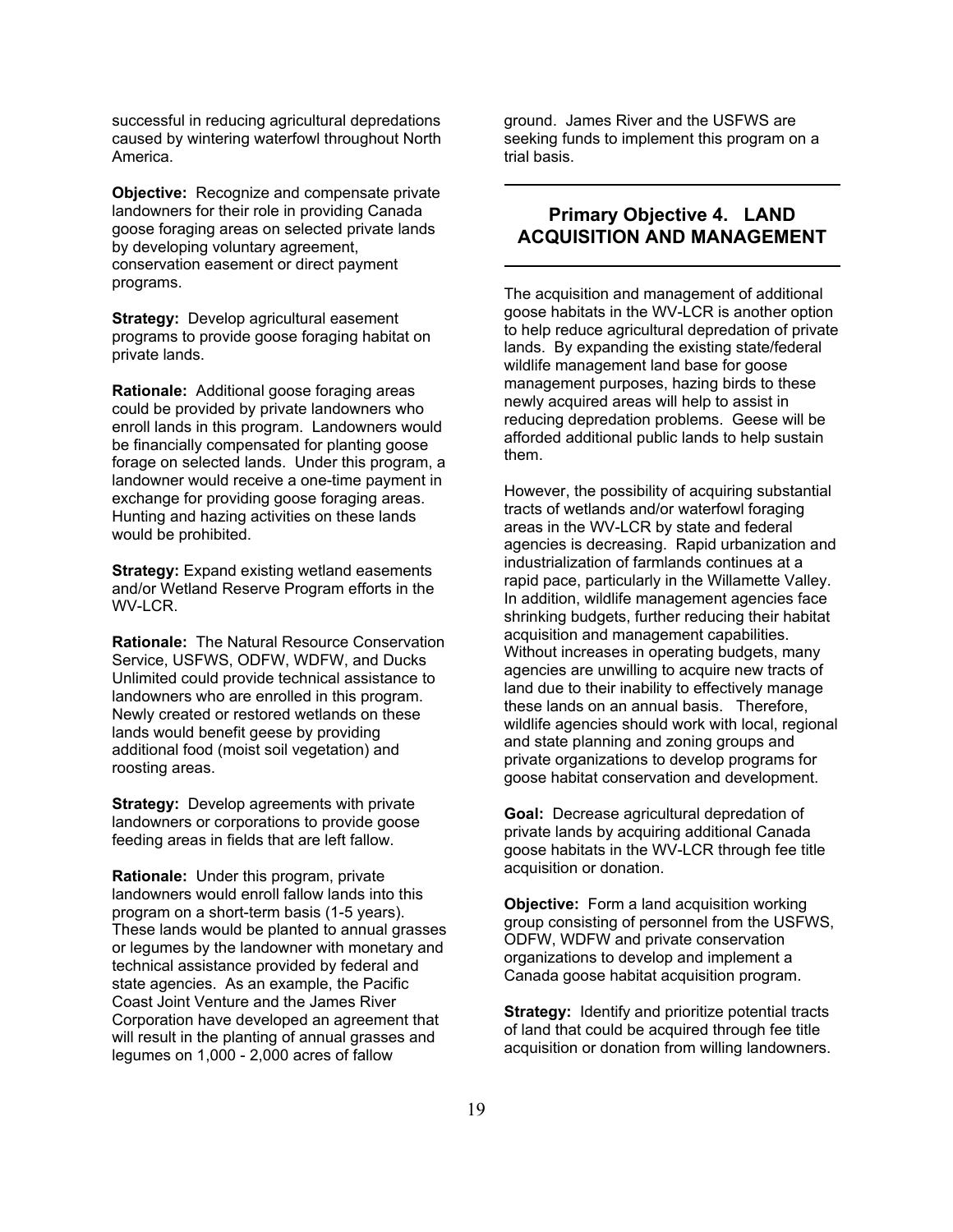**Strategy:** Obtain funding from targeted sources and implement goose habitat acquisition program.

**Strategy:** Develop an information and education program for landowners and state/federal politicians regarding the importance of acquisition of additional goose habitats in the WV-LCR .

**Rationale:** A viable option to reducing agricultural depredation of private lands would be to develop a Canada goose habitat acquisition program. Potential tracts of land would be identified and prioritized. Priority would be ranked according to present goose use of the area, the potential of the land to reduce agricultural depredation on surrounding private lands and the cost and size of the parcel. Emphasis would be placed on locating and acquiring tracts of land near existing wildlife areas and federal refuges. Acquisition can also protect many lands from growing urban sprawl especially in the Willamette Valley.

To implement the program, various public and private funding sources will be sought. In addition, an education program informing the public about the importance of acquiring additional goose habitat will be developed. Developing and implementing a Canada goose habitat acquisition program could assist in reducing agricultural depredation problems in the WV-LCR. Lands acquired through fee title acquisition or donation would be managed by state or federal agencies as wintering Canada goose foraging or sanctuary areas.

### **Primary Objective 5. DEPREDATION RESEARCH**

Depredation of crops by waterfowl often causes serious economic damage and has been a recurrent management problem (Linduska 1976, Clark and Jarvis 1978). Research has shown that grazing by geese can be either beneficial or detrimental to crop yield and is influenced by many factors including: crop type, the stage of the growth of the crop at the time of grazing, the

intensity of the grazing, the soil type and the weather (Wright and Isaacson 1978).

Several studies have shown that grazing by geese can reduce yields from agricultural grasslands (Patton and Frame 1981, Kahl and Samson 1984, Bedard et al. 1986, Conover 1988, Groot Bruinderink 1989, Percival and Houston 1992) though others have found no such effect (Kear 1965, Kuyken 1969). Kear (1970) and Taylor (1961) found that foraging by geese on winter crops may be beneficial to seed production except in abnormally wet seasons. Clark and Jarvis (1978) found that grazing of ryegrass by geese in the Willamette Valley resulted in slightly higher seed yields, when compared with ungrazed fields.

Crop depredations occur in several ways: (1) consumption of the harvestable portion of the crop, (2) consumption of the new shoots of a green crop, and (3) damage caused from the physical presence of the birds (Linduska 1976). In addition, introduction of weed species in agricultural fields has been documented (Patterson et al. 1989).

**Goal**: Increase the knowledge of the effects of winter goose grazing on private agricultural lands, including the geographic extent, amount, and economic value of goose damage.

**Objective:** Conduct damage assessment studies of goose grazing impacts on grass seed, grain, vegetable crop and pasture lands in the WV-LCR.

**Strategy:** Conduct damage assessment research on the major grass seed types found in the Willamette Valley. The three major grass seed types grown in the Willamette Valley include annual ryegrass, perennial ryegrass and fescue. Future research studies should be conducted by university personnel in cooperation with the farming communities and wildlife management agencies.

**Rationale:** Quantitative information on the effect of grazing by geese during winter on the seed yield of the subsequent grass crops is essential to the establishment and acceptance of realistic population goals that balance local damage concerns with the broader public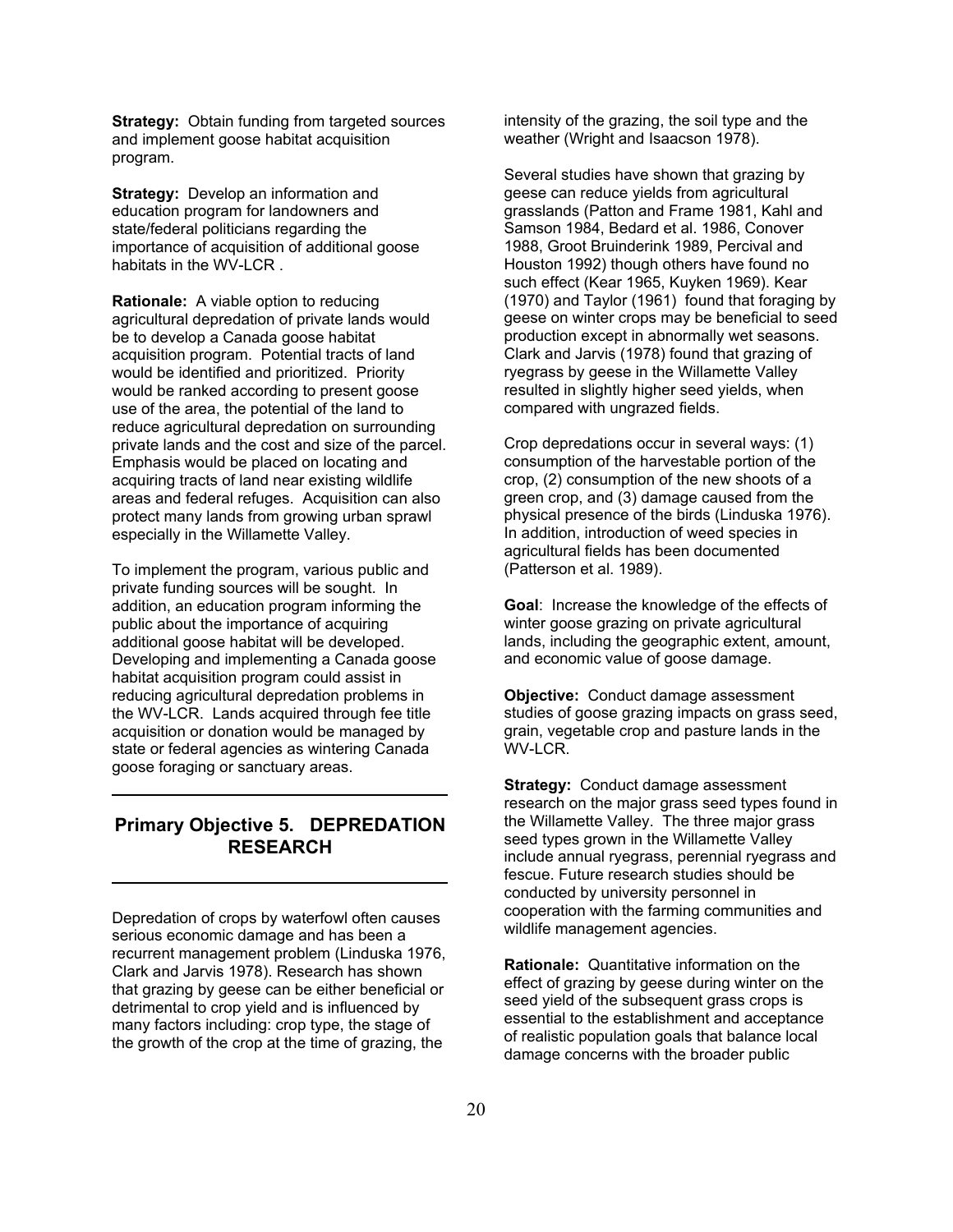interest in geese and the acceptance of those goals by the public. Information on the effect of grazing by geese is also important to grass and legume farmers (ryegrass, fescue, clover, alfalfa, bentgrass, bluegrass) and the economy of Oregon. In 1996, in the WV-LCR, 423,790 acres of grass and legume seed acres were harvested worth an estimated \$288,684,000 (OSU Extension Service 1997).

**Strategy:** Continuation of damage assessment study on Sauvie Island. In Fall 1996, Oregon State University, Department of Rangeland Resources began a two year study of the impact of goose use on winter wheat on Sauvie Island, near Portland.

**Rationale:** Findings from this study will be used to develop damage assessment techniques that farmers can use on wheat fields to determine the monetary loss of goose grazing. In 1996, grain farming in the Willamette Valley accounted for 104,550 acres worth an estimated \$36,890,000 (OSU Extension Service 1997).

**Strategy:** Conduct damage assessment study of pasture lands along the lower Columbia River.

**Rationale:** A research study has been proposed by Columbia Region Staff (ODFW) to determine if there is a significant correlation between the decrease in livestock forage (pasture) production and utilization by geese after the hunting season and just before the traditional cattle grazing period along the lower Columbia River. Additional studies should be developed to assess damage to other crops in the area.

**Strategy:** Develop a statistically valid survey procedure to determine the number of private agricultural areas effected by Canada geese, in both time and space, and develop a subsampling methodology to determine the extent of these impacts on the region as a whole.

**Rationale:** Although there is little doubt that excessive numbers of Canada geese can adversely impact agricultural interests, there is little quantitative data available to place such impacts into a larger perspective. Statistically

reliable knowledge of the extent and severity of such adverse impacts will allow managers to focus control efforts where they will be most effective. Additionally, such a program will, in the end, be the true test of the success or failure of this management plan. If the strategies in this plan work, the result should be that the number of areas with problems should decline and those areas with continuing problems should experience some reduction in effects.

## **Primary Objective 6. USDA-APHIS, WILDLIFE SERVICES (WS) ACTIVITIES**

The responsibility for damage control involving migratory game birds is delegated to the U.S. Department of Agriculture through the Animal and Plant Health Inspection Service (APHIS) - Wildlife Services (WS) program (Appendix A).

In Oregon and Washington, WS is responsible for responding to complaints involving migratory game birds, by providing technical assistance and equipment to private landowners. In addition, WS agents are actively involved in hazing activities.

Various hazing techniques used singly or in a combination with one another can be effective in harassing geese from fields. Frightening devices such as scarecrows, which resemble humans, or a combination of flags, pie pans, or plastic bags cut into flags and attached to wooden stakes can be fairly effective. Reflective mylar flash tape or helium inflated balloons can be attached to stakes to move freely in the wind are examples of other types of frightening devices that may prevent geese from landing in the fields. Other techniques include the use of propane cannons, 12 gauge cracker shells and 15 mm pyrotechnic scare devices to haze geese from fields.

In addition to existing hazing techniques, research is currently being conducted into alternative methods. Repellents, such as Methyl Anthranilate, has been shown to be effective in limited applications (Avery et al. 1995). However, due to the need for multiple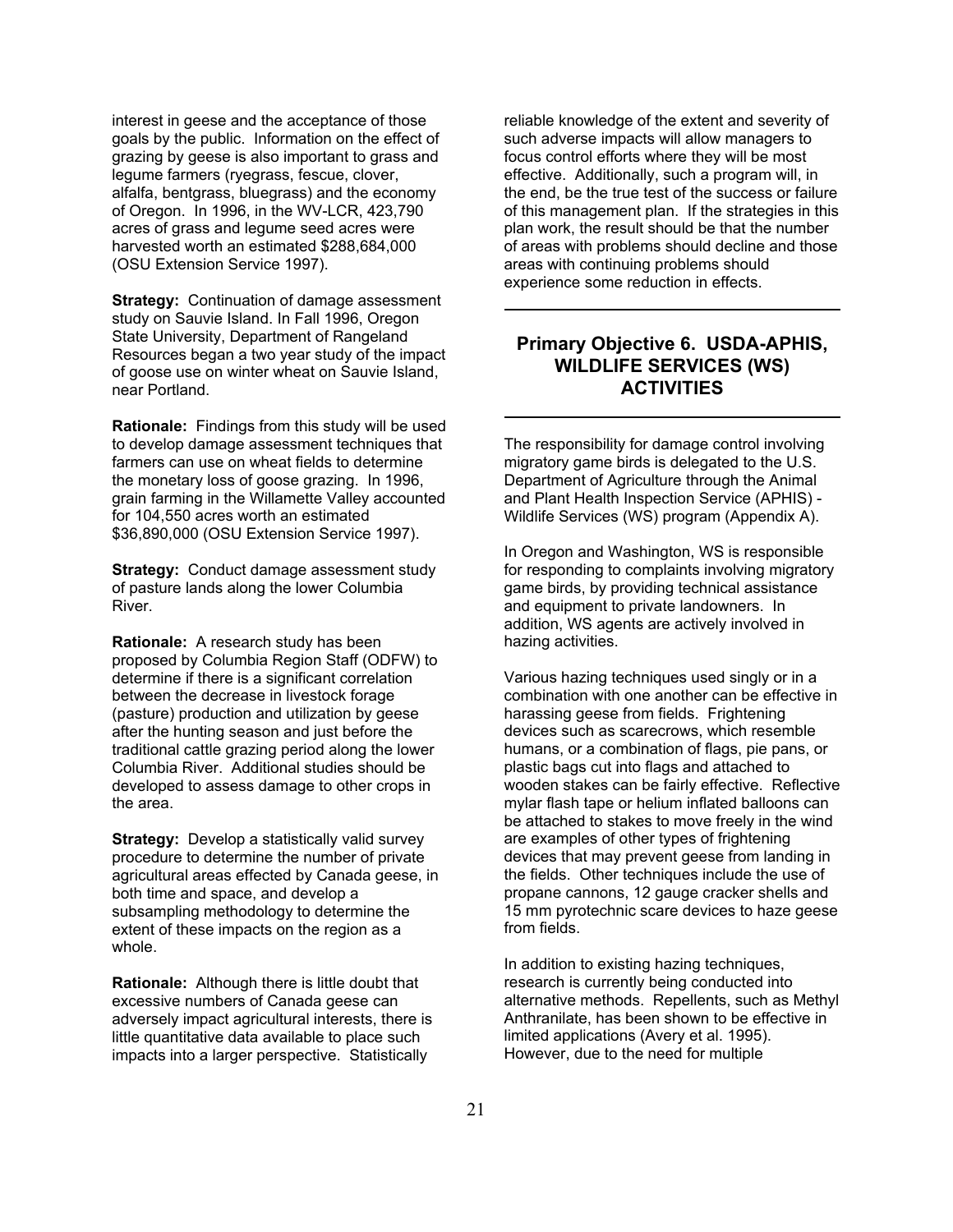applications, repellents can be cost prohibitive on large areas. Other repellents (Polycyclic Anthroponones) are currently being tested that may prove to be longer lasting and more cost effective; however, research results and acceptance may be several years away.

The use of livestock herding dogs, primarily border collies and Australian shepherds, to haze geese away has been gaining in popularity among golf course owners in the eastern United States. In Oregon, the manager of Black Butte Golf Course, located near Sisters, Oregon, has used a livestock dog to effectively haze 300-400 geese from the golf course. The use of chemical repellents and livestock herding dogs may not be initially accepted by many landowners; however, they do offer a new dimension to addressing goose depredations on private lands and should be further investigated as potential hazing tools.

Under this plan, to help with the hazing of Canada geese in the WV-LCR, WS agents would continue to provide landowners with technical assistance and equipment and would be actively taking part in hazing activities on a full-time basis during the fall, winter and early spring months (November - April).

**Goal:** Increase the capability of WS agents to assist private landowners in the WV-LCR to reduce agricultural depredations caused by Canada geese.

**Objective:** Develop an WS hazing program designed to effectively monitor and address agricultural depredation complaints throughout the WV-LCR.

**Strategy:** Increase the number of Washington and Oregon WS personnel and equipment to address agricultural depredations in the WV-LCR.

**Rationale:** As the wintering Canada goose population in the WV-LCR has increased, the scope and distribution of agricultural depredation complaints has increased. However, due to inadequate funding, Oregon and Washington WS programs have been limited in their ability to address the growing number of complaints. To properly address this issue, increased funding for Oregon and Washington WS programs is warranted.

Under WS proposals, in Washington, one WS biologist would coordinate planning and hazing/control activities from October 1998 - September 1999 for the lower Columbia River. A WS biologist will coordinate with Oregon WS, ODFW, WDFW, USFWS, and universities in the overall planning of hazing activities. They would also coordinate hazing activities, late season hunts, and any damage assessment data, with involved agencies. WS would also be responsible for report write-ups required for damage control activities. Three wildlife technicians would work from November-April for hazing, exclusion and coordination with affected landowners. One technician for Clark/Cowlitz Counties, one for Cowlitz County and one for Pacific/Wahkiakum Counties are proposed. Depending on depredations noted, field personnel can be relocated to concentrate efforts on areas of heaviest damage.

In Oregon, one full time WS wildlife biologist would be responsible for field supervision of the project. Duties would include developing damage assessment and reporting, evaluation of field techniques, public relations, etc. A total of five field technicians will conduct the hazing activities on private lands from November-April. Two technicians would work the lower Columbia River, two in the mid-Willamette Valley, and one in the southern Willamette Valley.

**Strategy:** WS will develop and implement alternative techniques to effectively haze or deter geese from private agricultural lands.

**Rationale:** Alternative control methods include the use of livestock dogs to haze geese from fields and the use of chemical repellents to deter geese from using selected areas. As an example, farmer D. Puckett of central Oregon has used border collies and Australian shepherds to protect his alfalfa fields from geese for the past 16 years. The approximate cost of a single, trained dog ranges from \$1,000 to \$3,000. In addition, research is being conducted on the use of chemical repellents such as Methyl Anthranilate and Polycyclic Anthroponones. Repellents have been used effectively in repelling geese when used in pools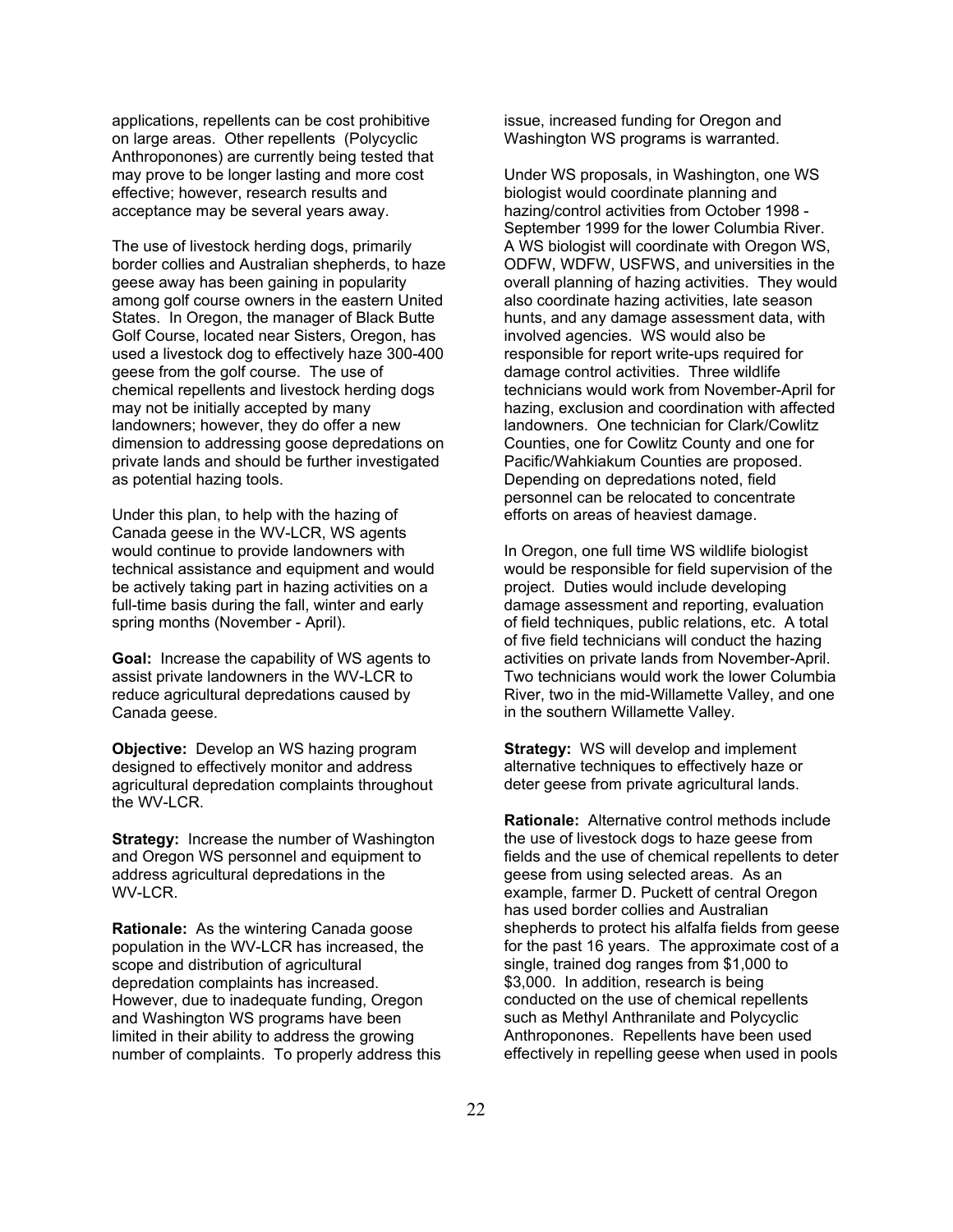of standing water and are currently registered for use on turf. WS should continue to search for effective chemical repellents for use on agricultural lands. Initial tests could be conducted on smaller locations in urban areas (i.e. golf courses, public parks, residences) until effective results can be achieved on large-scale applications.

**Strategy:** WS would collect information on the extent and nature of depredation problems.

**Rationale:** WS would collect information on the nature and extent of agricultural depredation complaints. WS would provide the USFWS, ODFW and WDFW with summaries of complaints, including specific locations, problem and crop description, number of birds involved, estimated economic impact, and management action recommended to be taken. WS would be responsible for developing a standard collection and reporting procedure for all depredation complaints handled. This information would be used to both assess the impact of the implemented strategies and to help focus control activities on specific problem areas throughout the WV-LCR region.

#### **Depredation Permits And Orders**

The Migratory Bird Treaty Act of 1918 established Federal authority to manage migratory birds and prohibit killing or take of specified birds (including eggs and nests) unless permitted by regulation. Prohibition of take included continual closed seasons on migratory nongame birds and insectivorous birds. The Act also established authority to promulgate take regulations for such activities as hunting seasons, capture and possession, scientific collection and depredation control. The determinations are based upon "due regard to the zones of temperature and to the distribution, abundance, economic value, breeding habits and times of migratory flight". Closed hunting seasons were mandated between March 10 and September 1; hunting seasons were restricted so not to exceed a period of 3.5 months in duration. Authority in the Migratory Bird Treaty Convention allows issuance of permits to kill the jurisdictional birds under extraordinary conditions when they become seriously injurious to agricultural or other interests.

Use of sport hunting to alleviate depredations is the preferred approach of the USFWS and the Pacific Flyway Council (Appendix E, Pacific Flyway Depredation Policy). Sometimes, due to the complexity of management, other approaches may be necessary. Lethal control or killing of birds is possible through migratory bird depredation permits and depredation orders. Killing of birds can be targeted at augmenting hazing and other depredation relief programs or to reduce populations. These options are covered in Title 50 Code of Federal Regulations (CFR) Part 20 Subpart K (hunting seasons) and Part 21 for migratory bird permits (Subpart D for depredation control).

50 CFR 21 Subpart D outlines the specific requirements for issuance of permits for control of depredating birds. Two regulatory options are available for control of depredating birds: permits or depredation orders.

Depredation permit requirements are outlined in subsection 21.41. These include application requirements and procedures and conditions of permits. In general, applications must contain information on the nature of the damaged crops, the extent of the injury and the species causing the injury. Applications are made to the Migratory Bird Management Office in each USFWS regional office. Permit conditions authorize the kill of a maximum number of the injurious birds by authorized individuals; birds may only be killed by shotgun (other methods must be specifically authorized) on or over the area described on the permit; blinds, calls, or other enticing devices may not be used; and all killed birds must be disposed by either donation to charitable institutions or to USFWS employees.

Depredation orders are authorized in subsection 21.42. A depredation order may be issued by the USFWS director upon the receipt of evidence that migratory game birds have accumulated in such numbers in a particular area as to cause serious agricultural damage. The order is subject to publication in the Federal Register and permits killing of birds under specified conditions. Birds may only be killed by shotgun; over or on the threatened areas; and birds may be used for food or must be disposed of by methods prescribed by the director. Any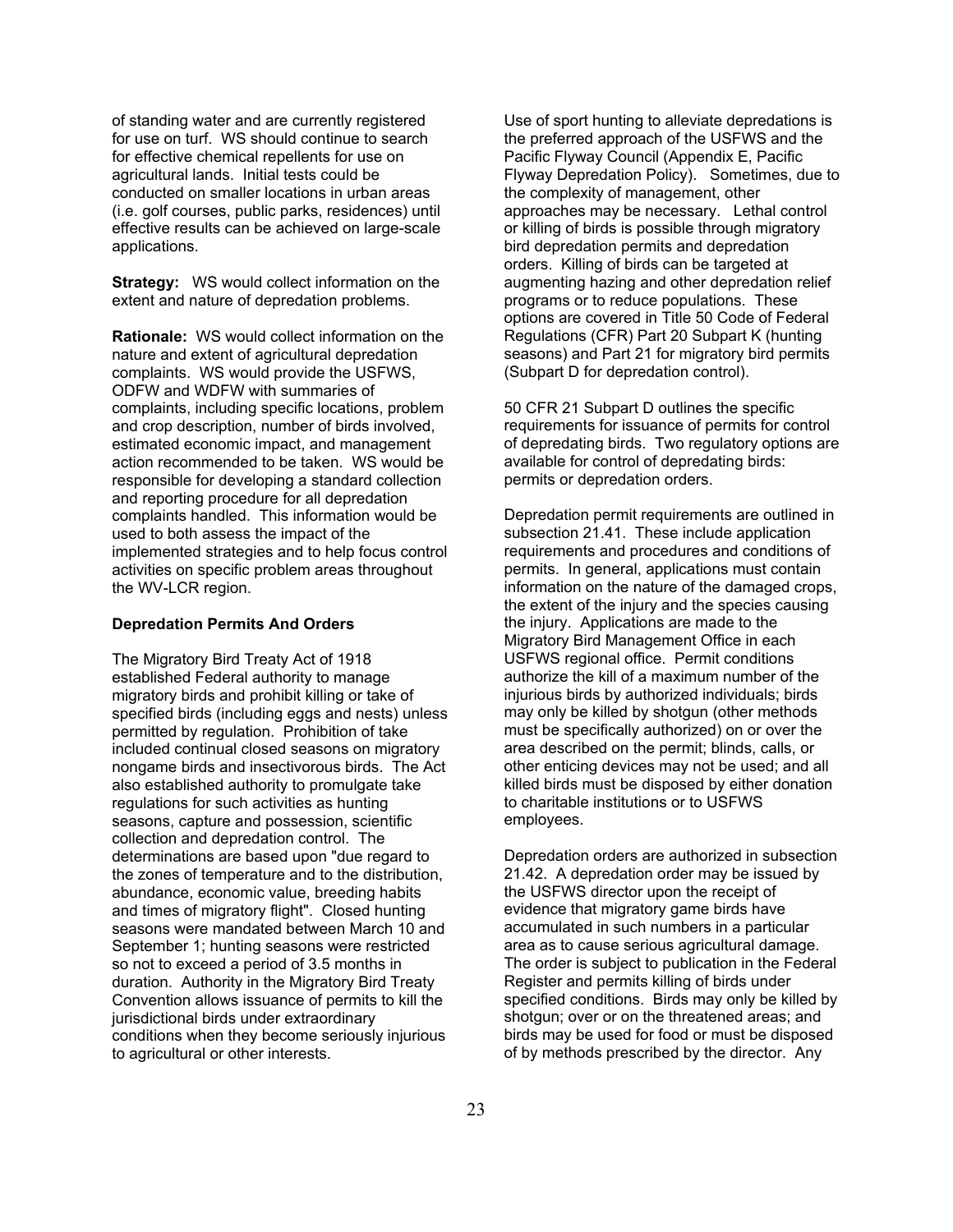order must be consistent with state laws and regulations and is specified to be an emergency measure only.

**Goal:** Investigate the possibility of using depredation permits and/or orders to reduce agricultural depredation by Canada geese in the WV-LCR.

**Objective 1:** Conduct a review of how effective lethal control is in certain situations and whether it could work in this situation.

**Objective 2:** Develop appropriate techniques for using lethal control to augment hazing and other damage control efforts for Canada geese in the WV-LCR.

**Strategy:** During Winter 1997-98, personnel from WS in cooperation from USFWS, ODFW, and WDFW should develop and experiment with lethal control of geese on designated areas in the WV-LCR.

**Rationale:** Development of methods to increase the effectiveness and efficiency of hazing and other damage control measures is essential to reduce agricultural depredations in the WV-LCR. These measures would only be used on an extremely limited, case by case basis.

## **Primary Objective 7. HARVEST MANAGEMENT**

Regulation of the harvest is among the most visible and important aspects of waterfowl management. Generally, harvest management employs a variety of strategies, each seeking to control the size, distribution and composition of the harvest, but other objectives are also associated with harvest regulations (Baldassarre and Bolen 1994). These include, limit harvest of migratory game birds to levels compatible with their ability to maintain their populations, limit taking of other protected or sensitive species where there is reasonable possibility that hunting is likely to adversely affect their populations and prevent depredations on agricultural crops by migratory game birds (Blohm 1989).

Harvest regulations are a result of Federal rulemaking. These Federal frameworks are developed in consultation with the Pacific Flyway Council. The Council, in turn bases its recommendations on the goals and objectives established in the cooperatively developed Flyway population management plans. Nothing in this plan will alter this process or the administrative procedures and constraints currently applicable to the establishment of hunting seasons in the United States.

#### **History**

Before the implementation of goose harvest restrictions in 1984, the majority of the Canada geese harvested in the WV-LCR were dusky Canada geese (Chapman et al. 1969). In general, goose hunting seasons were long (approximately 93 days in length), with a daily bag limit ranging from 2 - 3 birds. The area open to hunting was unrestricted but was generally confined to federal refuges and surrounding private lands in the WV-LCR where geese were concentrated. Duskys are relatively less wary than other Canada goose subspecies and will readily use small fields, even fields ringed with brush. This vulnerability led to high harvest levels on the wintering grounds (Simpson and Jarvis 1979).

After the 1964 earthquake, the reproductive success of the dusky began to decline, resulting in lower recruitment into the population. The combination of high harvest on the wintering grounds and reduced reproductive success led to a decline in the dusky population.

Beginning in 1984, in an effort to protect the dusky Canada goose, while still providing harvest opportunities for other Canada goose subspecies, a series of restrictions were placed on fall Canada goose hunting in the WV-LCR. Designated open hunt areas were created around refuges and wildlife areas where geese continued to concentrate. The remaining portions of the WV-LCR were closed to goose hunting. Each hunt area was allocated a dusky "quota", which when reached, resulted in closure of that hunt area. Daily bag limits ranged from 2 - 3 birds, with a season dusky limit of one bird. To participate in this hunt, hunters were required to attend goose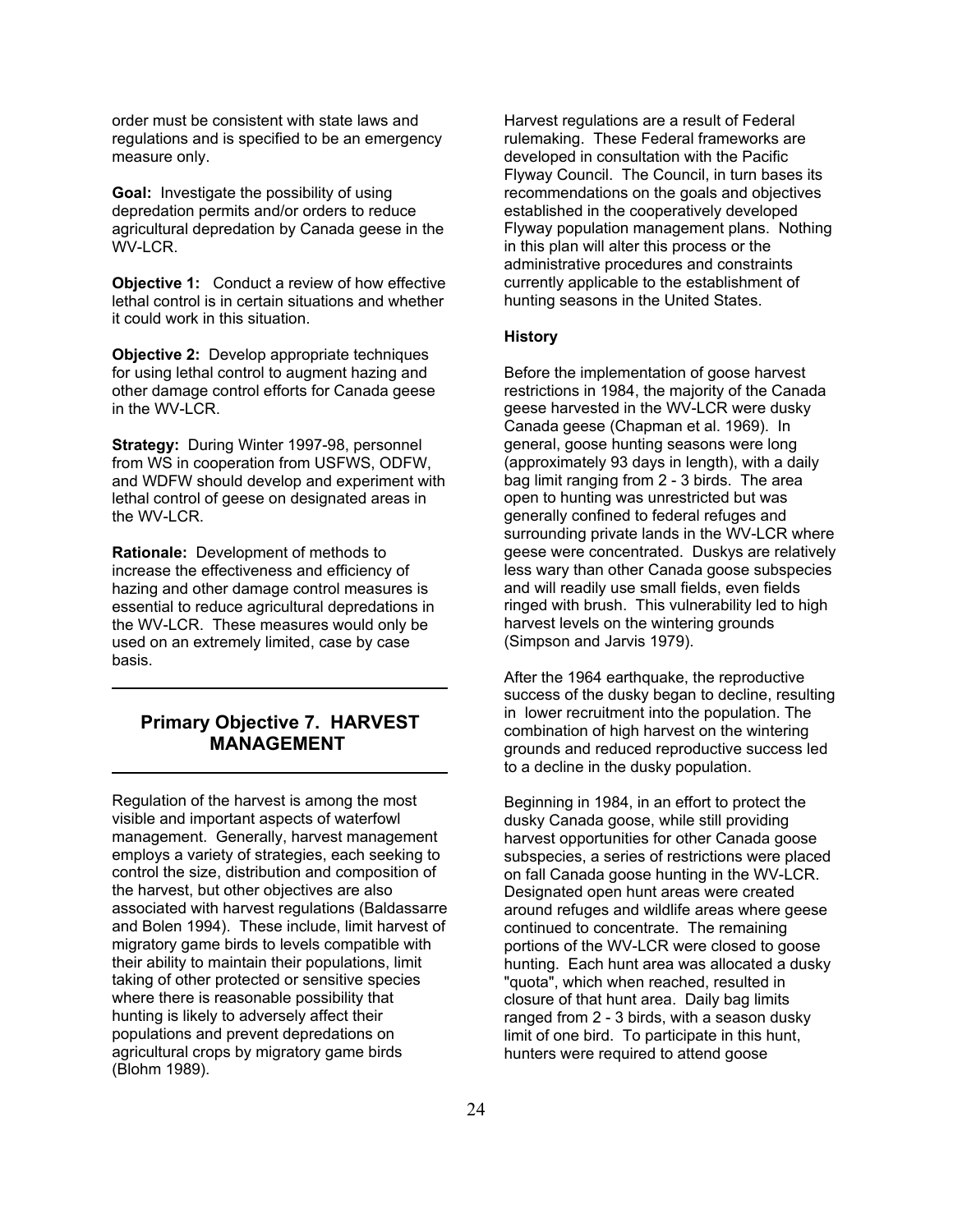identification courses offered by ODFW and WDFW. Hunters were asked to shift harvest efforts away from the dusky and concentrate harvest efforts on the rapidly expanding Taverner's Canada goose wintering population.

From 1984 to 1995, this season structure remained relatively stable and proved reasonably successful at protecting the dusky. During this time period, annual survival rates for the dusky ranged from 76% to 85% (Sheaffer 1993). However, the level of harvest of Lesser and Taverner's Canada geese was largely unaffected and the population continued to increase. Also during this time other Canada goose subspecies (western and cackling) began to winter in the region in increasing numbers. As a result of the increasing resident western Canada goose population, a September Canada goose season was initiated in 1990, in both Oregon and Washington.

Two estimates of the Canada goose harvest are available for the WV-LCR region. The first estimate is the total number of geese examined at the check stations in Washington and Oregon. Checking geese is a mandatory requirement within the WV-LCR region. Estimated harvest during the period 1984-96 ranged from less than 2,000 birds in 1984-85 to over 10,000 birds in 1996-97 (Fig. 6). A second estimate of the harvest is obtained from the annual waterfowl harvest survey and the associated parts collection survey conducted annually by the U.S. Fish and Wildlife Service (Trost and Carney 1989). This harvest estimate is, on the average, twice the estimated harvest from the check stations. This discrepancy is a matter of concern and will be investigated further. Regardless of the method used to measure the harvest, it is clear that the harvest of Canada geese is increasing as the total number of Canada geese increase in the area. Despite increases in the harvest, the wintering population continues to grow, with a subsequent increase in agricultural depredation complaints.

Beginning in 1996, WDFW offered operated an experimental late season in which hunters who had completed an advanced hunter education course were given the opportunity to participate in a special depredation hunt during the month



Figure 6. Willamette Valley - Lower Columbia River Canada goose harvest, 1984 - 1996.

of February and early March. Under this season, hunter efforts were focused on private lands where goose depredation problems were severe. In 1997, this season was continued in Washington. In addition, in 1997, ODFW extended their regular Canada goose season through February. Hunters who possessed a valid permit from the fall permit season were allowed to participate.

#### **Harvest Management**

Current Federal frameworks allow for three separate Canada goose season structures to be employed to harvest Canada geese. These seasons are governed by the annual regulations process and reviewed annually through the Flyway Council system. Seasons authorized can include a special early Canada goose season, a regular Canada goose season, and a special late Canada goose season. The total number of days in all three seasons cannot exceed 107 days and all seasons must occur between September 1 and March 10 as mandated in the Migratory Bird Treaty (1916) as implemented by the Migratory Bird Treaty Act (1918). All three season types are currently used in the WV-LCR region of Washington and Oregon.

**Goal:** To maximize harvest opportunity on abundant subspecies of Canada geese present in the WV-LCR region while limiting, to the established guidelines, the harvest of dusky and cackling Canada geese and preventing the take of any Aleutian Canada geese.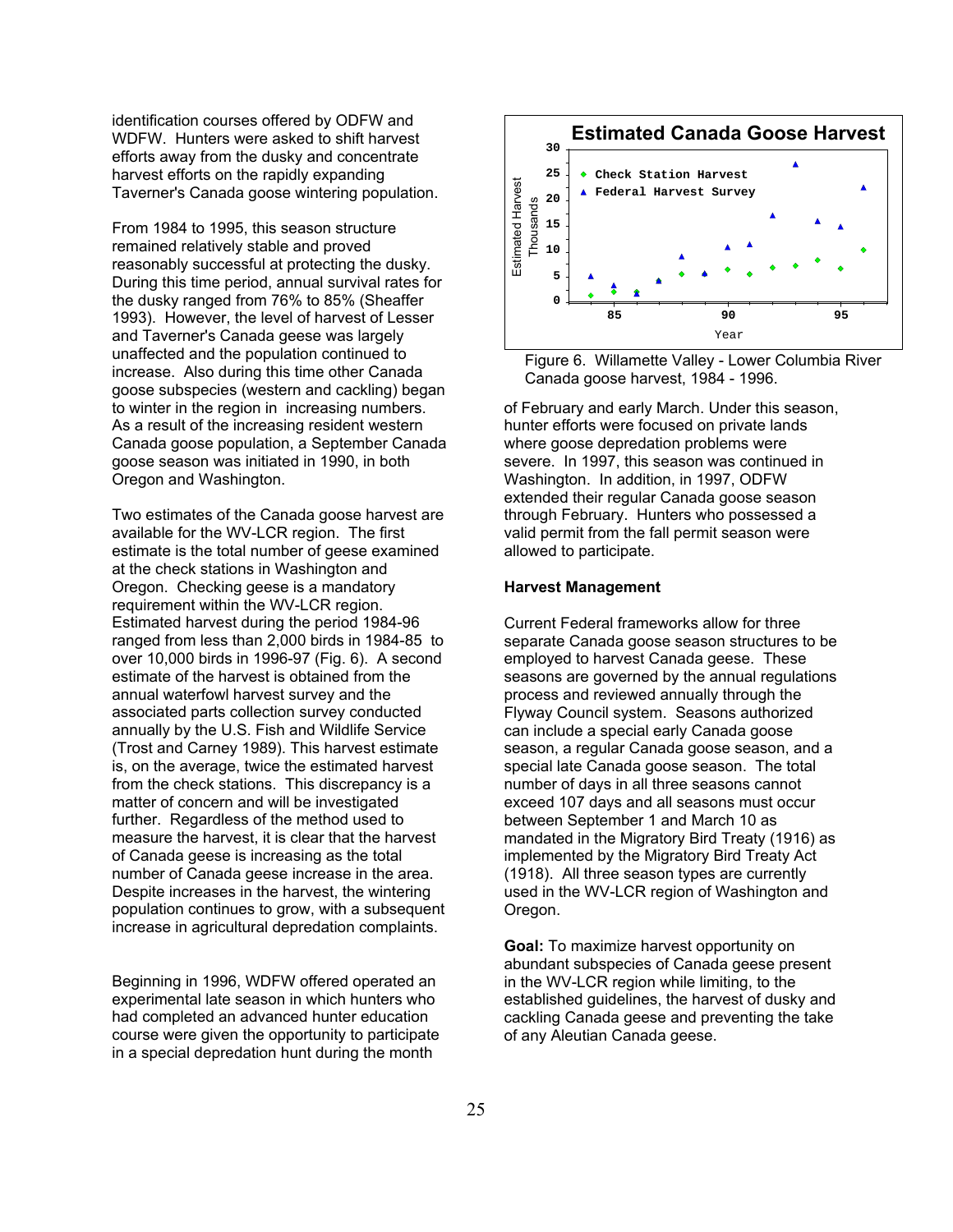#### **Special Early Seasons**

Special early seasons are intended to direct harvest pressure at locally nesting goose populations before the arrival of migratory Canada geese from northern nesting areas. Therefore, the focus of these seasons is on locally nesting western Canada geese. Because special early seasons are timed to occur when Canada goose subspecies of concern are not present, hunter education directed at subspecies identification is not necessary, facilitating participation by more hunters.

**Objective 1:** To stabilize and reduce, where appropriate, the local breeding population of western Canada geese.

**Strategy:** Maintain and expand existing Special early Canada goose hunting seasons throughout the WV-LCR region.

**Rationale:** Locally breeding Canada geese continue to increase and contribute to the total number of Canada geese wintering in the WV-LCR region. Stabilization and reduction of this component of the wintering Canada goose population can help contribute to the overall wintering Canada goose population objective without appreciable risk to Canada goose subspecies of concern. Therefore, these seasons should be utilized to their full potential to maximize the harvest on this component of the wintering population.

**Objective 2:** Determine dates of first arrival of Canada goose subspecies of concern into the WV-LCR region.

**Strategy:** Conduct observations for neckbanded Canada geese throughout the period between September 15 and the opening date of the regular Canada goose hunting season in the region.

**Rationale:** Special early Canada goose seasons may be held between September 1 and before the opening of the regular Canada goose season. At present, such seasons may be held between September 1 and 15 without additional evaluation in the WV-LCR region. These dates are based on previous evaluations that indicted

the absence of migrant Canada geese during this period. Further study through the observation of marked geese may enable further expansion of the early seasons affording additional harvest opportunity on Canada geese without threats to those Canada goose subspecies of concern.

#### **Regular Seasons**

A permit and harvest registration system has been used in the WV-LCR region since 1984 to manage the harvest of Canada geese. This system has proven effective in limiting the harvest of dusky Canada geese. The harvest quota for dusky Canada geese is established in the dusky Canada goose management plan (1997) and is currently set at 250 (165 in Oregon and 85 in Washington) (Appendix B). This total harvest quota applies to all special and regular Canada goose seasons within the WV-LCR region. Harvest of dusky Canada geese during the Special early seasons is assumed to be zero, based on previous evaluations. Cackling Canada goose harvest is presently managed under the harvest strategy for cackling Canada geese, an attachment to the Y-K Delta goose management plan. (See Appendix B for additional details regarding Pacific Flyway Management Plans). A season limit of one dusky is allowed in both Oregon and Washington before a hunter's permit is revoked. At present, permit revocation is State specific.

**Objective 1:** Maintain and enhance the permit Canada goose hunt within established quota allocations for dusky and cackling Canada geese.

**Strategy:** Continue to employ the permit hunting system currently in place and continue to require all harvested geese be examined at established check stations for monitoring the harvest of subspecies within established quotas.

**Rationale:** Continued harvest opportunities help to alleviate depredation problems during fall and winter while providing recreational opportunities and support for wildlife management programs.

**Objective 2:** Maintain or improve required goose hunter education courses.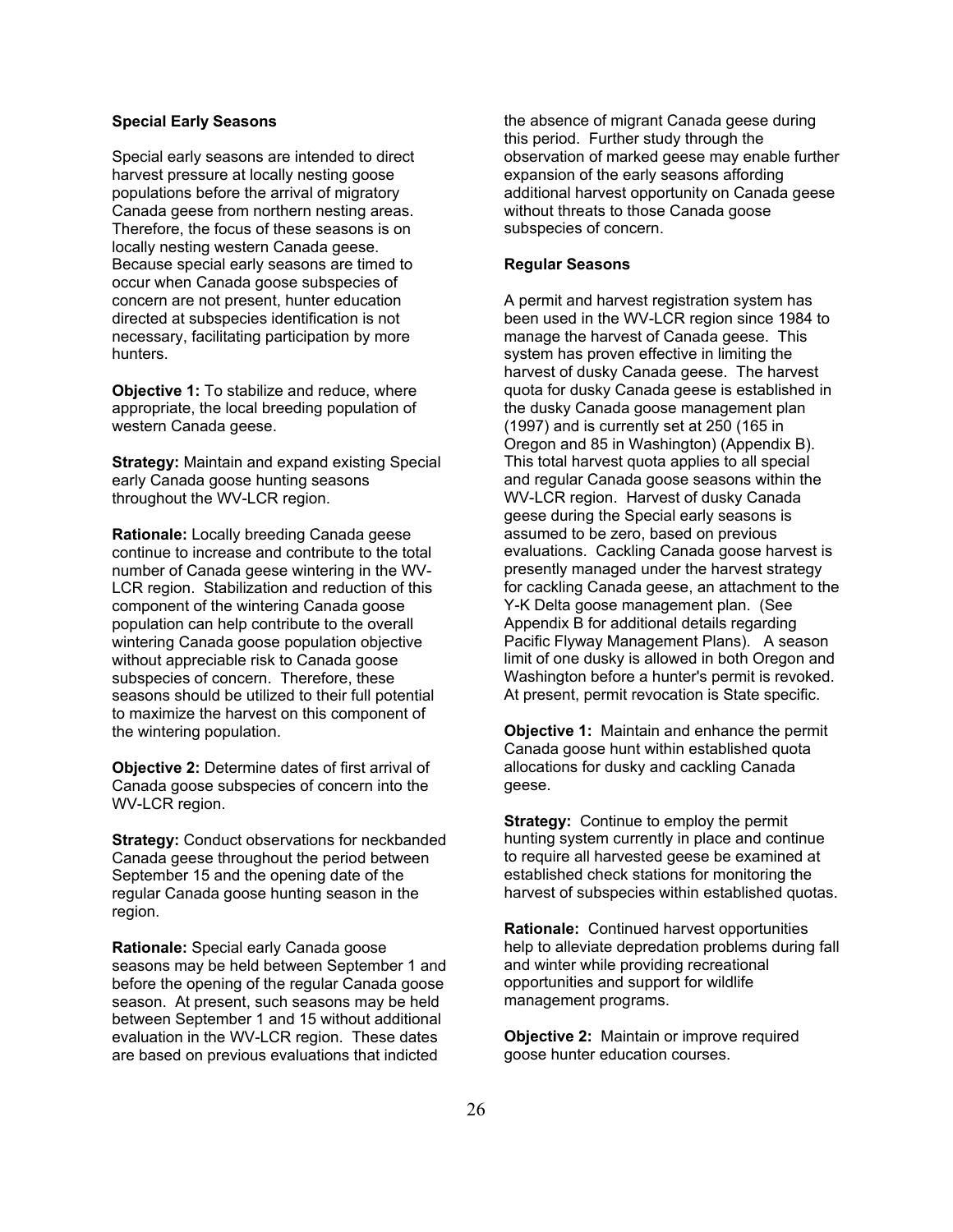**Strategy:** Develop a new education program to be administered in a consistent fashion in both states. Require hunters to pass a written test regarding subspecies identification

**Rationale:** Hunter education courses are designed to instruct goose hunters how to successfully identify the various subspecies of Canada geese while afield. In addition, this course stresses the importance of hunter ethics and how sport hunters are vital to addressing the agricultural depredation situation in the WV-LCR.

**Strategy:** Make the dusky harvest limit for permit holders 1 per season in either state.

**Rationale:** Currently, hunters can harvest 2 dusky Canada geese per season, if they hold permits in both Oregon and Washington. By implementing a consistent permit and testing procedure, permit hunters in both states should be equally informed and by making permit revocation reciprocal the harvest of dusky Canada geese could be further reduced.

**Objective 3:** Expand hunting opportunities within the permit Canada goose control zone while maintaining subspecific harvest management quotas.

**Strategy:** Open additional portions of WV-LCR counties to Canada goose hunting.

**Rationale:** Presently, in Oregon, most of the land within the WV-LCR region is closed to goose hunting by state regulation. Opening those areas with limited use by dusky Canada geese during the regular Canada goose season will provide additional harvest pressure to reduce Canada goose numbers and help to alleviate depredation problems. This strategy can only be employed if adequate harvest monitoring can be accomplished to ensure harvest quotas are maintained. Therefore, all areas that would have a reasonable probability of harvesting subspecies of concern would still be subject to mandatory harvest check stations and the permit requirement and provisions would still apply. Adding additional areas to the existing hunt areas will result in additional costs for check stations and law enforcement efforts. Without supplemental funds, ODFW and

USFWS would have to redirect funds from other high priority work.

**Strategy:** Increase the number of hunt days within the existing regular season structure while maintaining subspecific harvest quotas.

**Rationale:** The current procedure is to limit hunting to selected days within the regular Canada goose season in both States. This approach is used to try and extend the hunting season across the longest time interval to help alleviate depredation complaints. Additional hunting days could increase the realized harvest of Canada geese and contribute to reducing agricultural depredation problems, provided they can be added without increases in the harvest of those subspecies whose harvest is controlled by quotas.

#### **Special Late Season Permit Goose Hunt**

**Objective:** Maintain (Washington) and evaluate the establishment (Oregon) of special late season agricultural depredation control hunts, specifically targeting private agricultural lands to help address depredation control programs.

**Strategy:** In Washington, continue the special season on agricultural damage areas only, January 24 - March 10.

**Strategy:** In Oregon, evaluate the establishment of a similar program and reduce the regular season ending date to accommodate the special season.

**Rationale:** Late season hunting (late January early March) has recently been implemented in Oregon and Washington. The initial years have suggested that this approach can be effective in helping to alleviate depredation on specific farms by reenforcing nonlethal depredation control activities. The reason for considering the change in Oregon is to better address agricultural damage complaints and to focus the limited quota available for this hunt to specific problem areas. Bag limits for this hunt are identical to those enacted during the fall permit goose season. The total harvest quotas designed to protect the dusky and cackling Canada geese would be maintained.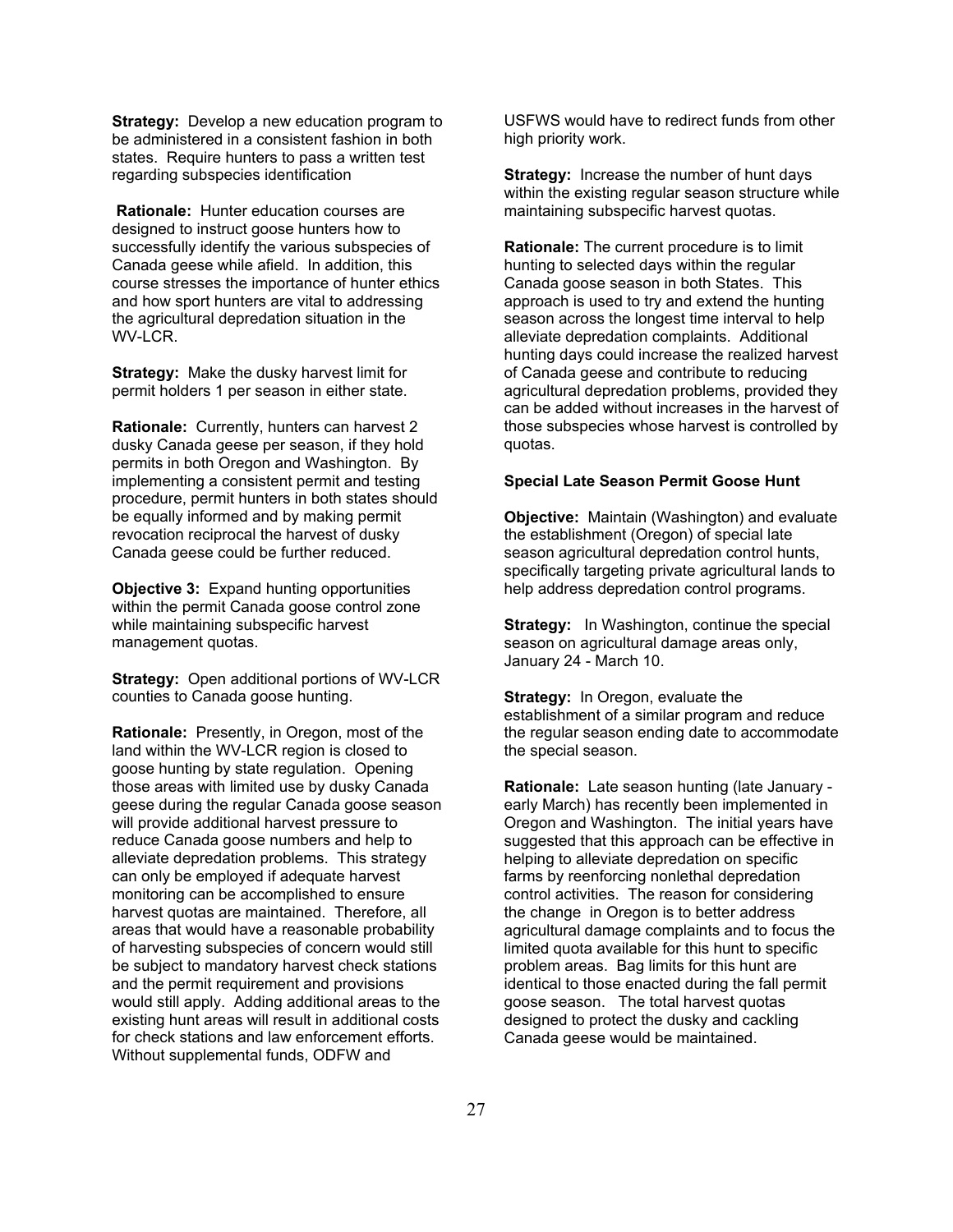## **Primary Objective 8. PUBLIC OUTREACH**

Canada geese are a valuable public resource that annually provide thousands of residents of the Pacific Flyway with a multitude of recreational opportunities. However, outside most of the farming and scientific communities, the general public is unaware of the management complexity and the agricultural depredation problems associated with Canada geese in the WV-LCR. The public is also unaware of the diversity of stakeholders who have an interest in goose populations, and the necessary trade-offs in public values necessary to develop balanced management strategies. This plan proposes an organized effort to develop a public outreach plan to educate all interested parties and to assist in the achievement of the goals outlined in this plan.

Information and education efforts will focus on providing the public with information on the benefits and detriments that Canada geese provide. The effort should highlight the important contribution that private landowners make by providing Canada goose habitat in the WV-LCR and how landowners are affected by the increasing wintering goose population. It should also highlight the value of these geese to Native American and other resource users throughout the Pacific Flyway. In addition, the management history of Canada geese in the WV-LCR will be discussed and the proposed strategies to reduce agricultural depredation, while ensuring healthy Canada goose subspecies populations will be presented.

**Goal:** Increase public awareness of the benefits provided by Canada geese and the agricultural depredation problems in the WV-LCR.

**Objective:** The USFWS, in consultation with ODFW, WDFW, WS and Farm Bureaus will develop a public outreach program to increase the awareness of agricultural depredation problems associated with Canada geese in the WV-LCR and the benefits provided by these same geese throughout the Pacific Flyway. There is a need for outreach in Alaska, California, and Canada, with material that clearly shows how constituent interests may be affected, as well as the depredation dilemma.

**Strategy:** In winter 1997-98, USFWS, ODFW, WDFW, WS and Farm Bureau personnel would develop a public information and education program to increase the awareness of agricultural depredation problems associated with Canada geese and the complications of trade-offs in values across the flyway. Primary focus will be on developing information brochures, radio, television and newspaper articles detailing problems associated with Canada goose management in the WV-LCR and effects elsewhere in the Pacific Flyway.

**Rationale:** To successfully implement this plan, public support for proposed strategies is essential. Information and education efforts would inform the general public about the need to actively manage the wintering Canada goose population to reduce agricultural depredation in the WV-LCR, consistent with the needs and interests of other stakeholders in the Pacific Flyway. In some cases, existing management plans may need to be modified, which will require broad base public support.

### **Primary Objective 9. FUNDING AND IMPLEMENTATION**

Many of the management strategies outlined in this plan will require additional funding for state and federal wildlife management agency activities to specifically address increasing depredation problems caused by Canada geese in the WV-LCR. Coordination of funding activities will be handled through the Pacific Flyway Council. Without proper funding of strategies outlined in this plan, efforts to reduce agricultural depredation in the WV-LCR will be difficult to achieve.

**Goal:** Reduce agricultural depredations in the WV-LCR by increasing funding for Canada goose management activities and implementing those strategies of this depredation plan identified as feasible and desirable approaches to address the problem.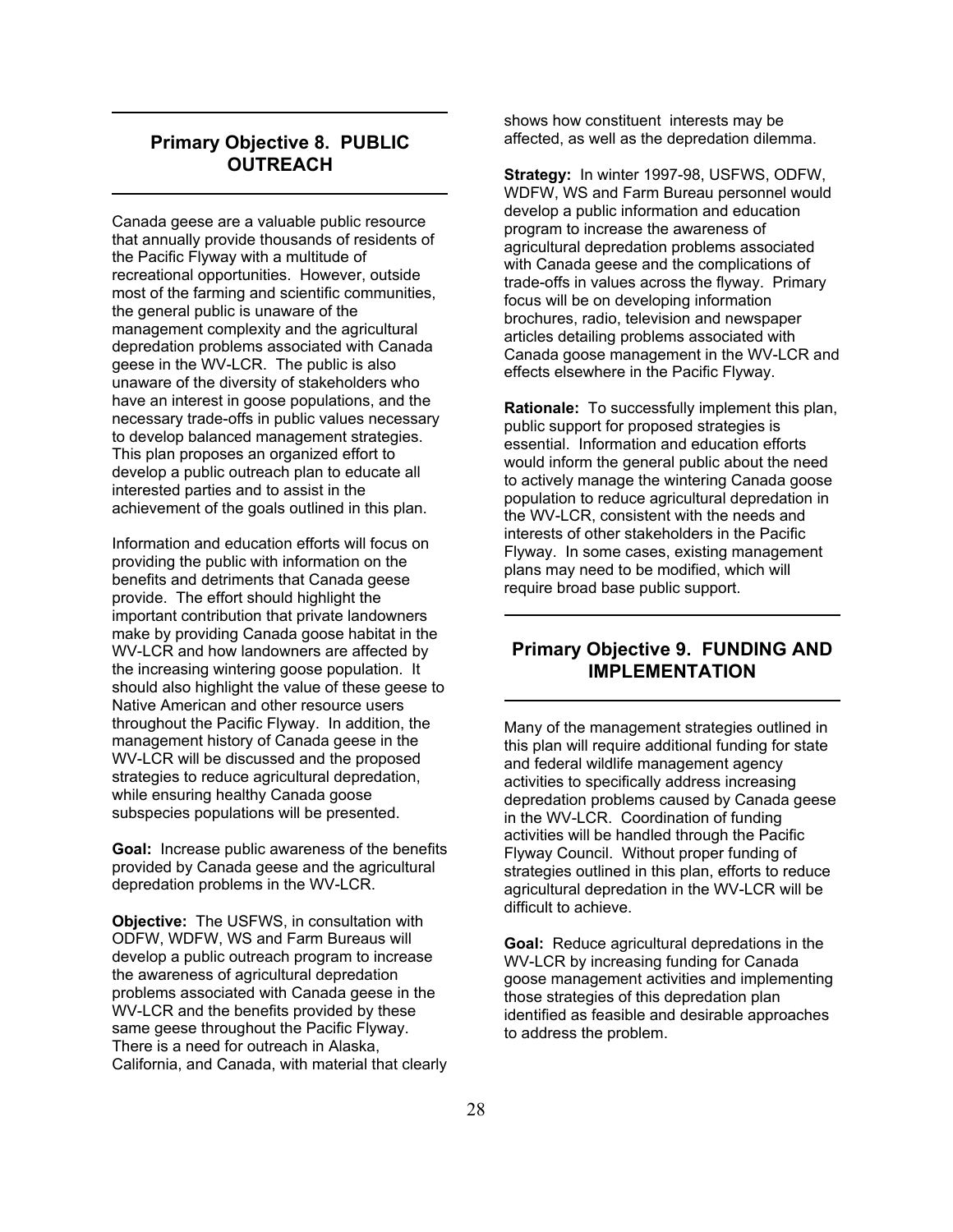**Objective:** Formation of a committee by the Pacific Flyway Council to seek funding sources and implement strategies for Canada goose management activities in the WV-LCR.

**Strategy:** During 1997-98, state/federal agency directors representing the Pacific Flyway Council will meet to prioritize management programs and develop a funding strategy to implement activities outlined in this plan.

**Strategy:** Land managers and population biologists should develop a cost and time implementation schedule for all strategies outlined in this plan.

**Strategy:** Conduct periodic meetings of the goose depredation working committee to review the progress of implementation of this plan.

**Rationale:** Strategies outlined in this plan will no doubt require increased funding for Canada goose management activities by state and federal agencies. Funding from state legislative and federal congressional levels needs to be sought to implement these activities, but these funds will likely be limited. In addition, funding programs within all management agencies must be investigated.

Representatives from the USFWS (MBMO, Regions 1 and 7), ODFW, WDFW, Alaska Department of Fish and Game, WS and the Oregon and Washington Farm Bureaus should annually meet to discuss the progress of the depredation plan and should develop a progress report to be reviewed by the Flyway Council at their annual March meeting.

#### **LITERATURE CITED**

- Avery, M. L., D. G. Decker, J. S. Humphrey, E. Aronov, S. D. Linscombe, and M. O. Way. 1995. Methyl Anthranilate as a rice seed treatment to deter birds. J. Wildl. Manage. 59(1):5-56.
- Baldassarre, G. A., and E. G. Bolen. 1994. Waterfowl ecology and management. John Wiley and Sons, Inc. New York, NY. 609pp.
- Ballou, R. M. and F. W. Martin. 1964. Rigid plastic collars for marking geese. J. Wildl. Manage. 28:846-847.
- Bedard, J., A. Nadeau, and G. Gauthier. 1986. Effects of spring grazing by greater snow geeseon hay production. Journal of Applied Ecology, 23, 65-75.
- Blohm, R. J. 1989. Introduction to harvest: understanding surveys and season settings. Int. Waterfowl Symp. 6:118-129.
- Bromley, R. G. H. 1976. Nesting and habitat studies of the dusky Canada goose (Branta canadensis occidentalis) on the Copper River Delta, Alaska. M. S. thesis. Univ. Alaska. Fairbanks. 81pp.
- D. C. Heard, and B. Croft. 1995. Visibility bias in aerial surveys relating to nest success of Arctic geese. J. Wildl. Manage. 59(2)364-371.
- Campbell, B. H. and H. J. Griese. 1987. Management options for dusky Canada geese and theirpredators on the Copper River Delta, Alaska. Unpub. Rep., Alaska Dep. Fish and Game. Anchorage. 91pp.
- \_\_\_\_\_. 1990. Annual waterfowl program progress report. Unpub. Rep., Alaska Dep. Fish and Game. Anchorage. 41pp.
- Chapman, J. A., C. J. Henny, and H. M. Wight. 1969. The status, population dynamics, and harvest of the dusky Canada goose. Wildl. Monogr. 18:1-48.
- Clark, S. L. and Jarvis 1978. Effects of winter grazing by geese on ryegrass seed yield. Wildl. Soc. Bull, 6(2)84-87.
- Conover, M. R. 1988. Effect of grazing by Canada geese on the winter growth of rye. J. Wildl. Manage. 52(1)76-80.
- Craighead, J. J. and D. S. Stockstad. 1956. A colored neckband for marking birds. J. Wildl. Manage. 20:331-332.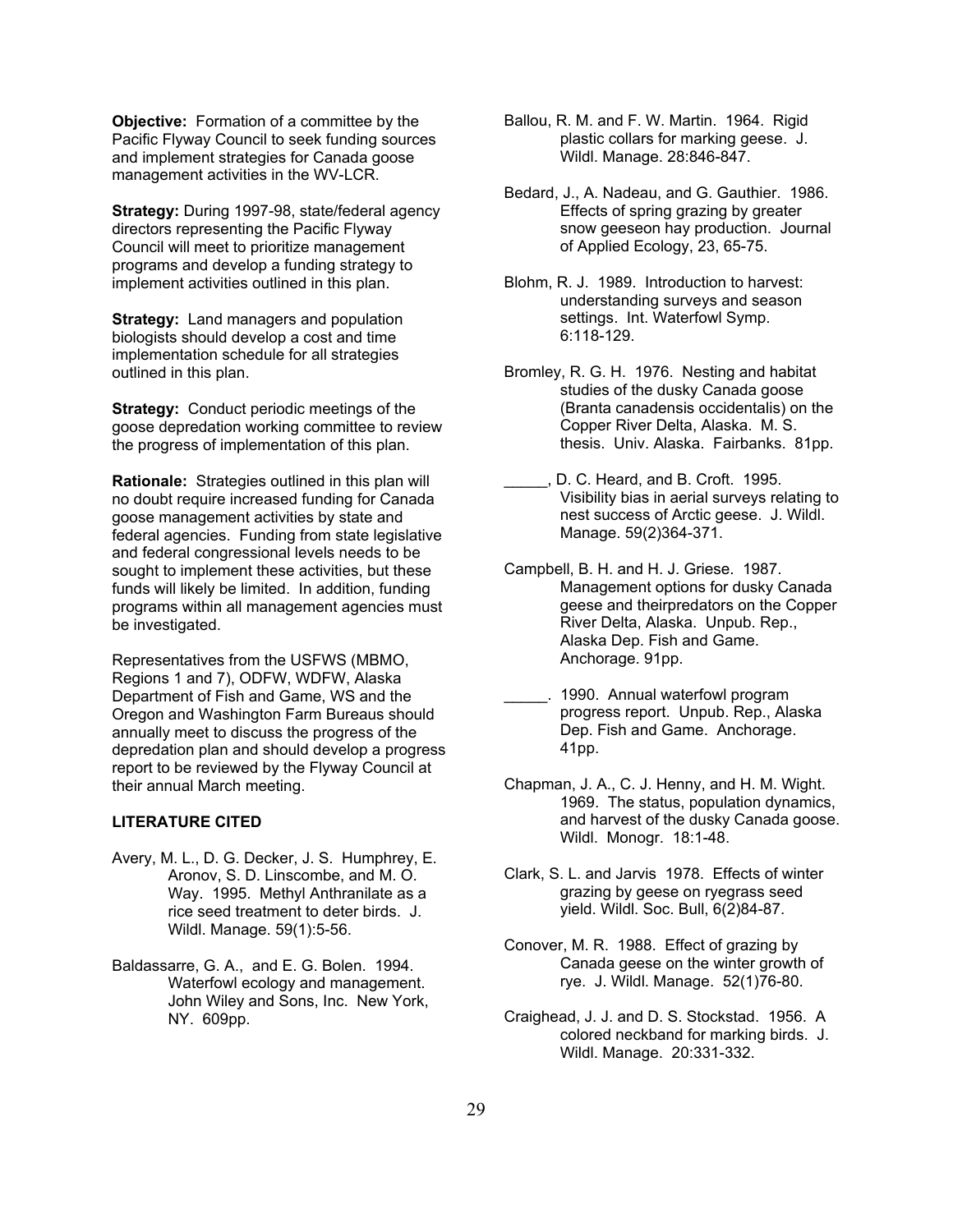- Delacour, J. 1951. Preliminary note on the taxonomy of Canada geese, Branta canadensis. Am. Mus. Novit., 1537: [1]  $-10.$
- \_\_\_\_\_ . 1954. The waterfowl of the world. Vol. 1. Country Life Limited. 284pp.
- Fredrickson, L. H. and R. D. Drobney. 1979. Habitat utilization by postbreeding waterfowl. Pages 119-131 in T. A. Bookhout, ed. Waterfowl and Wetlands - an integrated review. N. Cent. Sect. Wildl. Soc., Madison, Wi. 147pp.
- and T. S. Taylor. 1982. Management of seasonally flooded impoundments for wildlife.U. S. Fish and Wildl. Serv. Resour. Publ. 148:1-29.
- Groot Bruinderink, G. W. T. A. 1989. The impact of wild geese visiting improved grasslands in the Netherlands. Journal of Applied Ecology, 26, 131-146.
- Hansen, H. A. 1962. Canada geese of coastal Alaska. Trans. N. Amer. Wildl. Conf. 27:301-329.
- Hanson, H. C. 1962. Characters of age, sex, and sexual maturity in Canada geese. Ill. Nat. Surv. Biol. Notes, 49: 1 -15.
- Hartman, F. 1995. Waterfowl wintering habitat In W. R. Whitam, et al., ed. Waterfowl habitatrestoration, enhancement and management in the Atlantic Flyway. Third ed. Environmental Manage. Comm. Atlantic Waterfowl Council Technical Section. Pages C-9 to C-11.
- Helm, L. G. 1955. Plastic collars for marking geese. J. Wildl. Manage. 19:316-317.
- Hestbeck, J. B., D. H. Rusch, and R. A. Malecki. 1990. Estimating population parameters for geese from band-recovery and mark-recapture data. Trans. N. Am. Wildl. Nat. Resour. Conf. 55:350-373.
- Hindman, L. J. and F. Ferrigno. 1990. Atlantic Flyway goose populations: status and

management. Trans. N. Am. Wildl. Nat. Resour. Conf. 55:293-311.

- Jarvis, R. L. and J. E. Cornely. 1988. Recent changes in wintering populations of Canada geesein western Oregon and southwestern Washington. Pages 517 - 528 in M. Weller. ed. Waterfowl in Winter. University of Minn. Press, Minneapolis. 624pp.
- Johnsgard, P.A. 1975. Waterfowl of North America. Indiana Univ. Press, Bloomington, Ind. 575pp.
- Johnson, D. H., D. E. Timm and P. F. Springer. 1979. Morphological characteristics of Canada geese in the Pacific Flyway. Pages 56 - 80 in R. L. Jarvis and J. C. Bartonek, eds. Management and biology of Pacific Flyway geese. Oregon State Univ. Press, Corvallis, Or. 364pp.
- Kahl, R. B. and F. B. Samson. 1984. Factors affecting yield of winter wheat grazed by geese. Wildl. Soc. Bull. 12:256-262.
- Kear, J. 1965. The assessment by grazing trial of goose damage to grass. Wildlfowl Trust Annual Report, 16, 46-47.
- \_\_\_\_\_. 1970. The experimental assessment of goose damage to agricultural crops. Biological Conservation, 2, 206-212.
- King, J. G. and J. I. Hodges. 1979. A preliminary analysis of goose banding on Alaska's Arctic Slope. Pages 176-188 in R. L. Jarvis and J. C. Bartonek, eds. Management and biology of Pacific Flyway geese. Oregon State Univ. Press, Corvallis, Or. 364pp.
- Krohn, W. B. 1977. The Rocky Mountain Population of the western Canada goose; Its distribution, habitats, and management. Ph.D. Thesis, Univ. Idaho, Moscow. 300pp.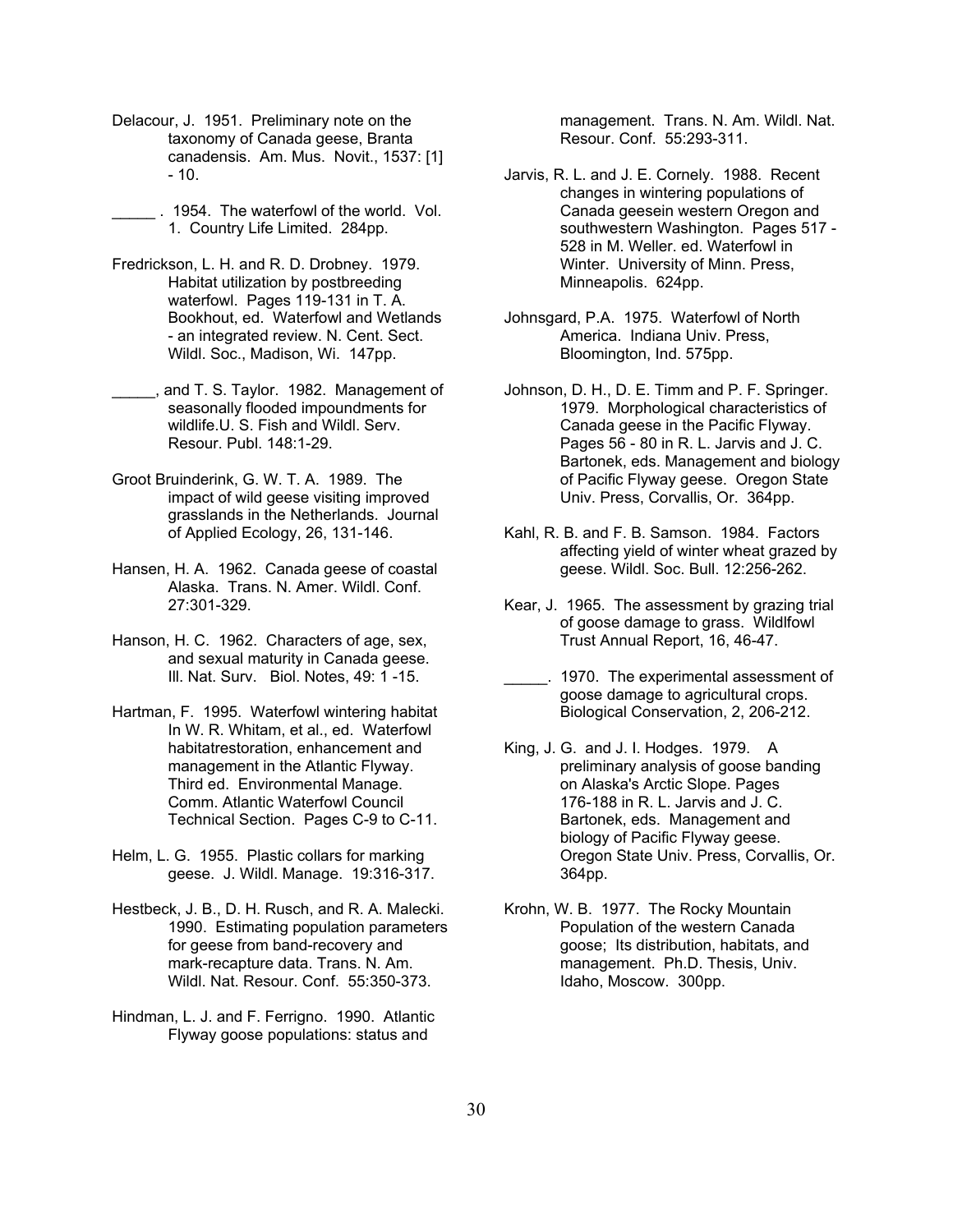- \_\_\_\_\_, and E. G. Bizeau. 1980. The Rocky Mountain population of western Canada goose: Its distribution, habitats and management. Spec. Sci. Rep.-Wildl. 229. U. S. Fish and Wildl. Serv., Washington D. C. 93pp.
- Kuyken, E. 1969. Grazing of wild geese on grassland at Damme, Belgium. Wildlfowl, 20, 47-54.
- Lebeda, C. S., and J. T. Ratti. 1983. Reproductive biology of Vancouver Canada geese on Admiralty Island, Alaska. J. Wildl. Manage. 47(2):297-306.
- Linduska, J. P., ed. 1976. Waterfowl tomorrow. U.S. Government Print. Office, Washington, D. C. 770pp.
- MacInnes, C. D., J. P. Prevett, and H. A. Edney. 1969. A versatile collar for individual identification of geese. J. Wildl. Manage. 33:330-335.
- Madsen, J. 1985. Habitat selection of farmland feeding geese in West Jutland, Denmark: an example of a niche shift. Ornis Scandinavica, 16, 140-144.
- Martin, F. W., R. S. Pospahala, and J. D. Nichols. 1979. Assessment and population management of North American migratory birds. Pages 187-239 in J. Cairns, G. P. Patil, and W.E. Waters, eds., Environmental biomonitoring, assessment, prediction and management - certain case studies and related quantitative issues. Statistical Ecology Ser. Vol. 11, International Cooperative Publishing House, Fairland Md. 483pp.
- Nelson, H. K. and J. C. Bartonek. 1990. History of goose management in North America. Trans. N. Am. Wildl. and Nat. Resour. Conf. 55:286-292.
- O. S. U. Extension Service. 1997. 1996 Oregon county and state agricultural estimates. Economic Information Office, Oregon State Univ. 13pp.
- Owen, M. 1972. The selection of feeding site by white-fronted geese in winter. Journal of Applied Ecology, 8, 905-917.
- Palmer, R. S., Ed. 1976. Handbook of North American birds, Vol. 2. Waterfowl (Pt. 1). Yale Univ. Press, New Haven CT. 520pp.
- Pamplin, W. L. 1986. Cooperative efforts to halt population declines of geese nesting on Alaska's Yukon-Kuskokwim Delta. Trans. N. Amer. Wildl. and Nat. Resour. Conf. 49:555-575.
- Patterson, I. J., Abdul Jalil, S. and East, M. L. 1989. Damage to winter cereals by greylag geeseand pink-footed geese in northeast Scotland. Journal of Applied Ecology, 26, 879-896.
- Patton, D. L. H., and J. Frame. 1981. The effect of grazing in winter by wild geese on improved grassland in west Scotland. Journal of Applied Ecology, 18, 311-326.
- Percival, S. M. and D. C. Houston. 1992. The effect of winter grazing by barnacle geese ongrassland yields on Islay. Journal of Applied Ecology, 29, 35-40.
- \_\_\_\_\_. 1993. The effects of reseeding, fertilizer application and disturbance on the use of grasslands by barnacle geese, and the implications for refuge management. Journal of Applied Ecology, 30, 437-443.
- Pewe, T. L. 1975. Quaternary geology of Alaska. U. S. Geol. Surv. Prof. Pap. 835. 145pp.
- Ploeger, P. L. 1968. Geographical differentiation in Arctic Anatidae as a result of isolation during the last glacial. Ardea (56): 1 - 159.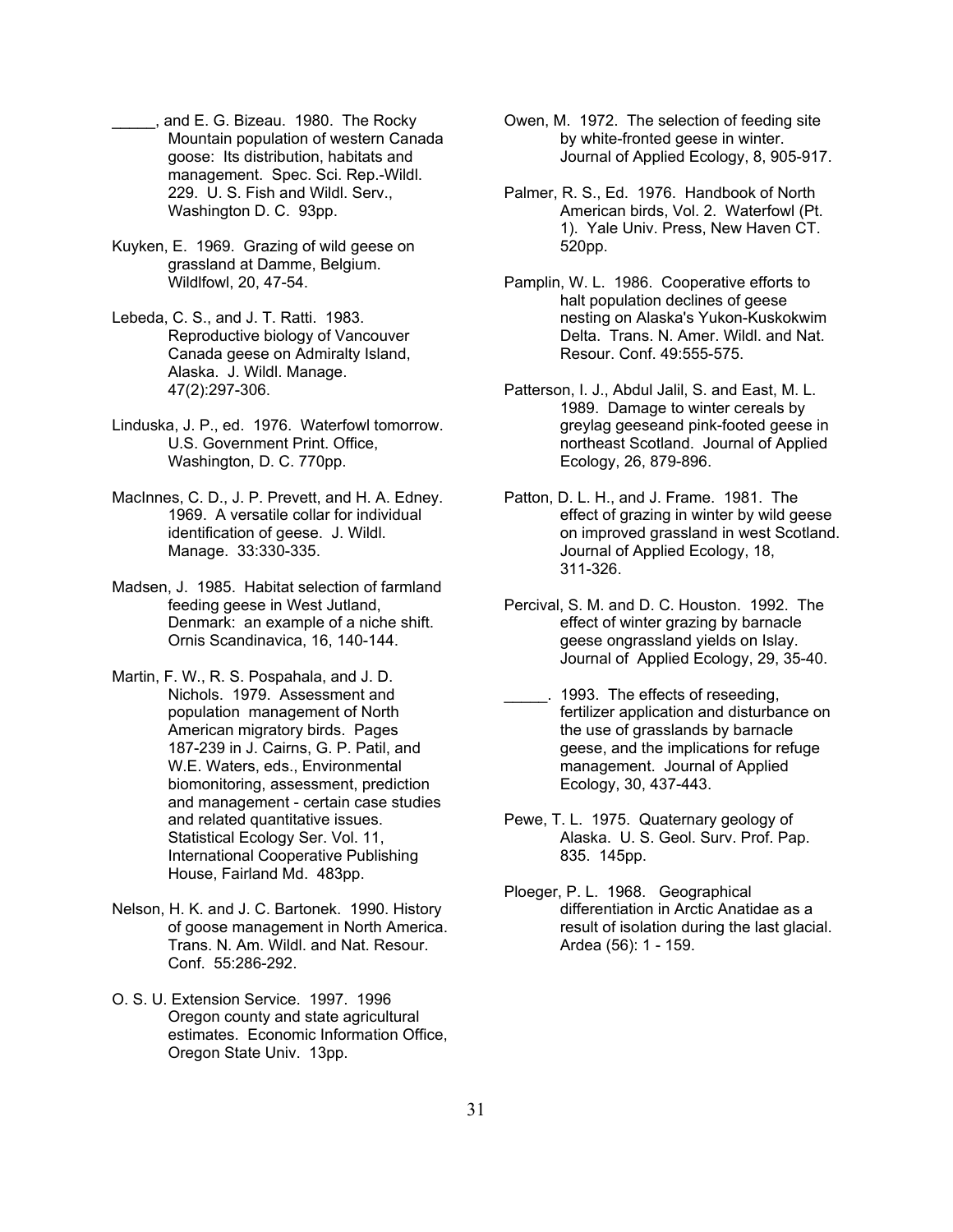- Raveling, D. G. 1979. The anual energy cycle of the cackling Canada goose. Pages 81-93 in R. L. Jarvis and J. C. Bartonek, eds. Management and biology of Pacific Flyway geese. Oregon State Univ. Press, Corvallis, Or. 364pp.
- \_\_\_\_\_. 1984. Geese and hunters of Alaska's Yukon Delta: Management problems and political dilemmas. Trans. N. Amer. Wildl. and Nat. Resour. Conf. 51:555-575.
- Ratti, J. T. and D.E. Timm. 1979. Migration behavior of Vancouver Canada geese: recovery rate bias. Pp 208-212 in R.L. Jarvis and J.C. Bartonek (eds). Management and biology of Pacific Flyway geese. Oregon State Univ. Press, Corvallis, Or. 364pp.
- Reimnitz, E. 1972. Effects in the Copper River Delta. Pages 290 - 302 in The great Alaska earthquake of 1964: Oceanography and coastal engineering. Nation. Acad. Sci. Pub. 1605. Washington D. C.
- Reinecke, K. J., R. M. Kaminski, D. J. Moorehead, J. D. Hodges, and J. R. Nassar. 1989. Mississippi Alluvial Valley. Pages 203-247 in L. M. Smith, R. L. Pederson, and R. M.Kaminski, eds. Habitat management for migrating waterfowl and wintering waterfowl in North America. Texas Tech Univ. Press, Lubbock, Tx. 560pp.
- Rusch, D. H., S. R. Craven, R. E. Trost, J. R. Cary, R. E. Drieslein, J. W. Ellis, and J. Wetzel. 1985. Evaluation of efforts to redistribute Canada geese. Trans. N. Am. Wildl. and Nat. Resour. Conf. 50:506-524.
- Sheaffer, S.E. 1993. Population ecology of the dusky Canada goose. Ph.D. Thesis. Oregon State Univ, Corvallis, Or. 127pp.
- Sherwood, G. A. 1966. Flexible plastic collars compared to nasal discs for marking geese. J.Wildl. Manage. 30:853-855.
- Sibley, C. G. and B. L. Monroe. 1990. Distribution and taxonomy of birds of the world. Yale Univ. Press. New Haven, Ct.
- Shields, G. F. and A. C, Wilson. 1988. Sub-species of the Canada goose (Branta canadensis) have distinct types of mitochondrial DNA. Evolution 41: 662 - 666.
- Simpson, S. G., R. L. Jarvis. 1979. Comparative ecology of several subspecies of Canada geese during winter in western Oregon. pp 223 - 241. in R. L. Jarvis and J. C. Bartonek, eds. Management and biology of Pacific Flyway geese. Oregon State Univ. Press, Corvallis, Or. 364pp.
- Taylor, W. H. 1961. Utilization, preference, and nutritional value of winter-green agricultural crops for goose foods on Hog Island Refuge. Virginia Wetlands Invest., W-39-R-6. 11pp.
- Timm, D. E., R. G. Bromley, D. E. McKnight, and R. S. Rodgers. 1979. Management evolution of dusky Canada geese. Pages 322-330 in R. L. Jarvis and J. C. Bartonek, eds. Management and biology of Pacific Flyway geese. Oregon State Univ. Press, Corvallis, Or. 364pp.
- Trainer, C. E. 1959. The 1959 western Canada goose (Branta canadensis occidentalis) study of the Copper River Delta, Alaska. 9 pages + 2 tables. In Annual Waterfowl Report; Alaska. U. S. Bureau of Sport Fish. Wildl. Mimeo.
- Trost, R. E. and S.M. Carney. 1989. Measuring the waterfowl harvest. Pages 134-141 in K.H. Beattie, ed. Troubled times for waterfowl: Sixth Int. Waterfowl Symposium, June 8-10, 1989. Ducks Unlimited, Chicago, IL.
- \_\_\_\_\_, K. E. Gamble, and D. J. Neiman. 1990. Goose surveys in North America: current procedures and suggested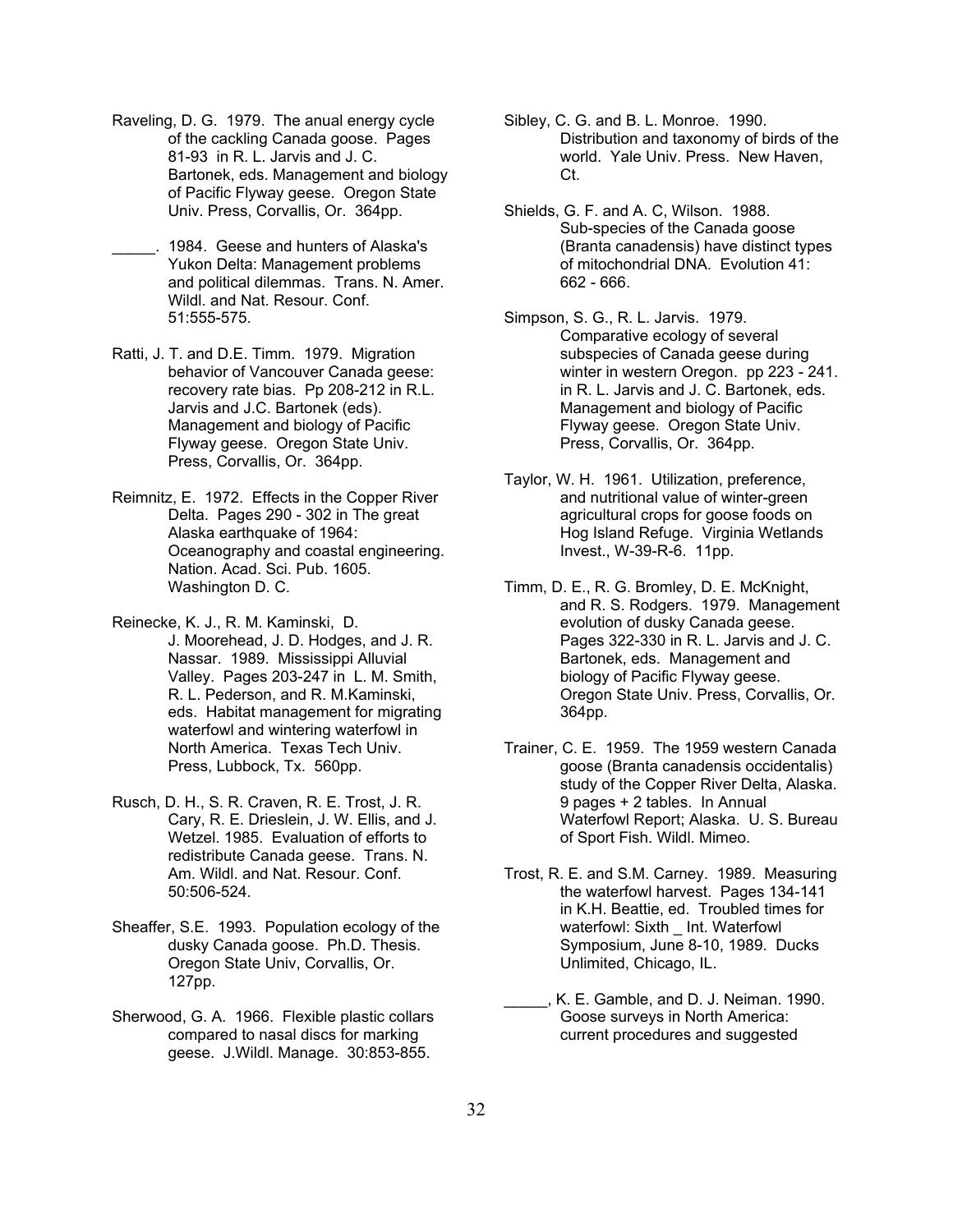improvements. Trans. N. Am. Wildl. Nat. Resour. Conf. 55:338-348

- U.S. Fish and Wildlife Service. 1988. Final supplemental environmental impact statement: issuance of annual regulations permitting the sport hunting of migratory birds. Off. of Mig. Bird Manage. Laurel Md. 340pp.
- U.S. Fish and Wildlife Service and Canadian Wildlife Service. 1984. North American birdbanding. Off. of Mig. Bird Manage. Laurel, Md.
- Vickery, J. A., W. J. Sutherland, and S. J. Lane. 1994. The management of grass pastures for Brant geese. Journal of Applied Ecology, 31, 282-290.
- Wendt, J. S. and H. Boyd. 1990. Goose management in Canada. Trans. N. Am. Wildl. Nat. Resour. Conf. 55:333-337.
- Wright, E. N. and A. J. Isaacson. 1978. Goose damage to agricultural crops in England. Annals of Applied Biology, 88:334-338.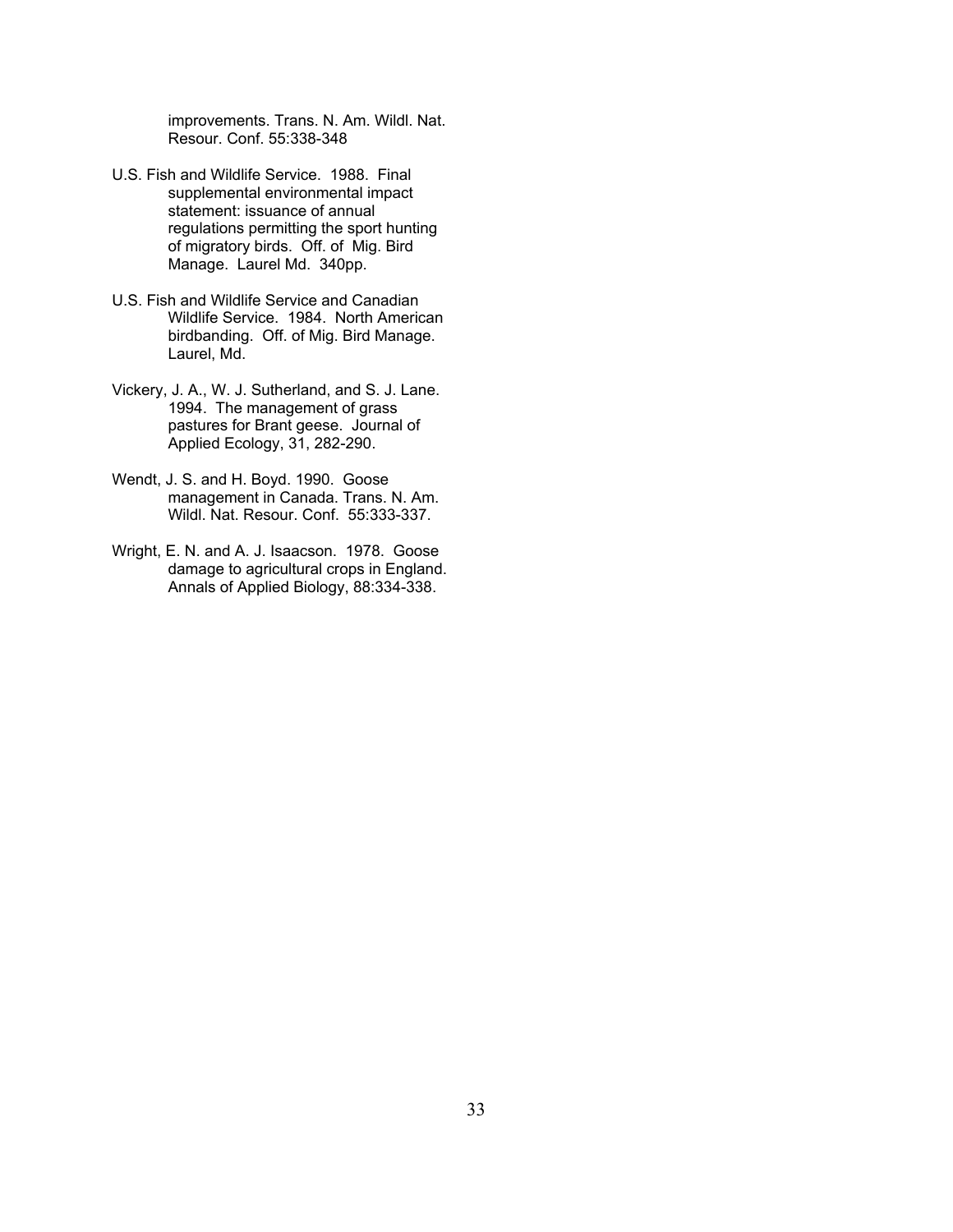Appendix A

Management Agencies and Farm Bureaus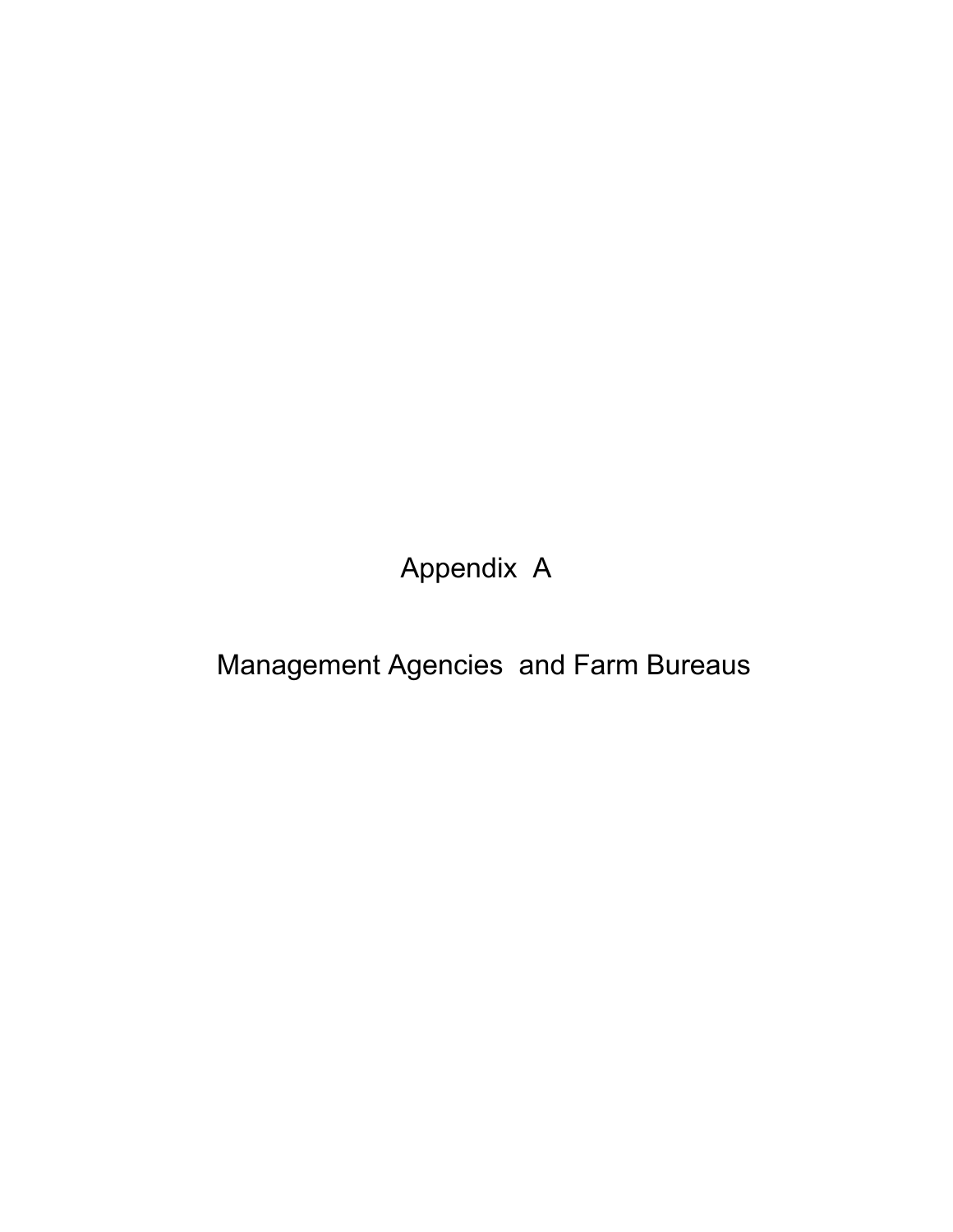Migratory game birds are an international resource whose welfare and utilization are the vested interest of several countries. Many laws and statutes pertain to the legal authority for management of migratory game birds at national and state levels and help set a framework for cooperative management. This plan was developed to comply with mandates for management of migratory game birds by state and federal agencies in the Pacific Flyway.

**U.S. Fish and Wildlife Service (USFWS)**: In the United States, preeminent authority and responsibility for migratory game birds lies with the Secretary of the Interior and is derived from international treaties to which the US Constitution specifies that only the Federal government can be signatory. Federal authority is legislated by the Migratory Bird Treaty Act of 1918 and its amendments (USDI, SEIS 1988). Countries involved in bilateral migratory bird treaties with the United States include Canada, Mexico, Japan and the Russian Commonwealth. The USFWS is the lead Federal agency for migratory game bird management. The mission of the USFWS is to conserve, protect, and enhance fish and wildlife, and their habitats for the continuing benefit of the American people. USFWS regulations concerning taking of migratory birds are contained in 50 Code of Federal Regulations (CFR) Part 20 Subpart K (hunting seasons) and 50 CFR Part 21 for migratory bird permits (Subpart D for depredation control).

**Pacific Flyway Council (PFC)**: The Federal government, through the USFWS, actively cooperates with other countries, states and tribal organizations in the management of migratory game birds. Management in the United States and Canada is coordinated through a flyway concept. Flyways are administrative units that describe migration routes and distribution of migratory birds. These flyways have similar management problems and provide convenient mechanisms for management. Four flyways have been established for migratory game bird management in North America; the Atlantic, Mississippi, Central and the Pacific. Oregon and Washington are part of the Pacific Flyway.

Flyway Councils and Flyway Technical Committees exist and are comprised of administrative and technical representatives, respectively, from each state and most provincial wildlife agencies. In brief, states recognized the need for cooperative management of migratory game birds and for a forum that would promote their interest in game bird research, investigations, surveys and harvest management. The USFWS employs a flyway representative as a liaison to state and provincial agencies.

The Flyway Committees are composed of the principal waterfowl or migratory game bird biologist of the state or provincial conservation agencies. Associate members include persons working for private conservation agencies and organizations, university students and staff and other groups interested in migratory game bird research and management. These technical groups keep abreast of biological information about migratory game birds, trends in populations, demands for hunting, conflicting uses of habitats and related matters. They prepare recommendations for action by the Councils based on their technical knowledge and experience.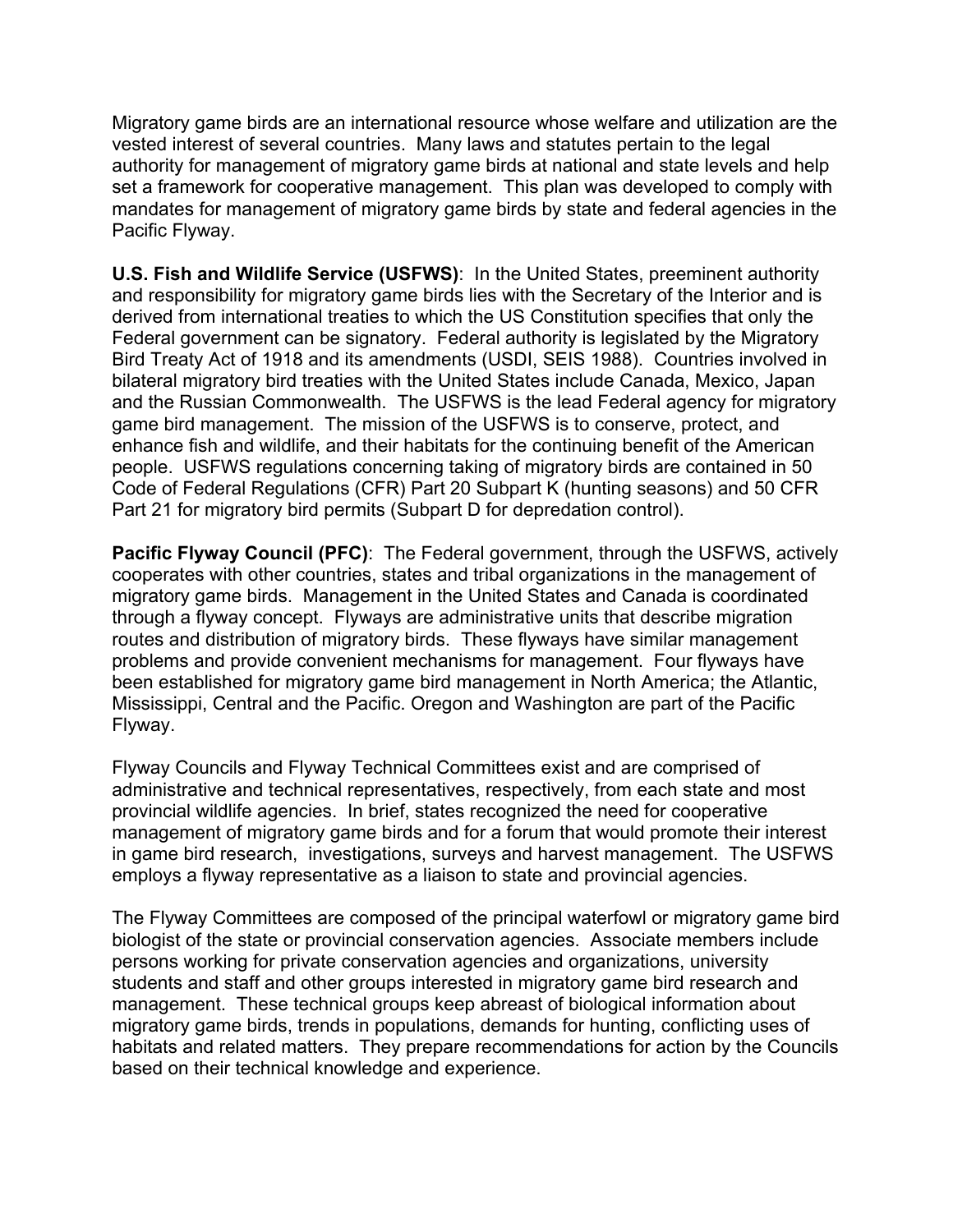Flyway Councils are governed by by-laws and members are comprised mostly of state agency directors or their designated representative. Council recommendations are conveyed to the USFWS through the flyway representative and Council consultants. It is important to note that while there is USFWS participation in flyway meetings, final recommendations are formulated by the state personnel involved and are submitted to the Flyway Council for approval or further direction. Therefore, any subsequent revisions to this plan must be approved by the Pacific Flyway Council.

**Oregon Department of Fish and Wildlife (ODFW)**: The mission of the Oregon Department of Fish and Wildlife is to protect and enhance Oregon's fish and wildlife and their habitats for use and enjoyment by present and future generations. ODFW is the principal state agency responsible for the conservation of fish and wildlife resources in Oregon, including migratory game birds. In Oregon, migratory game birds are defined as wildlife by ORS 496.004. Management policies and goals pertaining to migratory game birds are defined by ORS 496.012. On issues pertaining to migratory game birds, ODFW's primary representative is the Migratory Game Bird Coordinator. Policy and program direction dealing with migratory birds are outlined in a strategic management plan approved by the Fish and Wildlife Commission in 1993.

**Washington Department of Fish and Wildlife (WDFW)**: The mission of the Washington Department of Fish and Wildlife is to preserve, protect, and perpetuate Washington's diverse wildlife and wildlife habitats, and to maximize the recreational and aesthetic benefits of wildlife for all citizens. Laws and regulations pertaining to goose depredation in Washington include: RCW 77.12.010, 77.12.040, 77.12.240, 77.12.260, 77.12.265, and WAC 232-12-086. On issues pertaining to migratory game birds, WDFW's primary representative is the Waterfowl Section Manager.

It is the policy of the Oregon and Washington Fish and Wildlife Commissions to share the management responsibilities for migratory game birds with the Federal government, primarily through the USFWS. These commissions recognize the importance of the Federal authority provided by the Migratory Bird Treaty Act of 1918 and its amendments but encourages cooperative flyway management programs including biological surveys, habitat development and acquisition, research, species planning, and the establishment of funding sources to maintain prescribed management programs.

**U.S. Department of Agriculture - Animal Plant Health Inspection Service - Wildlife Services (WS):** The mission of WS is to provide Federal leadership in managing problems caused by wildlife. The WS program carries out the Federal responsibility for helping to solve problems that occur when human activity and wildlife are in conflict with one another. The statutory authority for the WS program is the Animal Damage Control Act of March 2, 1931, as amended (46 Stat. 1468; 7 US.C 426-426b). Additionally, APHIS - WS field activities are conducted within authorizations received from cooperating Federal and State regulatory agencies.

WS activities involving federally protected wildlife species are coordinated with the USFWS. Activities involving resident wildlife (i.e., those protected by state laws) are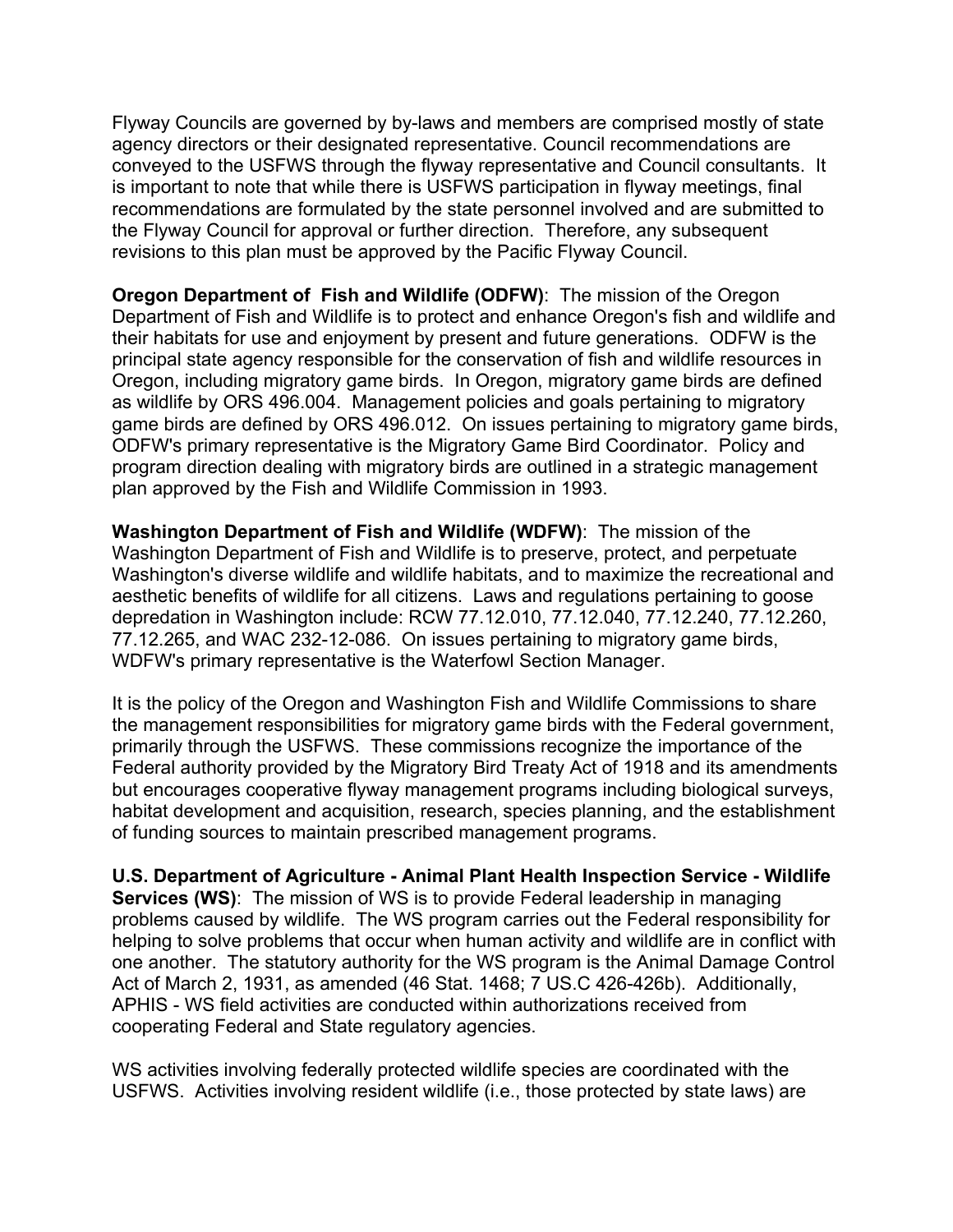regulated by the respective state agencies and require appropriate authorizations. Additionally, other local laws and regulations often place further restrictions on WS activities.

WS and WDFW work under the protocol of the Problem Wildlife Response Guidelines. This agreement signed by both parties in November 1990, calls for WS to respond to all migratory bird problems primarily with extension type services. In cases where funds are available from other sources, operational work will be undertaken by WS.

WS and ODFW operate under a Memorandum of Understanding which provides the framework and authority for ODFW and WS to enter into cooperative agreements for the purpose of fulfilling ODFW wildlife management objectives. WS has agreed to assist ODFW in meeting their management objectives through these cooperative agreements. These agreements authorize WS to act as an official agent of ODFW, when requested, for the purpose of conducting wildlife damage management involving resident wildlife species.

In Oregon and Washington, WS can enter into agreements with private landowners to provide wildlife damage management for the protection of livestock, other agricultural crops, property and human safety. These agreements provide specific details, and identify the target species, methods to be used, and other stipulations requested by the landowner or manager and agreed to by the WS specialist. These agreements provide for WS to conduct operational wildlife damage management on a specific parcel of land. No agreements are necessary when WS provides technical assistance to private landowners.

**Oregon And Washington Farm Bureaus:** The Oregon and Washington Farm Bureaus are non-governmental, non-partisan and non-sectarian agricultural organizations dedicated to promoting agriculture on local, statewide, national and international levels. Comprised of volunteer farm and ranch families in Oregon and Washington, the Farm Bureaus analyze problems and act to achieve educational improvement, economic opportunity and social advancement on issues related to agriculture.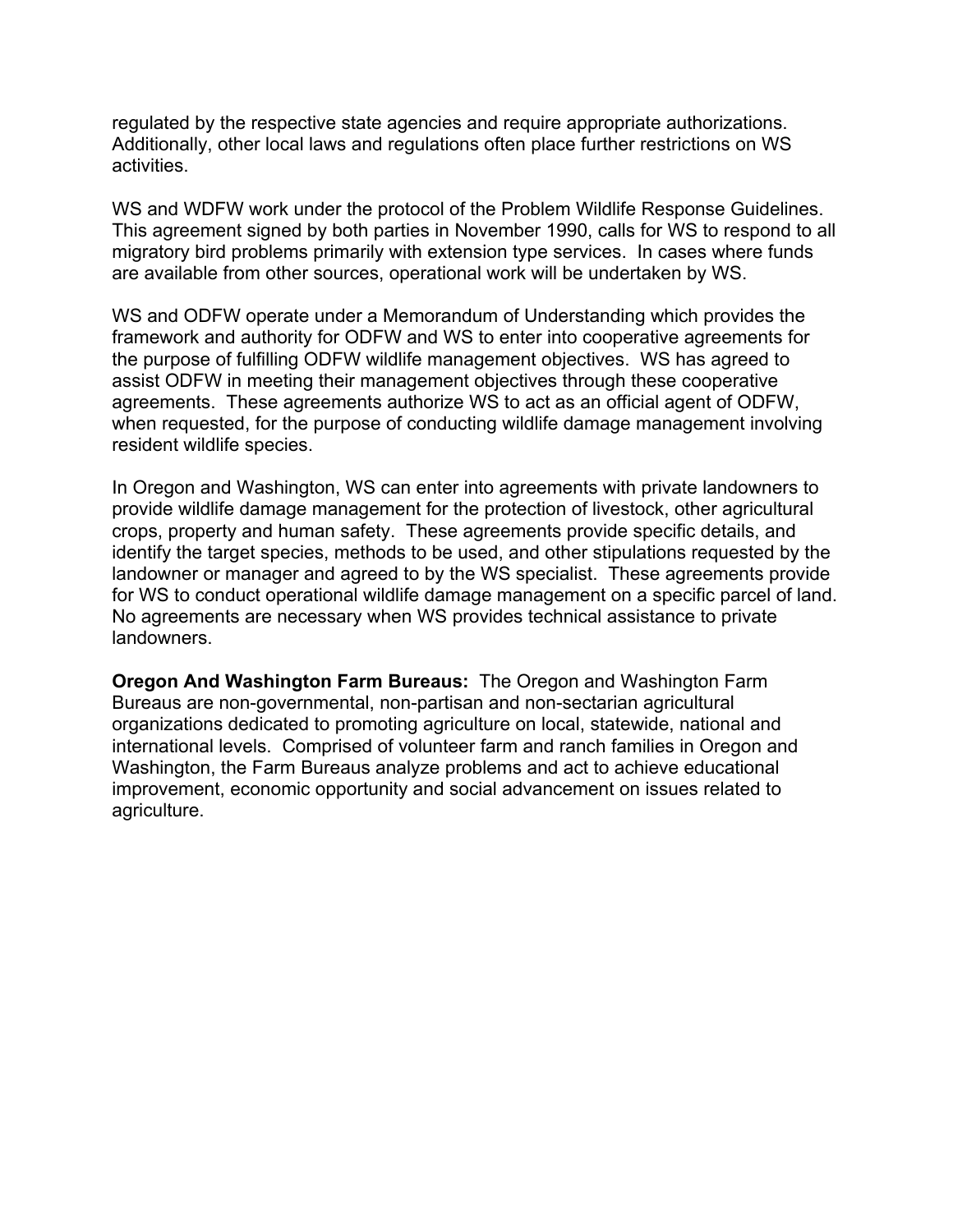Appendix B

Existing Pacific Flyway Management Plans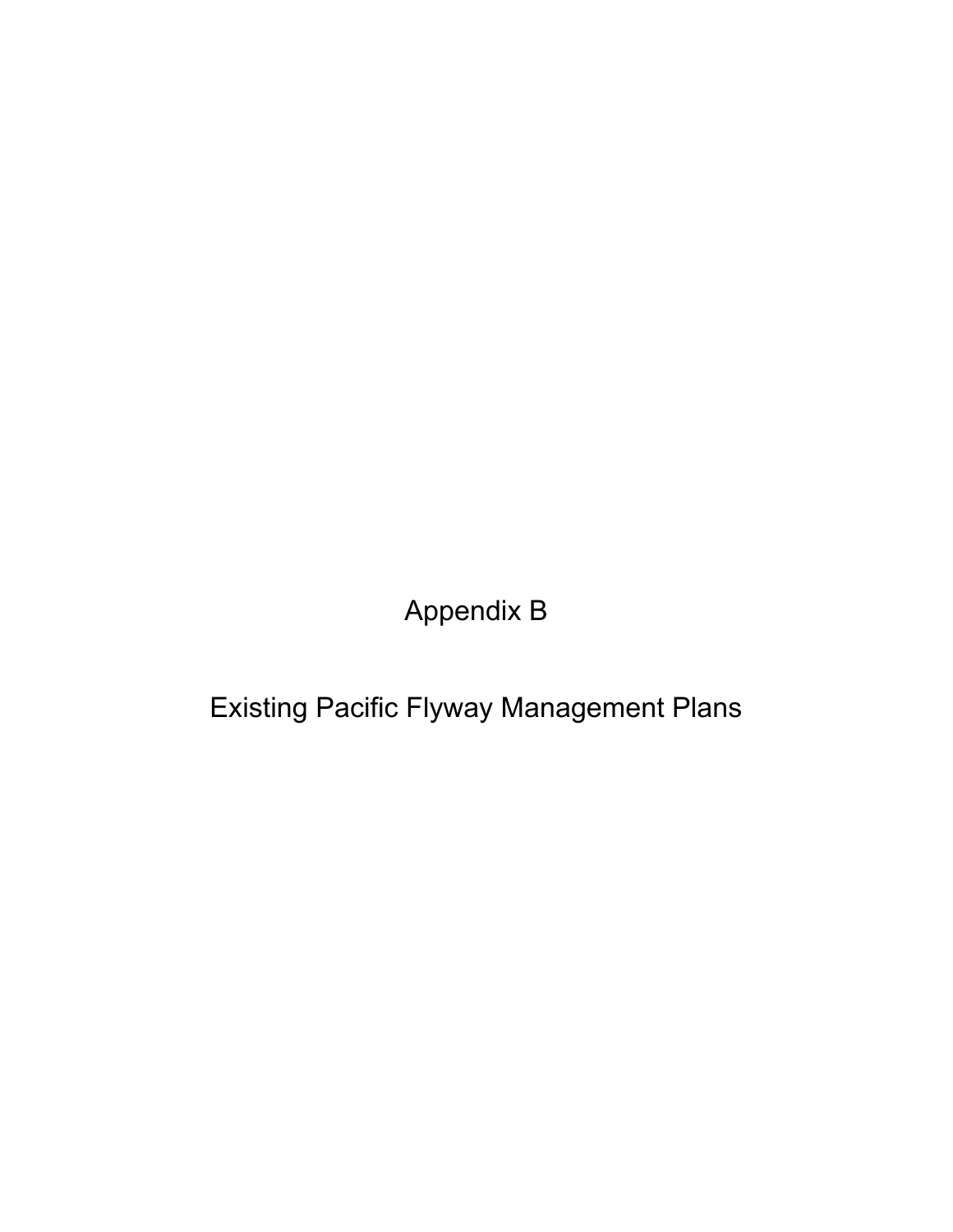The Northwest Oregon - Southwest Washington Canada goose agricultural depredation control plan is intended to complement the existing goals and objectives set forth in the following Pacific Flyway management plans. Objectives from these plans that are applicable to Canada goose management in WV-LCR are listed. Many of the Flyways management plans are currently being reviewed and updated.

## **Dusky Canada Goose Management Plan - 1997**

Maintain and enhance the number of dusky Canada geese to preclude listing under the Endangered Species Act, at a level above the minimum viable population size.

To increase the number of dusky Canada geese to 20,000.

Maintain and enhance breeding ground habitat to maintain breeding populations and an annual production rate of at least 20 %.

Manage and enhance wintering and migration habitat to provide optimum food, water and sanctuary conditions for dusky Canada geese.

Minimize the incidental harvest of duskys, to be consistent with population maintenance and growth, while allowing management of abundant subspecies as necessary to assist in depredation control.

Continue efforts on Copper River Delta to increase dusky Canada goose production.

## **Cackling Canada Goose Management Plan - 1986**

Achieve a minimum population of 80,000 geese and maintain effective hunting prohibitions until the population is at or above 110,000 as measured on a 3 year moving average obtained from a coordinated aerial fall inventory in central California, Oregon and Washington.

To restore and maintain a fall population of 250,000 geese as measured on a 3-year moving average obtained from a coordinated aerial fall inventory in central and northern California, Oregon and Washington.

Maintain nesting, migration and wintering habitats in sufficient quantity and quality to meet and maintain the population objectives.

Expand the geographical distribution of birds into historic and/or new habitat use areas, both breeding and wintering, to facilitate population and public use objectives.

Manage cackling Canada geese and other Canada goose populations with which they mix to provide for optimal aesthetic, educational, scientific and hunting uses, recognizing both subsistence and sport harvest needs.

### **Taverner's/Lesser Canada Goose Management Plan - Draft**

Begin identifying and quantifying nesting/molting, staging/migration and wintering areas for Taverner's and lesser Canada geese in the Pacific Flyway.

Maintain adequate habitat to sustain current seasonal distribution of Taverner's and lesser Canada geese.

Begin population assessments of Taverner's and lesser Canada geese on nesting/molting, staging/migration and wintering areas.

Manage Taverner's and lesser Canada geese and other Canada goose subspecies where they mix, to provide for aesthetic, educational, scientific, and hunting uses, recognizing both subsistence and sport harvest needs.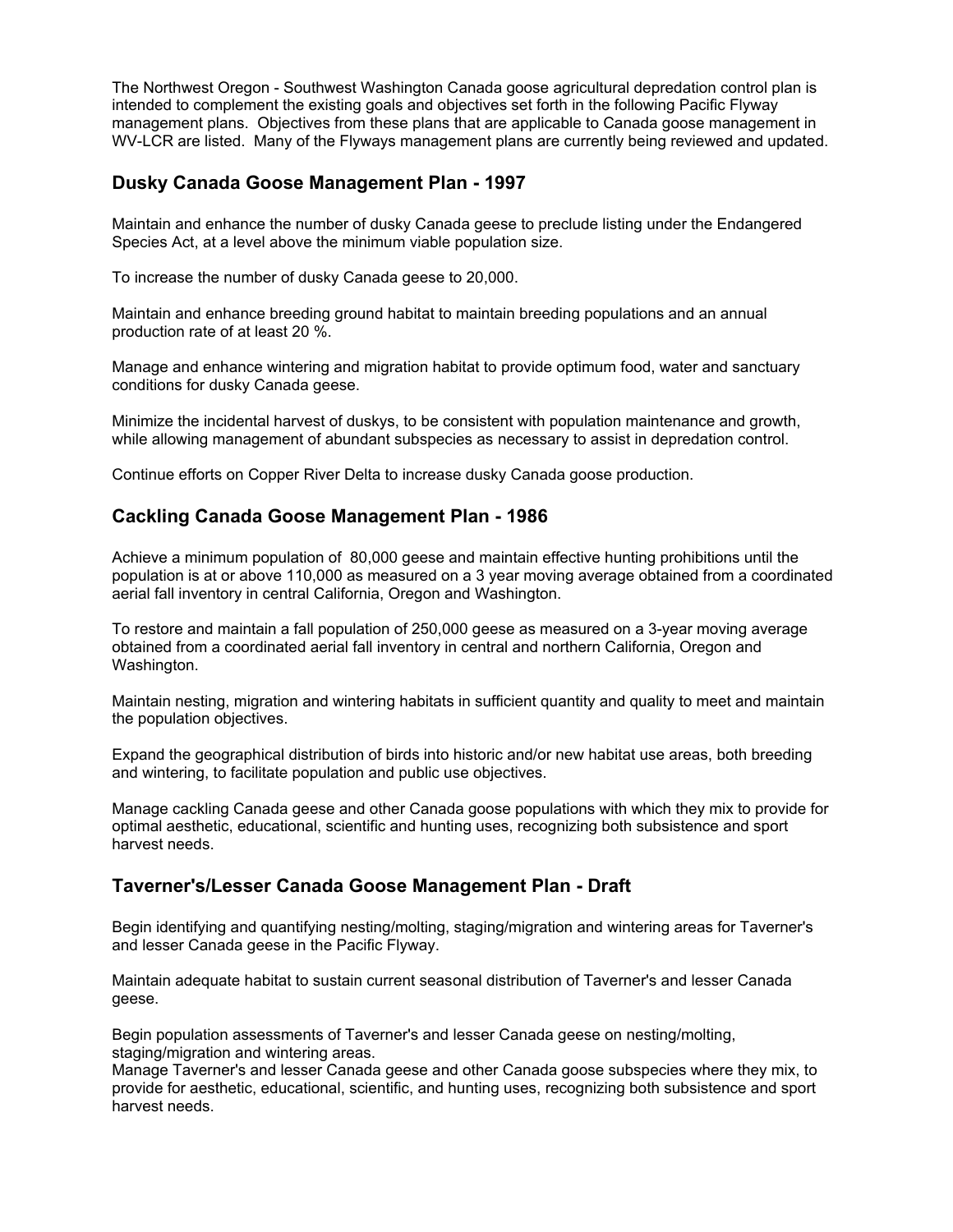## **Pacific Population - Western Canada Goose Management Plan - Draft**

Monitor population trends so as to manage breeding levels as outlined in the management plan.

Maintain the currently known breeding and wintering distribution.

Maintain optimum sport harvest and provide for viewing, educational, scientific pursuits.

## **Yukon-Kuskokwim Delta Goose Management Plan - 1984**

To restore population levels of cackling Canada geese, emperor geese, Pacific white-fronted geese and Pacific brant from the prime nesting areas on the Yukon - Kuskokwim Delta to Pacific Flyway wintering grounds.

|                                 | Cackling Canada<br>Geese | White-fronted<br>Geese | Pacific<br><b>Brant</b> | Emperor<br>Geese |
|---------------------------------|--------------------------|------------------------|-------------------------|------------------|
| Population<br>Objective         | 250,000                  | 300,000                | 185,000                 | 150,000          |
| Minimum<br>Population<br>Levels | 80,000                   | 95,000                 | 120,000                 | 60,000           |

No hunting when populations fall below minimum levels. Hunting is possible again when populations rise above the following levels.

| Cackling Canada | White-fronted | Pacific      | Emperor |
|-----------------|---------------|--------------|---------|
| Geese           | Geese         | <b>Brant</b> | Geese   |
| 110.000         | 120,000       | 140.000      | 80.000  |

A harvest strategy has been included in this plan that establishes a wintering distribution goal to limit the number of cackling Canada geese to no more than 50,000 wintering in WV-LCR.

### **Aleutian Canada Goose Recovery Plan - 1991**

The Aleutian Canada goose will be considered for delisting when the following criteria are met:

The overall population of Aleutian Canada geese includes at least 7,500 geese, and long-term trend appears upward.

At least 50 pairs of geese are nesting in each of the three geographic parts of the historic range: western Aleutians (other than Buldir), central Aleutians, and Semidi Islands, for three or more consecutive years.

A total of 25,000 - 35,000 acres of feeding and roosting habitat needed for migration and wintering have been secured and are being managed for Aleutian Canada geese.

Note: In 1996, a proposal to delist the Aleutian Canada goose was recommended by the Aleutian Canada Goose Recovery Team and the Pacific Flyway Council.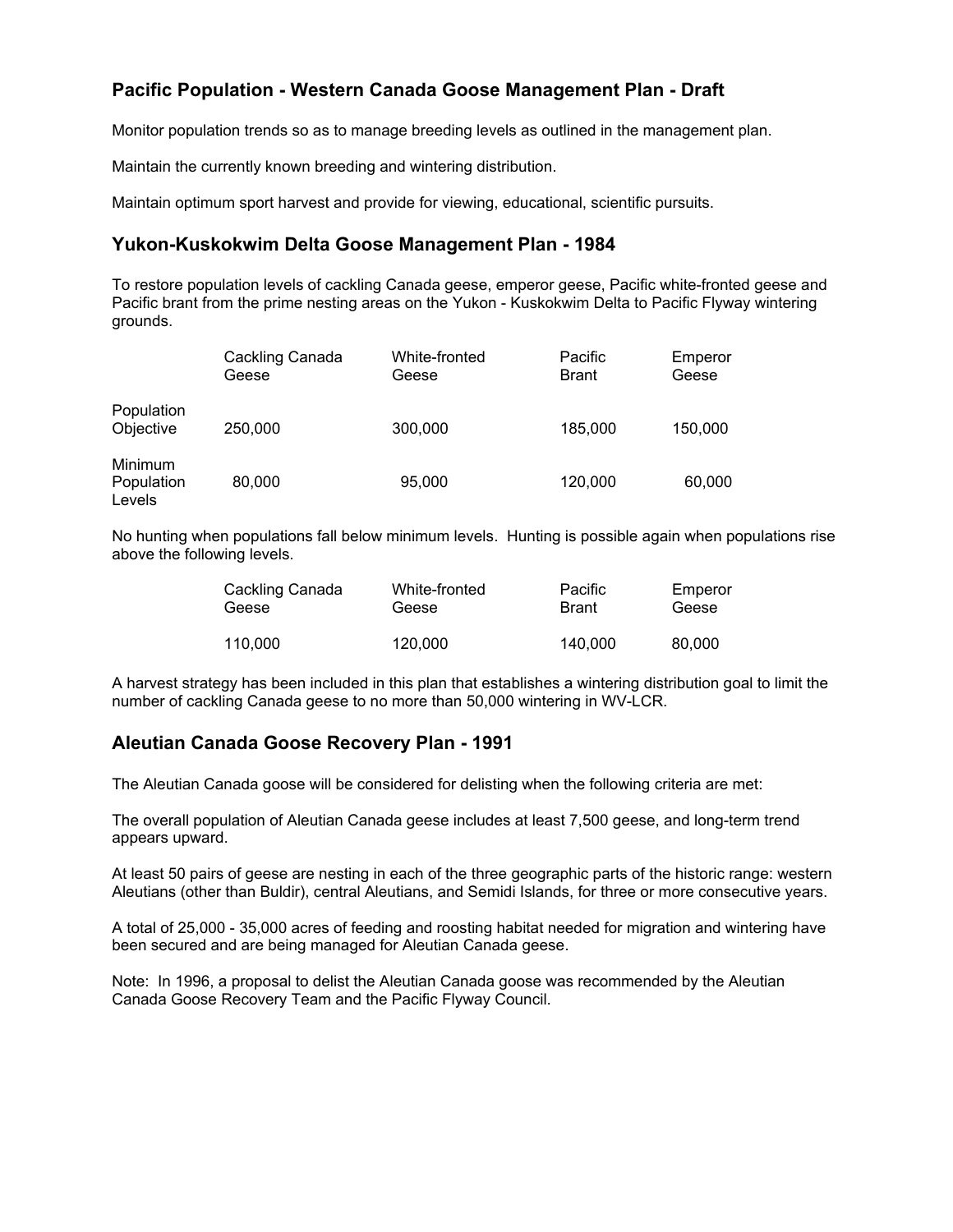Appendix C

Summary of wintering and breeding ground surveys and banding and collar observation programs conducted in the WV-LCR.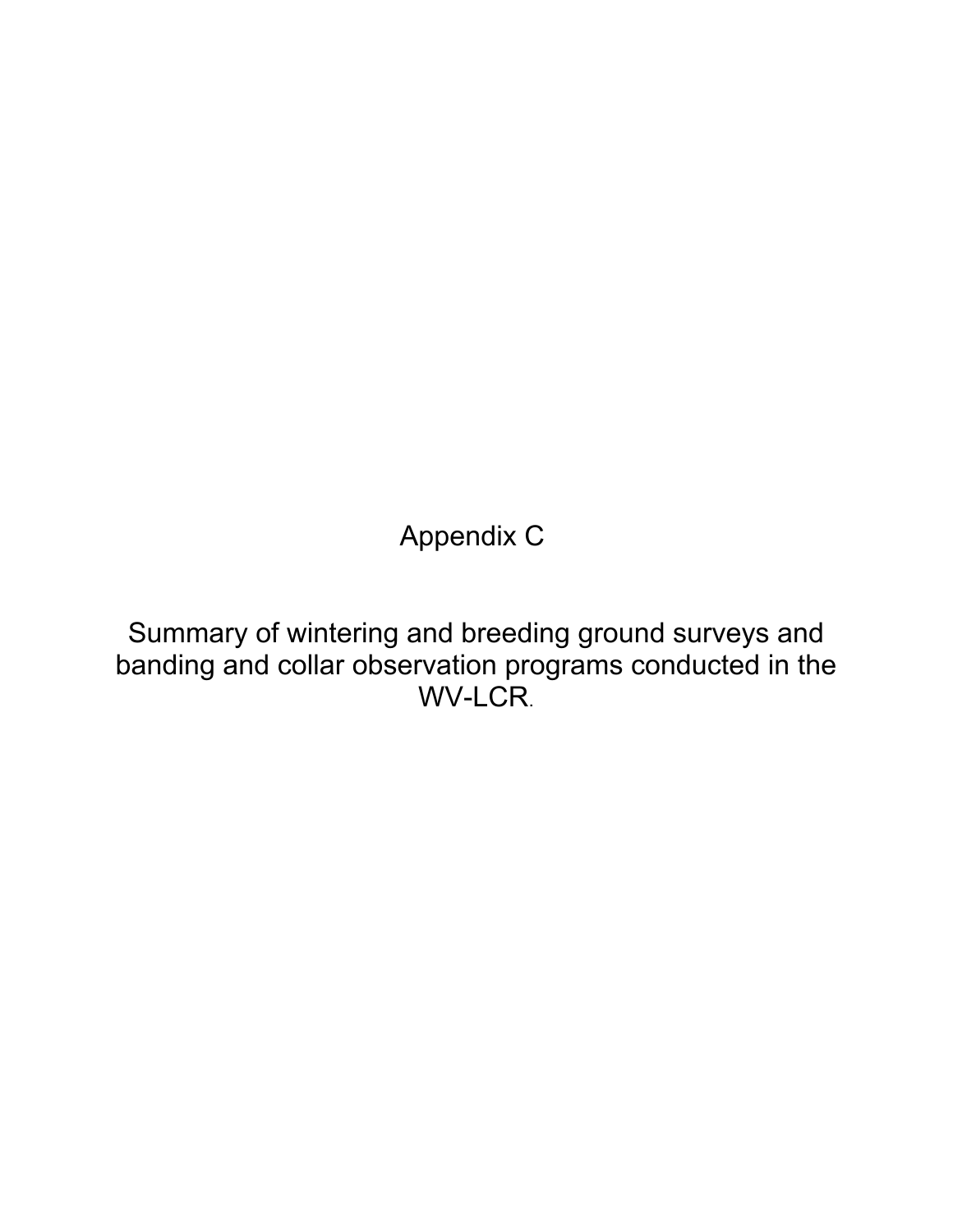**Wintering Ground Surveys**: Population information for most goose populations in North America is derived from the mid-winter survey (MWS) (Trost et al. 1990). The coordinated MWS, initiated in 1936, still provides the best basic information for managing goose populations in North America. Since there are only limited experimental surveys of the remote Arctic breeding grounds, estimates made of all major wintering concentrations of geese at a specified time provides indices to population trends. However, one major limitation of the MWS is that due to the lack of racial integrity in many groups of wintering Canada geese, including those found in the WV-LCR, subspecific distinctions can be very difficult. Therefore, the MWS provides an index of total wintering Canada goose numbers within a given area but does not reliably differentiate between subspecies. Since 1961, the MWS has been the primary survey that has provided the index of the total wintering Canada goose population in WV-LCR (Fig. 4).

**Breeding Ground Surveys**: Because mixing among wintering populations makes population specific estimates difficult, breeding population estimates are needed to assess environmental conditions and local management practices (Bromley et al. 1995). One drawback to breeding ground surveys for geese is that they are markedly more expensive than winter surveys, due primarily to the remoteness of areas that need to be inventoried or the areas are extremely large in size (i.e. breeding grounds of Taverner's and lesser Canada geese) and thus are not efficient to survey. Western Canada geese that nest throughout Oregon and Washington are surveyed annually along the lower Columbia River (active nest survey) by WDFW during April. In addition, westerns nesting in the Willamette Valley are surveyed as part of the annual Waterfowl Breeding Population Survey conducted by ODFW during late-April.

**Banding and Collar Observation Programs**: Aerial surveys can provide indices of population size, but to understand what causes population size to change, information is needed about changes in reproductive recruitment, survival, emigration and immigration rates (Hestbeck et al. 1990). Information on changes in these demographic parameters can be obtained through the analysis of band-recovery and mark-recapture (resight) data. These data can be collected for individual geese that are marked on breeding, molting, migration and wintering areas with either standard aluminum leg bands (USFWS and Canadian Wildlife Service 1984) or with leg bands and individual, observable tags, most notably neck collars (Helm 1955, Craighead and Stockstad 1956, Ballou and Martin 1964, Sherwood 1966, MacInnes et al. 1969, Hestbeck et al. 1990).

Banding and neck collaring programs of Canada geese have been used throughout the Pacific Flyway as early as the 1950s. From 1952 to 1965, approximately 5,692 duskys were banded on the Copper River Delta (Chapman et al. 1969). In recent years, banding and collaring programs have been undertaken on several subspecies of Canada geese that winter in the WV-LCR. Dusky and cackler banding and collaring programs have been sporadic since the mid-1980s, in an effort to determine wintering population size and survival. A neck collaring program was initiated in Oregon and Washington beginning in 1990 in an attempt to determine population size and distribution of resident western Canada geese. During the past several years lesser Canada geese have been banded near Anchorage in order to determine their winter distribution.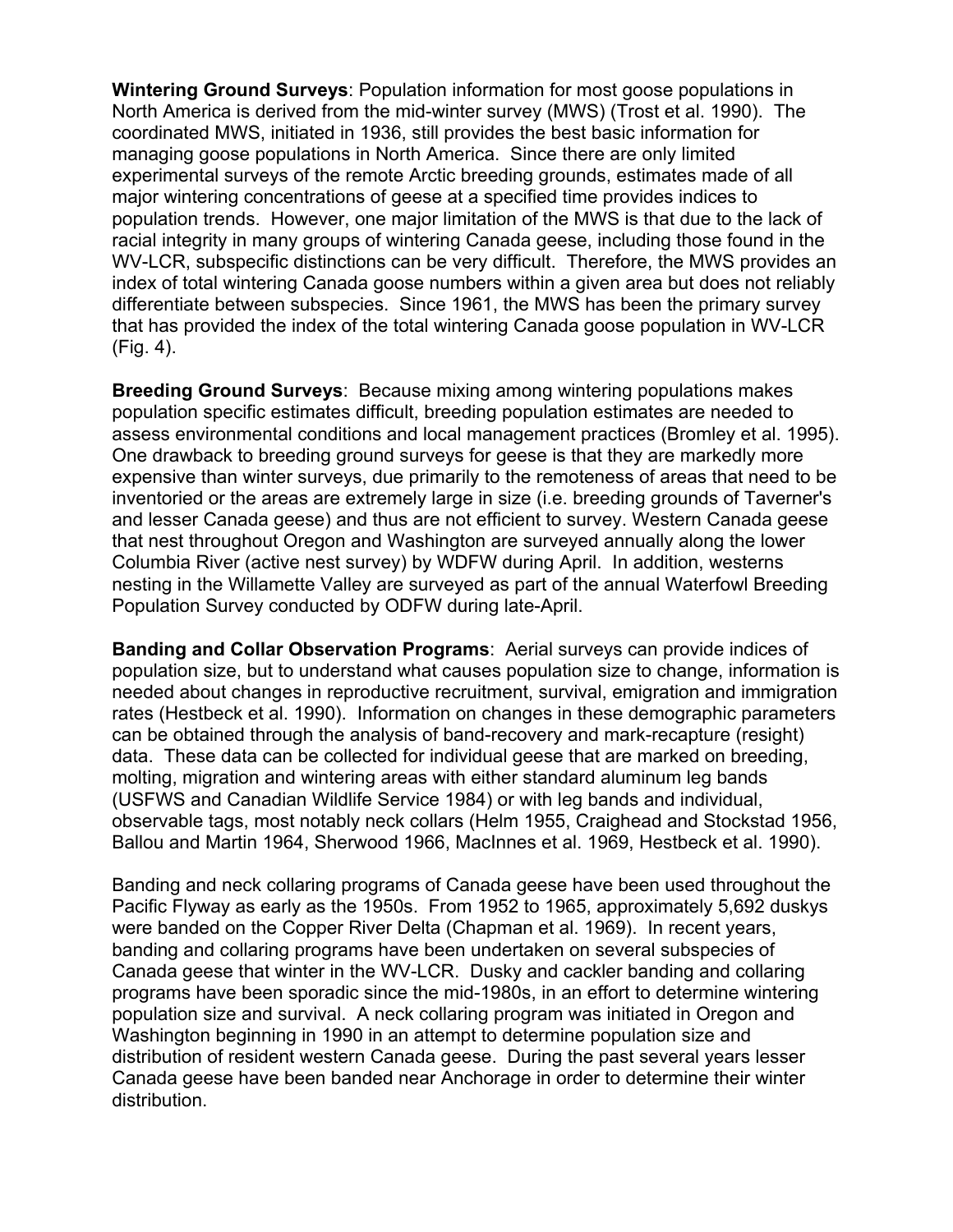Appendix D

## CANADA GOOSE FORAGE ACREAGE TOTALS FOR THE WILDLIFE AREAS AND REFUGES IN THE WV-LCR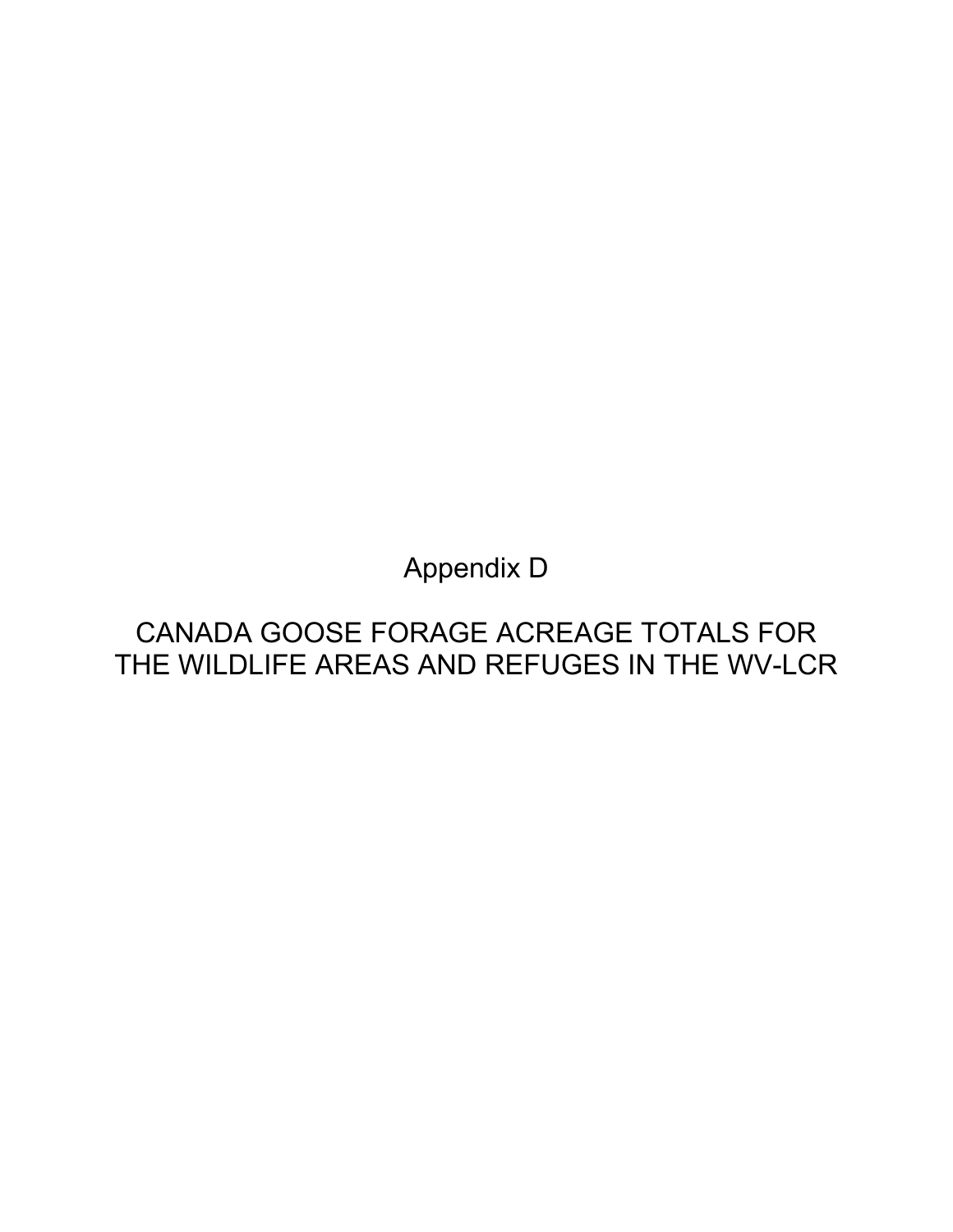|                        | Sauvie<br><b>Island</b> | Fern<br><b>Ridge</b>     | E.E.<br><b>Wilson</b>    | <b>Shillapoo</b><br>V. Lake | Ankeny                   | <b>Baskett</b><br>Slough | Finley                   | Ridgefield<br>Complex    | Lower<br>Columbia        | <b>TOTAL</b> |
|------------------------|-------------------------|--------------------------|--------------------------|-----------------------------|--------------------------|--------------------------|--------------------------|--------------------------|--------------------------|--------------|
| <b>Annual Ryegrass</b> |                         |                          |                          |                             | 1,307                    | 762                      | 555                      |                          | -                        | 2,624        |
| Perennial Ryegrass     |                         |                          |                          | $\overline{\phantom{a}}$    | 690                      | 30                       | 478                      | 90                       | $\overline{\phantom{a}}$ | 1,288        |
| Fescue                 |                         |                          |                          | $\blacksquare$              | 53                       | 689                      | 448                      | $\overline{\phantom{a}}$ | $\overline{\phantom{a}}$ | 1,190        |
| Clover                 |                         |                          | ٠                        | $\overline{\phantom{0}}$    | $\overline{a}$           |                          | $\blacksquare$           | 676                      | $\blacksquare$           | 676          |
| <b>Pasture Grasses</b> | 3,000                   | $\overline{\phantom{a}}$ | 30                       | 640                         | $\overline{\phantom{0}}$ |                          | $\blacksquare$           | 1,845                    | 1,600                    | 7,115        |
| Trefoil                |                         |                          |                          | $\blacksquare$              | $\overline{a}$           |                          | 21                       | $\blacksquare$           | $\blacksquare$           | 21           |
| Corn                   | 275                     | 40                       | $\overline{\phantom{0}}$ | 120                         | 75                       |                          | $\overline{\phantom{a}}$ | 110                      | $\overline{\phantom{a}}$ | 620          |
| Barley                 | $\blacksquare$          |                          |                          | 120                         | $\overline{a}$           |                          | $\overline{\phantom{0}}$ |                          | $\overline{\phantom{0}}$ | 120          |
| Sudan Grass/Millet     | 500                     | 110                      | $\overline{\phantom{a}}$ | $\overline{\phantom{0}}$    | 50                       | 20                       | 40                       |                          | $\overline{\phantom{a}}$ | 720          |
| Buckwheat              | 50                      | $\overline{\phantom{a}}$ | $\overline{\phantom{a}}$ |                             | $\overline{a}$           | $\overline{\phantom{a}}$ | $\overline{\phantom{a}}$ |                          | $\overline{\phantom{0}}$ | 50           |
| Moist Soil*            | 534                     | 450                      | 170                      | 140                         | 450                      | 480                      | 385                      | 425                      | -                        | 3,034        |
| <b>TOTAL</b>           | 4,359                   | 600                      | 200                      | 1,020                       | 2,625                    | 1,981                    | 1.927                    | 3,146                    | 1,600                    | 17,458       |

**Appendix D. Canada goose forage acreage for state wildlife areas and federal refuges in WV-LCR, 1996-97**.

J.

\* Moist soil refers to natural vegetation that is produced on exposed mudflats after a controlled drawdown of water or when surface water disappears from a natural wetland in spring and summer (Fredrickson and Taylor 9182).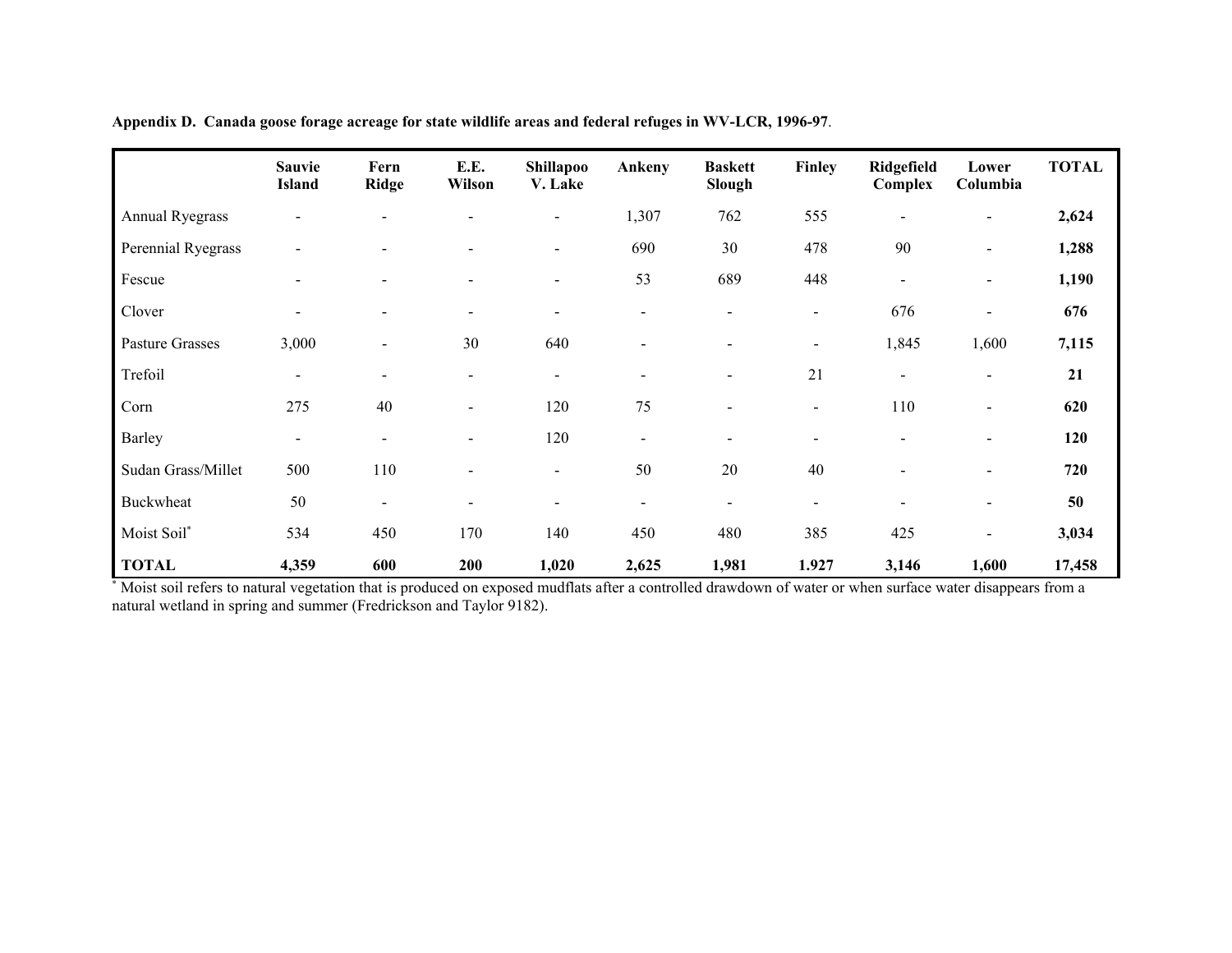Appendix E

PACIFIC FLYWAY COUNCIL DEPREDATION POLICY